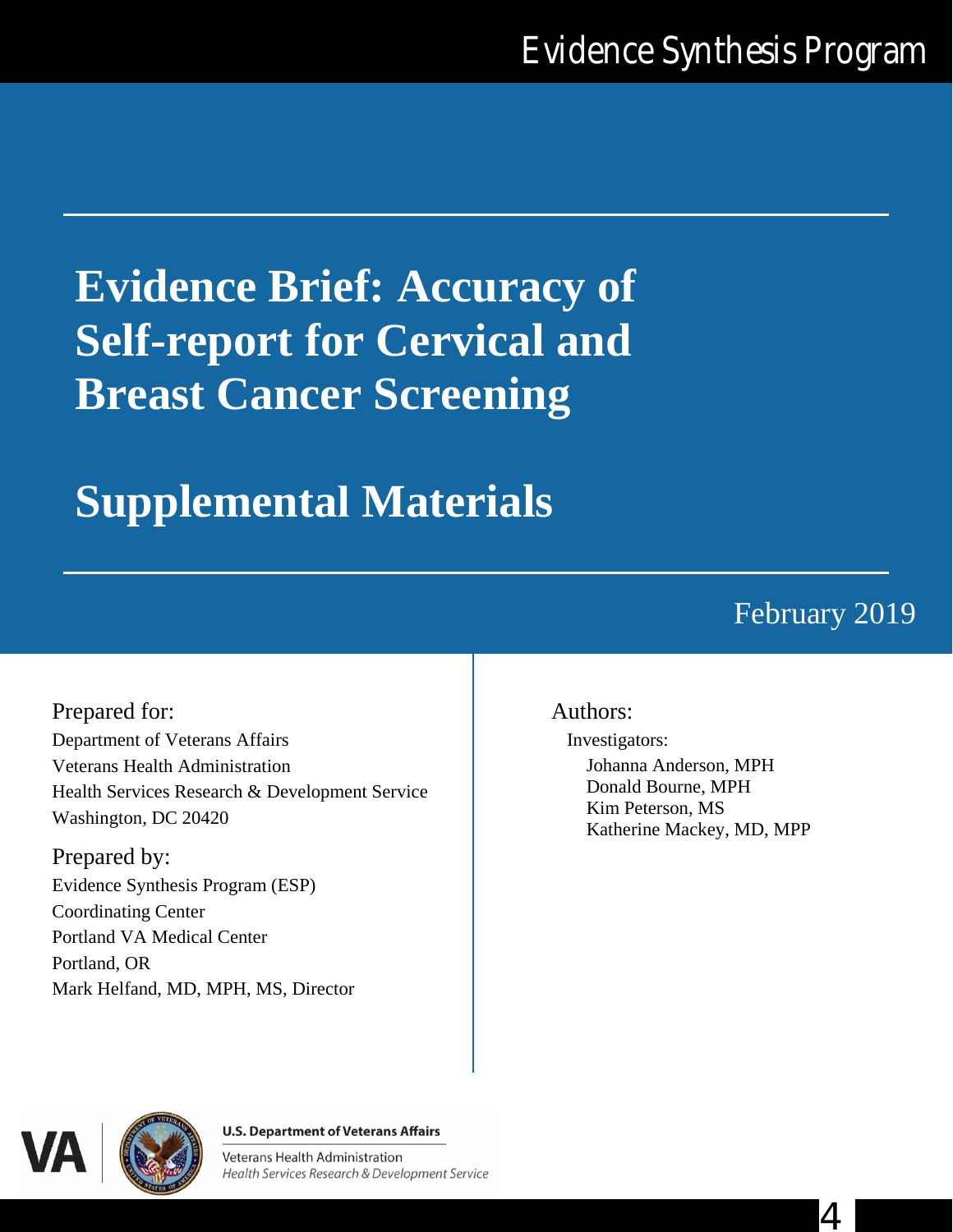# **TABLE OF CONTENTS**

KI I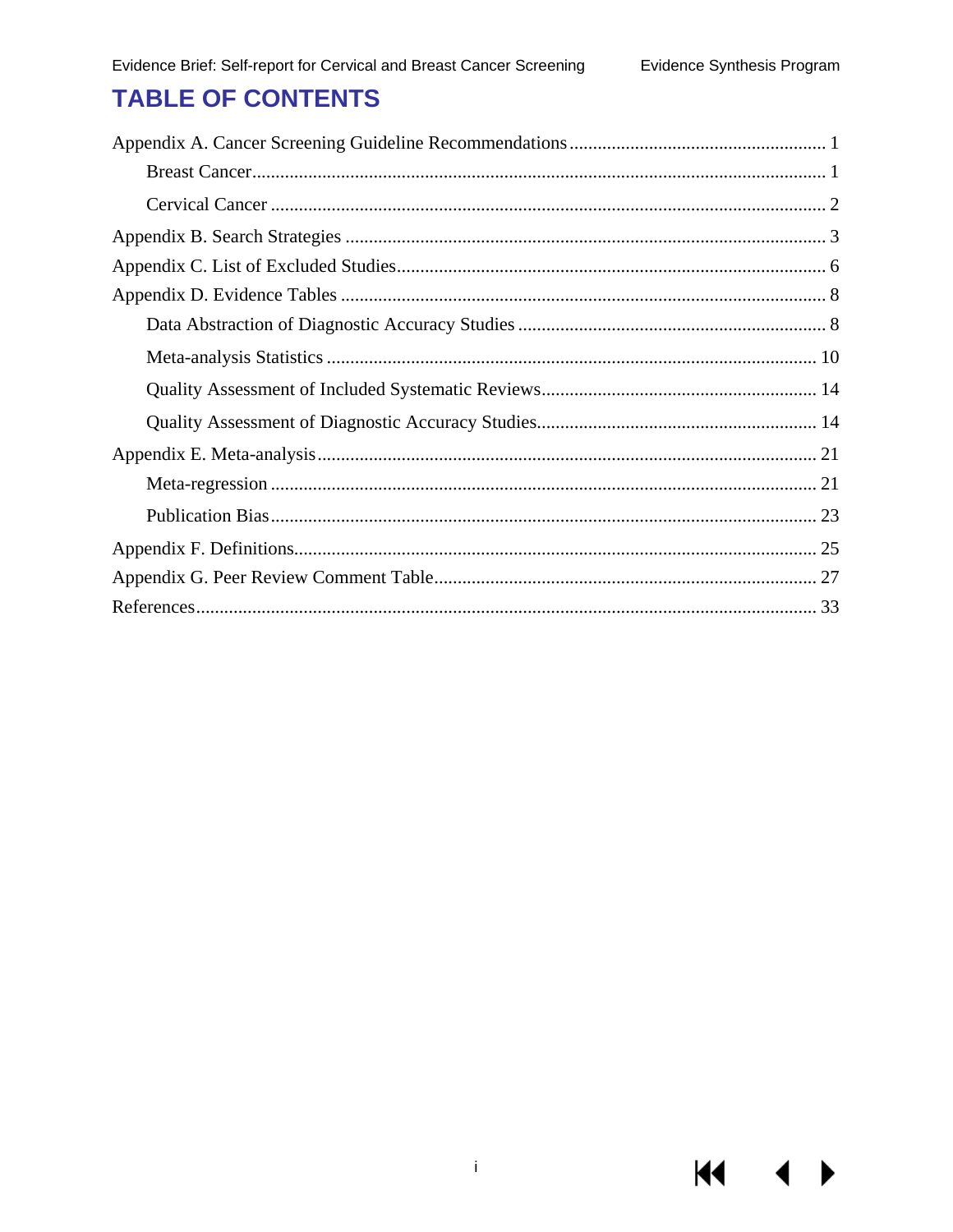## <span id="page-2-0"></span>**APPENDIX A. CANCER SCREENING GUIDELINE RECOMMENDATIONS**

#### <span id="page-2-1"></span>**Breast Cancer**

| <b>Recommended By</b><br>(Last updated) | <b>Age to Start</b><br><b>Mammograms</b> | <b>Screening</b><br><b>Interval</b> | <b>Previous Recommendations</b>                                                                                  |
|-----------------------------------------|------------------------------------------|-------------------------------------|------------------------------------------------------------------------------------------------------------------|
| ACOG (2011)                             | 40                                       | Annual                              | 2003: 40 (1-2 years)<br>50 (annually)                                                                            |
| ACS (2015)                              | 45 (individual<br>choice 40-44)          | Annual (45-54)<br>1-2 years $(55+)$ | 1976: 35 (only if history of breast cancer), 40<br>(only if mother or sisters had breast cancer),<br>50 (yearly) |
|                                         |                                          |                                     | 1980: 35 (baseline mammogram), 40<br>(consult personal physician), 50 (yearly)                                   |
|                                         |                                          |                                     | 1983: 35 (baseline mammogram), 40 (every<br>$1-2$ years), 50 (yearly)                                            |
|                                         |                                          |                                     | 1992: 40 (every 1-2 years), 50 (yearly)                                                                          |
|                                         |                                          |                                     | 2003: 40 (yearly)                                                                                                |
| AMA (2012)                              | 40                                       | Annual                              | <b>NA</b>                                                                                                        |
| CDC (2016)                              | 50 (individual<br>choice 40-49)          | 2 years                             | <b>NA</b>                                                                                                        |
| <b>NCCN (2015)</b>                      | 40                                       | Annual                              | <b>NA</b>                                                                                                        |
| <b>USPSTF (2016)</b>                    | 50 (individual<br>choice 40-49)          | 2 years                             | 2002: 40 (every 1-2 years)                                                                                       |
| VHA (2015)                              | 45 (individual<br>choice 40-44)          | Annual (45-54)<br>1-2 years $(55+)$ | <b>NA</b>                                                                                                        |
| WHO (2014)                              | 50 (Individual<br>choice 40-49)          | 2 years                             | <b>NA</b>                                                                                                        |

Abbreviations: ACOG = American College of Obstetrics and Gynecology, ACS = American Cancer Society, AMA = American Medical Association, CDC = Centers for Disease Control and Prevention, HPV = Human Papilloma Virus, NCCN = National Comprehensive Cancer Network, USPSTF = US Preventive Services Task Force, VHA = Veteran's Health Administration, WHO = World Health Organization

KI.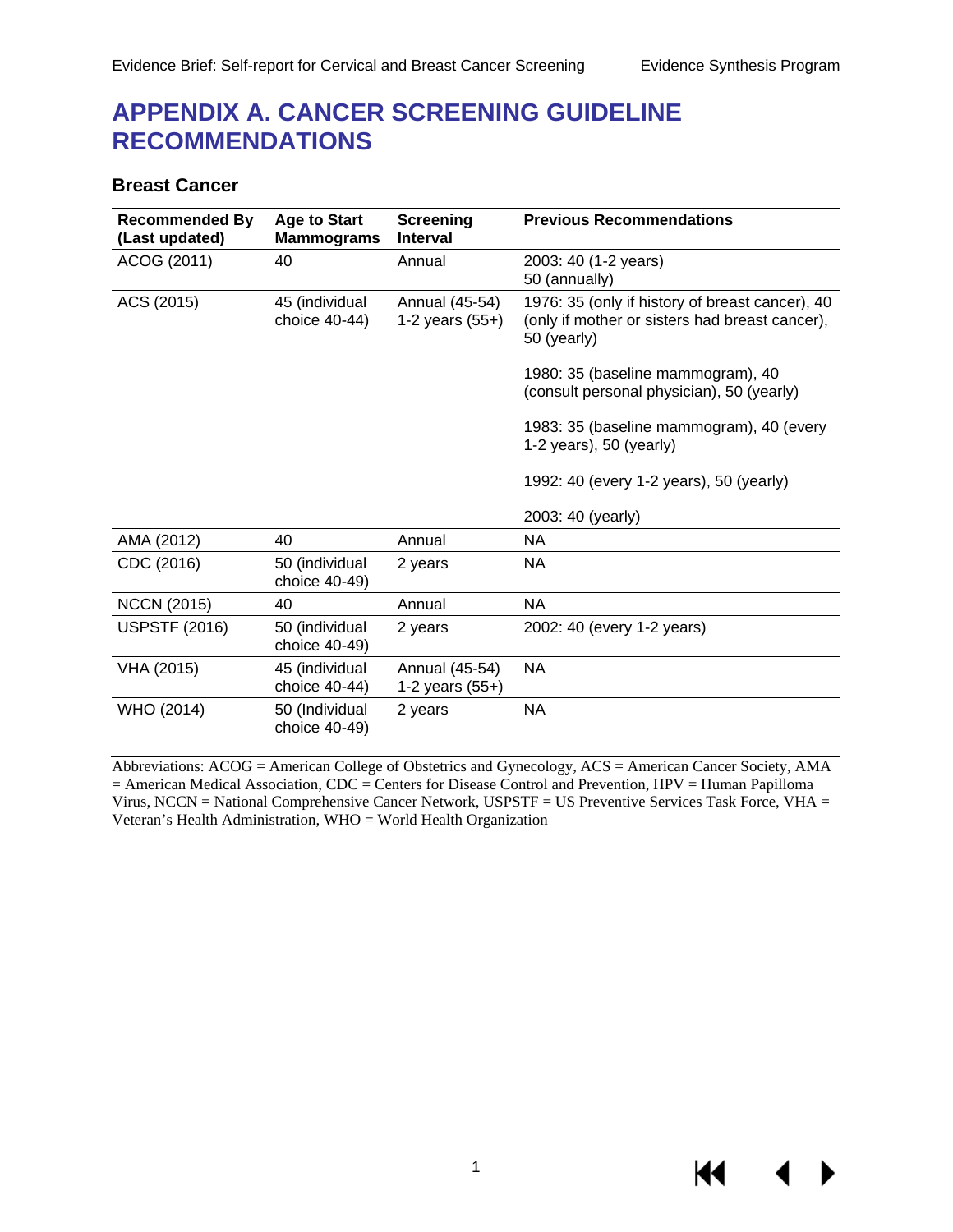$M \sim 1$ 

 $\blacktriangleright$ 

| <b>Recommended By</b><br>(Last updated) | <b>Age to Start</b><br>Pap test | <b>Screening Interval</b>                                       | <b>Previous Recommendations</b>                                                                        |
|-----------------------------------------|---------------------------------|-----------------------------------------------------------------|--------------------------------------------------------------------------------------------------------|
| ACOG (2016)                             | 21-29 Pap test<br>alone         | 3 years (21-29)                                                 | <b>NA</b>                                                                                              |
|                                         | 30-65 Pap test<br>and HPV test  | 5 years Pap+HPV<br>(preferred) or 3 years (just<br>Pap) (30-65) |                                                                                                        |
| ACS (2012)                              | 21-29 Pap test<br>alone         | 3 years (21-29)                                                 | Pre-1980: Not specified (as part of<br>a regular check-up)                                             |
|                                         | 30-65 Pap test<br>and HPV test  | 5 years Pap+HPV<br>(preferred) or 3 years (just<br>Pap) (30-65) | 1980: When sexually active (yearly<br>for 2 years, then every 3 years)                                 |
|                                         |                                 |                                                                 | 1987: 18+ and sexually active<br>(yearly for 3 years, then discretion<br>of doctor)                    |
|                                         |                                 |                                                                 | 2003: 3 years after first vaginal<br>intercourse or 21 (yearly) until age<br>30, then every 2-3 years. |
| AMA (2018)                              | 21-29 Pap test<br>alone         | 3 years (21-29)                                                 | <b>NA</b>                                                                                              |
|                                         | 30-65 Pap test<br>and HPV test  | 5 years Pap+HPV<br>(preferred) or 3 years (just<br>Pap) (30-65) |                                                                                                        |
| CDC (2018)                              | 21-29 Pap test<br>alone         | 3 years (21-29)                                                 | <b>NA</b>                                                                                              |
|                                         | 30-65 Pap test<br>and HPV test  | 5 years Pap+HPV<br>(preferred) or 3 years (just<br>Pap) (30-65) |                                                                                                        |
| <b>NCCN (2012)</b>                      | 21-29 Pap test<br>alone         | 3 years (21-29)                                                 | <b>NA</b>                                                                                              |
|                                         | 30-65 Pap test<br>and HPV test  | 5 years Pap+HPV<br>(preferred) or 3 years (just<br>Pap) (30-65) |                                                                                                        |
| <b>USPSTF (2018)</b>                    | 21-29 Pap test<br>alone         | 3 years (21-29)                                                 | 2003: Recommends screening in<br>"women who have been sexually                                         |
|                                         | 30-65 Pap test<br>and HPV test  | 5 years Pap+HPV<br>(preferred) or 3 years (just<br>Pap) (30-65) | active and have a cervix"<br>(regardless of age)                                                       |
| VHA (2018)                              | 21-29 Pap test<br>alone         | 3 years (21-29)                                                 | <b>NA</b>                                                                                              |
|                                         | 30-65 Pap test<br>and HPV test  | 5 years Pap+HPV (30-65))                                        |                                                                                                        |

#### <span id="page-3-0"></span>**Cervical Cancer**

Abbreviations: ACOG = American College of Obstetrics and Gynecology, ACS = American Cancer Society, AMA = American Medical Association, CDC = Centers for Disease Control and Prevention, HPV = Human Papilloma Virus, NCCN = National Comprehensive Cancer Network, USPSTF = US Preventive Services Task Force, VHA = Veteran's Health Administration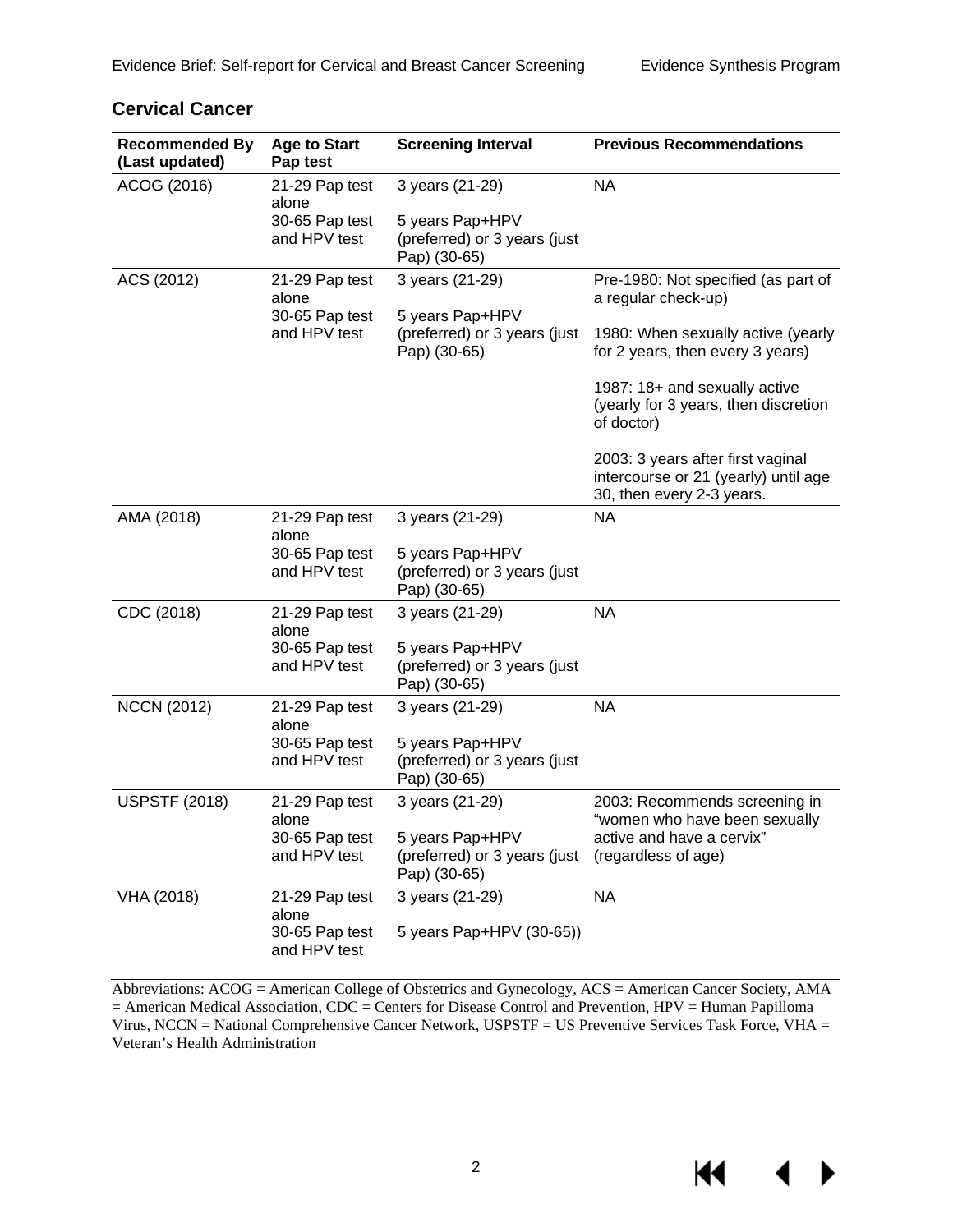# <span id="page-4-0"></span>**APPENDIX B. SEARCH STRATEGIES**

| 1. Search for current systematic reviews<br>Date Searched: 11/5/2018                   |                                                                                                                                                                                                                                                                                                                                                                                   |  |  |
|----------------------------------------------------------------------------------------|-----------------------------------------------------------------------------------------------------------------------------------------------------------------------------------------------------------------------------------------------------------------------------------------------------------------------------------------------------------------------------------|--|--|
| Sources:                                                                               | <b>Search Strategy:</b>                                                                                                                                                                                                                                                                                                                                                           |  |  |
| <b>AHRQ</b>                                                                            | Search: self report and screening; mammography; pap smear; breast cancer<br>screening; cervical cancer screening                                                                                                                                                                                                                                                                  |  |  |
| <b>CADTH</b>                                                                           | Search: self report and screening; mammography; pap smear; breast cancer<br>screening; cervical cancer screening                                                                                                                                                                                                                                                                  |  |  |
| <b>NICE</b><br>(NHS Evidence)                                                          | Search: self report and screening; mammography; pap smear; breast cancer<br>screening; cervical cancer screening                                                                                                                                                                                                                                                                  |  |  |
| <b>VA Products:</b><br>VATAP, PBM,<br>HSR&D<br>publications, VA<br><b>ART Database</b> | A. http://www.hsrd.research.va.gov/research/default.cfm<br>B. http://www.research.va.gov/research_topics/<br>C. http://art.puget-sound.med.va.gov/default.cfm<br>Search: self report and screening; mammography; pap smear; breast cancer<br>screening; cervical cancer screening                                                                                                 |  |  |
| Cochrane<br>Database of<br>Systematic<br><b>Reviews</b>                                | Database: EBM Reviews - Cochrane Database of Systematic Reviews <2005 to<br>October 31, 2018><br>Search Strategy:                                                                                                                                                                                                                                                                 |  |  |
|                                                                                        | (self report* or self-report*).mp. (1994)<br>1<br>(Mammograph* or Tomosynthes*).mp. (55)<br>$\overline{2}$<br>3<br>breast cancer screen*.mp. (23)<br>(Pap smear or Pap test or Papanicolaou smear or Papanicolaou test).mp. (32)<br>4<br>5<br>cervical cancer screen*.mp. (26)<br>6<br>$or/2-5(96)$<br>1 and 6 (34)<br>$\overline{7}$<br>limit 7 to yr="2005 - Current" (29)<br>8 |  |  |
|                                                                                        | ***************************                                                                                                                                                                                                                                                                                                                                                       |  |  |

| 2. Systematic reviews currently under development (forthcoming reviews & protocols)<br>Date Searched: 11/5/2018 |                                                                          |  |  |
|-----------------------------------------------------------------------------------------------------------------|--------------------------------------------------------------------------|--|--|
| Sources:                                                                                                        | <b>Search Strategy:</b>                                                  |  |  |
| <b>PROSPERO</b>                                                                                                 | Search: self report and screening; mammography; pap smear; breast cancer |  |  |
| (SR registry)                                                                                                   | screening; cervical cancer screening                                     |  |  |
| <b>DoPHER</b>                                                                                                   | Search: self report and screening; mammography; pap smear; breast cancer |  |  |
| (SR Protocols)                                                                                                  | screening; cervical cancer screening                                     |  |  |

| <b>3. Current Guidelines</b> |                                                                          |  |  |  |
|------------------------------|--------------------------------------------------------------------------|--|--|--|
| Date Searched: 11/5/2018     |                                                                          |  |  |  |
| Sources:                     | <b>Search Strategy:</b>                                                  |  |  |  |
| <b>VA/DoD Clinical</b>       | Search: N/A                                                              |  |  |  |
| Practice                     |                                                                          |  |  |  |
| <b>Guidelines</b>            |                                                                          |  |  |  |
| <b>Guideline Central</b>     | Search: self report and screening; mammography; pap smear; breast cancer |  |  |  |
|                              | screening; cervical cancer screening                                     |  |  |  |
|                              |                                                                          |  |  |  |
| <b>American Cancer</b>       | Search: self report and screening; mammography; pap smear; breast cancer |  |  |  |
| <b>Society</b>               | screening; cervical cancer screening                                     |  |  |  |

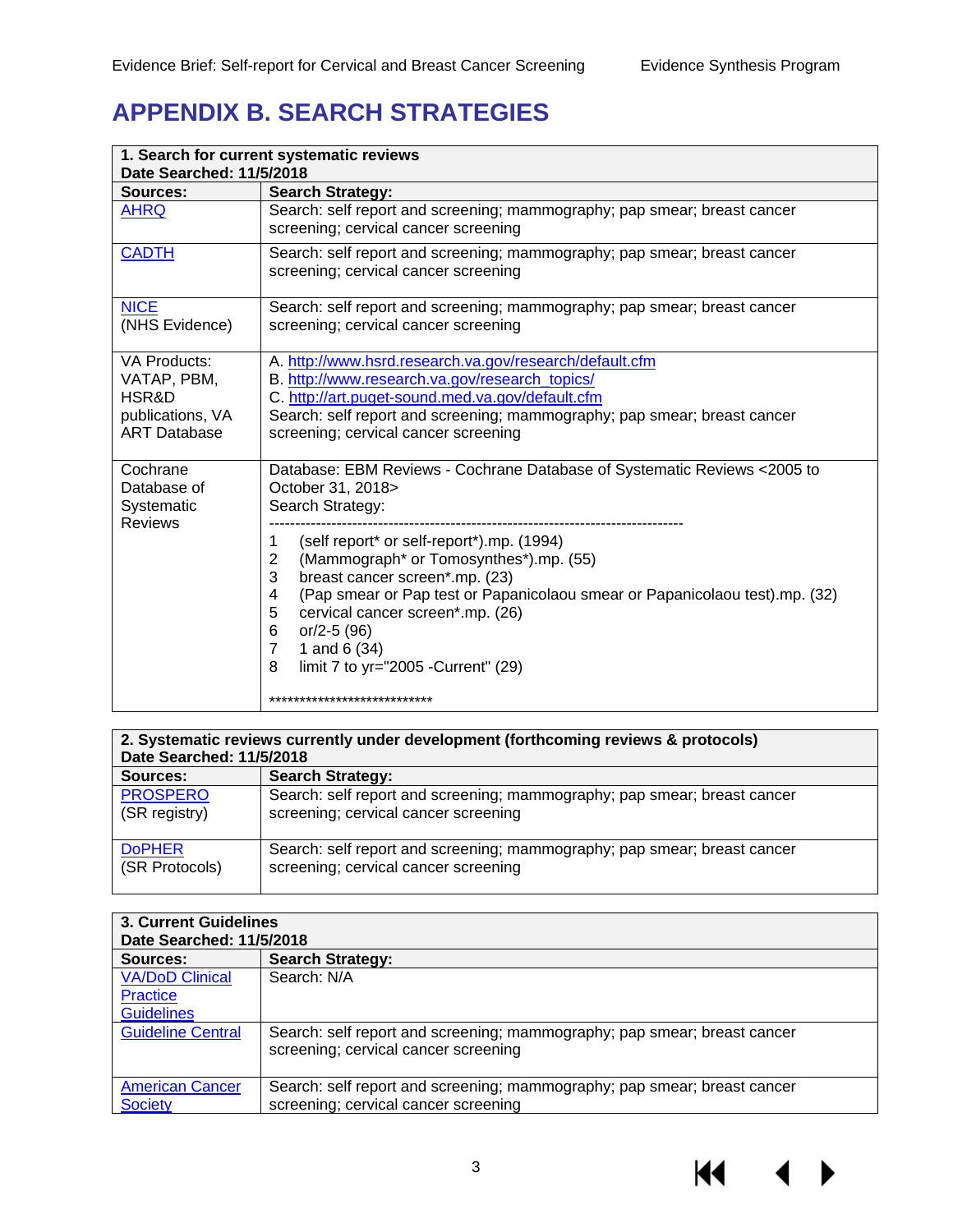$\blacksquare$ 

| <b>U.S. Preventive</b>   | Search: self report and screening; mammography; pap smear; breast cancer |
|--------------------------|--------------------------------------------------------------------------|
| <b>Services Task</b>     | screening; cervical cancer screening                                     |
| Force                    |                                                                          |
| <b>National</b>          | Search: self report and screening; mammography; pap smear; breast cancer |
| Comprehensive            | screening; cervical cancer screening                                     |
| <b>Cancer Network</b>    |                                                                          |
| <b>American College</b>  | Search: self report and screening; mammography; pap smear; breast cancer |
| of Obstetricians         | screening; cervical cancer screening                                     |
| and Gynecologists        |                                                                          |
| International            | Search: self report and screening; mammography; pap smear; breast cancer |
| <b>Agency for</b>        | screening; cervical cancer screening                                     |
| <b>Research on</b>       |                                                                          |
| Cancer                   |                                                                          |
| <b>American College</b>  | Search: self report and screening; mammography; pap smear; breast cancer |
| of Radiology             | screening; cervical cancer screening                                     |
|                          |                                                                          |
| <b>American College</b>  | Search: self report and screening; mammography; pap smear; breast cancer |
| of Physicians            | screening; cervical cancer screening                                     |
|                          |                                                                          |
| American                 | Search: self report and screening; mammography; pap smear; breast cancer |
| Academy of               | screening; cervical cancer screening                                     |
| <b>Family Physicians</b> |                                                                          |

| 4. Current primary literature<br>Date Searched: 11/5/2018 |                                                                                                                                                                                                                                                                                                                                                                                                                                                                                                                                                                                                                     |
|-----------------------------------------------------------|---------------------------------------------------------------------------------------------------------------------------------------------------------------------------------------------------------------------------------------------------------------------------------------------------------------------------------------------------------------------------------------------------------------------------------------------------------------------------------------------------------------------------------------------------------------------------------------------------------------------|
| Sources:                                                  | <b>Search Strategy:</b>                                                                                                                                                                                                                                                                                                                                                                                                                                                                                                                                                                                             |
| <b>MEDLINE</b>                                            | Database: Ovid MEDLINE(R) and Epub Ahead of Print, In-Process & Other Non-<br>Indexed Citations, Daily and Versions(R) <1946 to November 02, 2018><br>Search Strategy:                                                                                                                                                                                                                                                                                                                                                                                                                                              |
|                                                           | exp Self Report/ (24544)<br>1<br>(self report* or self-report*).mp. (141351)<br>2<br>3<br>1 or 2 (141351)<br>exp MAMMOGRAPHY/ (28157)<br>4<br>5<br>exp Ultrasonography, Mammary/ (4808)<br>6<br>(Mammograph* or Tomosynthes*).mp. (37426)<br>$\overline{7}$<br>breast cancer screen*.mp. (5546)<br>8<br>exp Papanicolaou Test/ (6197)<br>(Pap smear or Pap test or Papanicolaou smear or Papanicolaou test).mp. (9808)<br>9<br>10<br>cervical cancer screen*.mp. (5669)<br>11<br>or/4-10 (54106)<br>12<br>3 and 11 (805)<br>13<br>limit 12 to english language (797)<br>14<br>limit 13 to yr="2005 - Current" (548) |
|                                                           | ***************************                                                                                                                                                                                                                                                                                                                                                                                                                                                                                                                                                                                         |
| <b>CINAHL</b>                                             | Database: EBSCOhost CINAHL Plus with Full Text<br>Search Strategy:                                                                                                                                                                                                                                                                                                                                                                                                                                                                                                                                                  |
|                                                           | (MH "Self Report+") (59908)<br>S1<br>S2<br>TX (self report* or self-report*) (148406)<br>S <sub>3</sub><br>S1 or S2 (149377)<br>S <sub>4</sub><br>(MH "Mammography") (10287)<br>S <sub>5</sub><br>TI ((Mammograph* or Tomosynthes*)) OR AB ((Mammograph* or<br>Tomosynthes*)) (7916)                                                                                                                                                                                                                                                                                                                                |

KI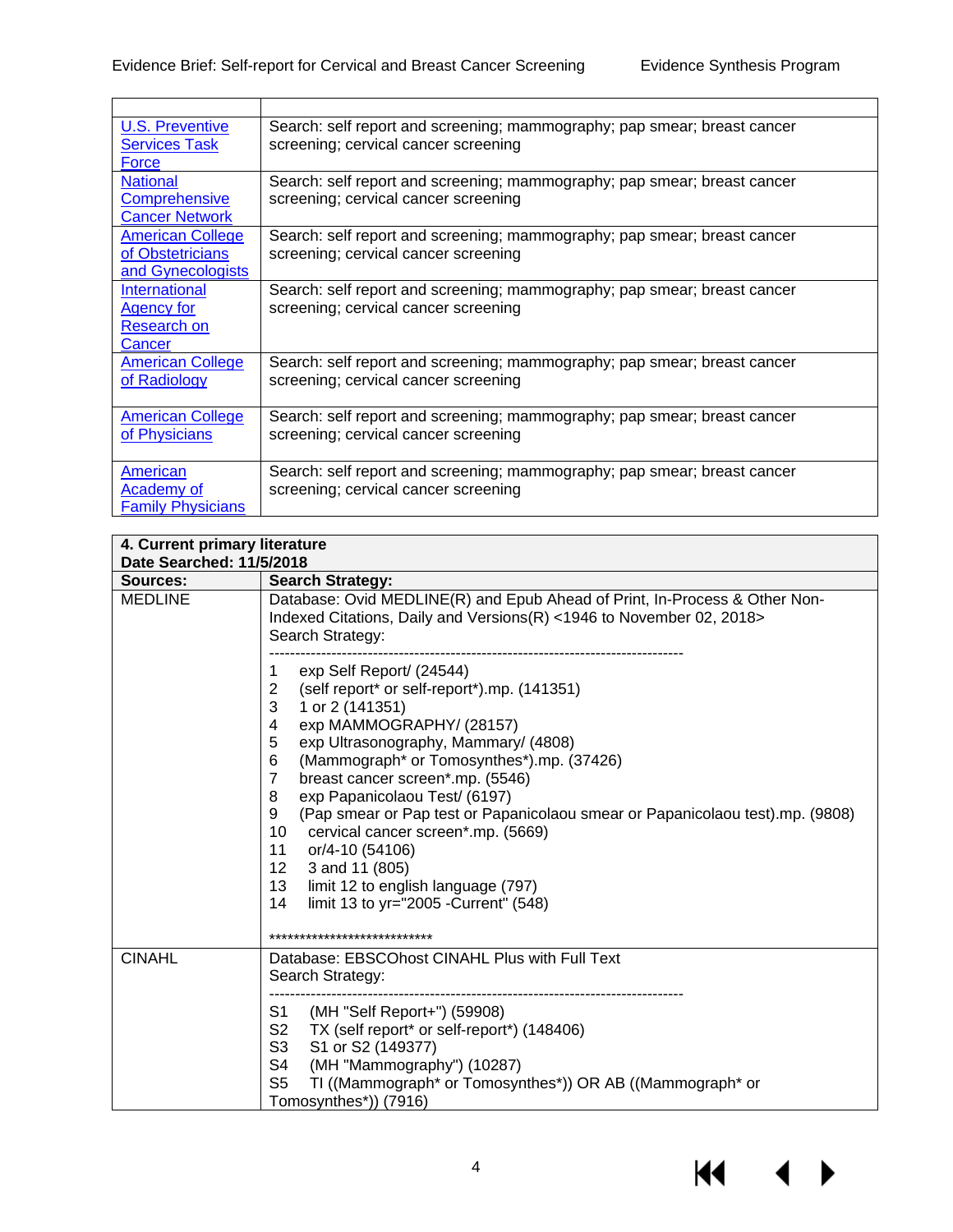$M \cdot 1$ 

 $\blacktriangleright$ 

|                 | TI ((breast cancer screen*)) OR AB ((breast cancer screen*)) (2361)<br>S <sub>6</sub><br>S7<br>(MH "Cervical Smears+") (5571)<br>S <sub>8</sub><br>TI ((Pap smear or Pap test or Papanicolaou smear or Papanicolaou test)) OR AB<br>((Pap smear or Pap test or Papanicolaou smear or Papanicolaou test)) (2819)<br>TI ((cervical cancer screen*)) OR AB ((cervical cancer screen*)) (2453)<br>S9<br>S <sub>10</sub><br>S4 OR S5 OR S6 OR S7 OR S8 OR S9 (20357)<br>S11<br>S3 AND S10 (1122)<br>S12<br>Narrow by Language: - english (1122)<br>Limiters - Published Date: 20050101-20191231 (879)<br>S13<br>S14<br>Limiters - Source Types: Academic Journals (724)<br>************************                                                                                                               |
|-----------------|--------------------------------------------------------------------------------------------------------------------------------------------------------------------------------------------------------------------------------------------------------------------------------------------------------------------------------------------------------------------------------------------------------------------------------------------------------------------------------------------------------------------------------------------------------------------------------------------------------------------------------------------------------------------------------------------------------------------------------------------------------------------------------------------------------------|
|                 |                                                                                                                                                                                                                                                                                                                                                                                                                                                                                                                                                                                                                                                                                                                                                                                                              |
| <b>PsycINFO</b> | Database: PsycINFO <1806 to October Week 5 2018><br>Search Strategy:                                                                                                                                                                                                                                                                                                                                                                                                                                                                                                                                                                                                                                                                                                                                         |
|                 | exp Self Report/ (15600)<br>1<br>$\overline{2}$<br>(self report* or self-report*).mp. (123082)<br>3<br>1 or 2 (123082)<br>exp MAMMOGRAPHY/ (1168)<br>4<br>5<br>exp Ultrasonography, Mammary/ (0)<br>(Mammograph* or Tomosynthes*).mp. (1882)<br>6<br>$\overline{7}$<br>breast cancer screen*.mp. (982)<br>exp Papanicolaou Test/ (0)<br>8<br>9<br>(Pap smear or Pap test or Papanicolaou smear or Papanicolaou test).mp. (903)<br>10<br>cervical cancer screen*.mp. (844)<br>11<br>or/4-10 (3456)<br>12 <sub>2</sub><br>3 and 11 (234)<br>13<br>limit 12 to english language (228)<br>14<br>limit 13 to yr="2005 - Current" (176)                                                                                                                                                                            |
|                 | ***************************                                                                                                                                                                                                                                                                                                                                                                                                                                                                                                                                                                                                                                                                                                                                                                                  |
| <b>CCRCT</b>    | Database: EBM Reviews - Cochrane Central Register of Controlled Trials <september<br>2018<br/>Search Strategy:<br/>exp Self Report/ (1766)<br/>1<br/><math>\overline{2}</math><br/>(self report* or self-report*).mp. (21717)<br/>3<br/>1 or 2 (21717)<br/>exp MAMMOGRAPHY/ (749)<br/>4<br/>5<br/>exp Ultrasonography, Mammary/ (70)<br/>(Mammograph* or Tomosynthes*).mp. (1781)<br/>6<br/>breast cancer screen*.mp. (429)<br/>7<br/>exp Papanicolaou Test/ (219)<br/>8<br/>(Pap smear or Pap test or Papanicolaou smear or Papanicolaou test).mp. (663)<br/>9<br/>10<br/>cervical cancer screen*.mp. (460)<br/>or/4-10 (2803)<br/>11<br/>12<br/>3 and 11 (106)<br/>13<br/>limit 12 to english language (88)<br/>14<br/>limit 13 to yr="2005 - Current" (66)<br/>***************************</september<br> |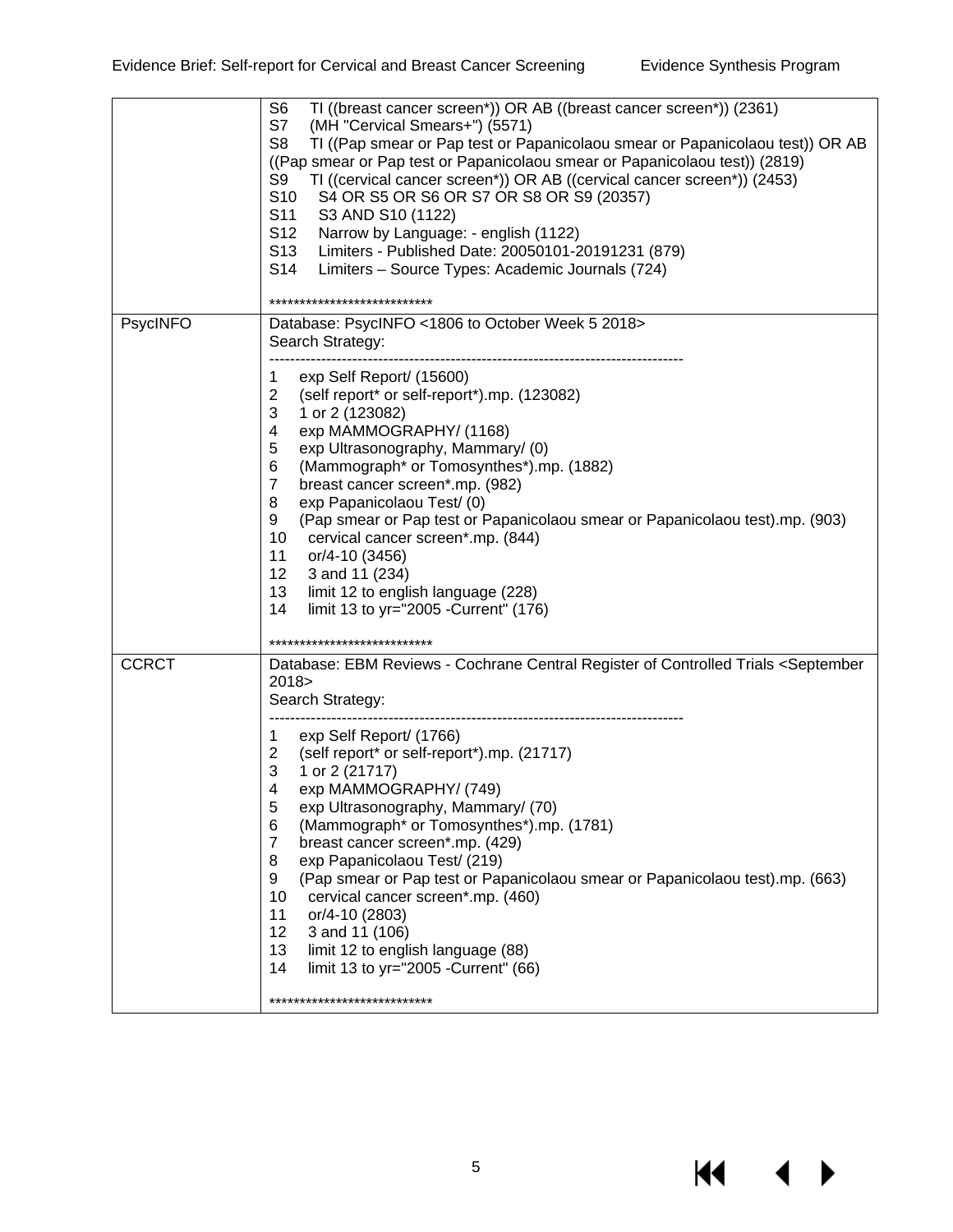# <span id="page-7-0"></span>**APPENDIX C. LIST OF EXCLUDED STUDIES**

Exclude reasons: 1 = Ineligible population (*ie*, cancer patients or those with high risk of cancer), 2 = Ineligible intervention, 3 = Ineligible comparator, 4 = Ineligible outcome (*ie*, no diagnostic  $\alpha$ curacy outcomes),  $5 =$  Ineligible timing,  $6 =$  Ineligible study design,  $7 =$  Ineligible publication type,  $8 =$  Outdated or ineligible systematic review

| #   | <b>Citation</b>                                                                                                                                                                                                                                                                    | <b>Exclude</b><br>reason |
|-----|------------------------------------------------------------------------------------------------------------------------------------------------------------------------------------------------------------------------------------------------------------------------------------|--------------------------|
| 1.  | Barratt A, Cockburn J, Smith D, Redman S. Reliability and validity of women's recall of<br>mammographic screening. Australian and New Zealand Journal of Public Health.<br>2000;24(1):79-81.                                                                                       | E <sub>4</sub>           |
| 2.  | Bowman JA, Sanson-Fisher R, Redman S. The accuracy of self-reported pap smear<br>utilisation. Social Science & Medicine. 1997;44(7):969-976.                                                                                                                                       | E <sub>4</sub>           |
| 3.  | Boyce GJ, Fruchter GR, Romanzi HL, Sillman HF, Maiman HM. The fallacy of the<br>screening interval for cervical smears. Obstetrics & Gynecology. 1990;76(4):627-632.                                                                                                               | E1                       |
| 4.  | Canfell K, Beral V, Green J, Cameron R, Baker K, Brown A. The agreement between<br>self-reported cervical smear abnormalities and screening programme records. Journal<br>of Medical Screening. 2006;13(2):72-75.                                                                  | E1                       |
| 5.  | Craig BM, Quinn GP, Vadaparampil ST. Sensitivity of self-report mammography use in<br>older women. American Journal of Preventive Medicine. 2009;37(5):441-444.                                                                                                                    | E4                       |
| 6.  | Cronin KA, Miglioretti DL, Krapcho M, et al. Bias associated with self-report of prior<br>screening mammography. Cancer Epidemiology, Biomarkers & Prevention.<br>2009;18(6):1699-1705.                                                                                            | E <sub>4</sub>           |
| 7.  | Dimatteo MR, Robinson JD, Heritage J, Tabbarah M, Fox SA. Correspondence among<br>patients' self-reports, chart records, and audio/videotapes of medical visits. Health<br>Communication. 2003;15(4):393-413.                                                                      | E <sub>4</sub>           |
| 8.  | Etzi S, Lane DS, Grimson R. The use of mammography vans by low-income women:<br>The accuracy of self-reports. American journal of public health. 1994;84(1):107.                                                                                                                   | E <sub>4</sub>           |
| 9.  | Fehringer G, Howlett R, Cotterchio M, Klar N, Majpruz-Moat V, Mai V. Comparison of<br>papanicolaou (pap) test rates across ontario and factors associated with cervical<br>screening. Canadian Journal of Public Health Revue Canadienne de Sante Publique.<br>2005;96(2):140-144. | E <sub>4</sub>           |
| 10. | Fiscella K, Holt K, Meldrum S, Franks P. Disparities in preventive procedures:<br>Comparisons of self-report and medicare claims data. BMC Health Services Research.<br>2006;6:122.                                                                                                | E <sub>4</sub>           |
| 11. | Hampton T, Hampton T. Women have fewer mammograms than they report. JAMA:<br>Journal of the American Medical Association. 2006;296(2):160-160.                                                                                                                                     | E7                       |
| 12. | Hoyo C, Ostbye T, Skinner CS, Yarnall KS, Chowdhary J. Reproducibility of self-<br>reported pap test utilization in middle-aged african-american women. Ethnicity &<br>Disease. 2005;15(1):84-89.                                                                                  | E <sub>4</sub>           |
| 13. | Larouche G, Bouchard K, Chiquette J, Desbiens C, Simard J, Dorval M. Self-reported<br>mammography use following brca1/2 genetic testing may be overestimated. Familial<br>Cancer. 2012;11(1):27-32.                                                                                | E1                       |
| 14. | Lofters AK, Moineddin R, Hwang SW, Glazier RH. Does social disadvantage affect the<br>validity of self-report for cervical cancer screening? International Journal of Women's<br>Health. 2013;5:29-33.                                                                             | E7                       |
| 15. | McKenna MT, Speers M, Mallin K, Warnecke R. Agreement between patient self-<br>reports and medical records for pap smear histories. American Journal of Preventive<br>Medicine. 1992;8(5):287-291.                                                                                 | E1                       |

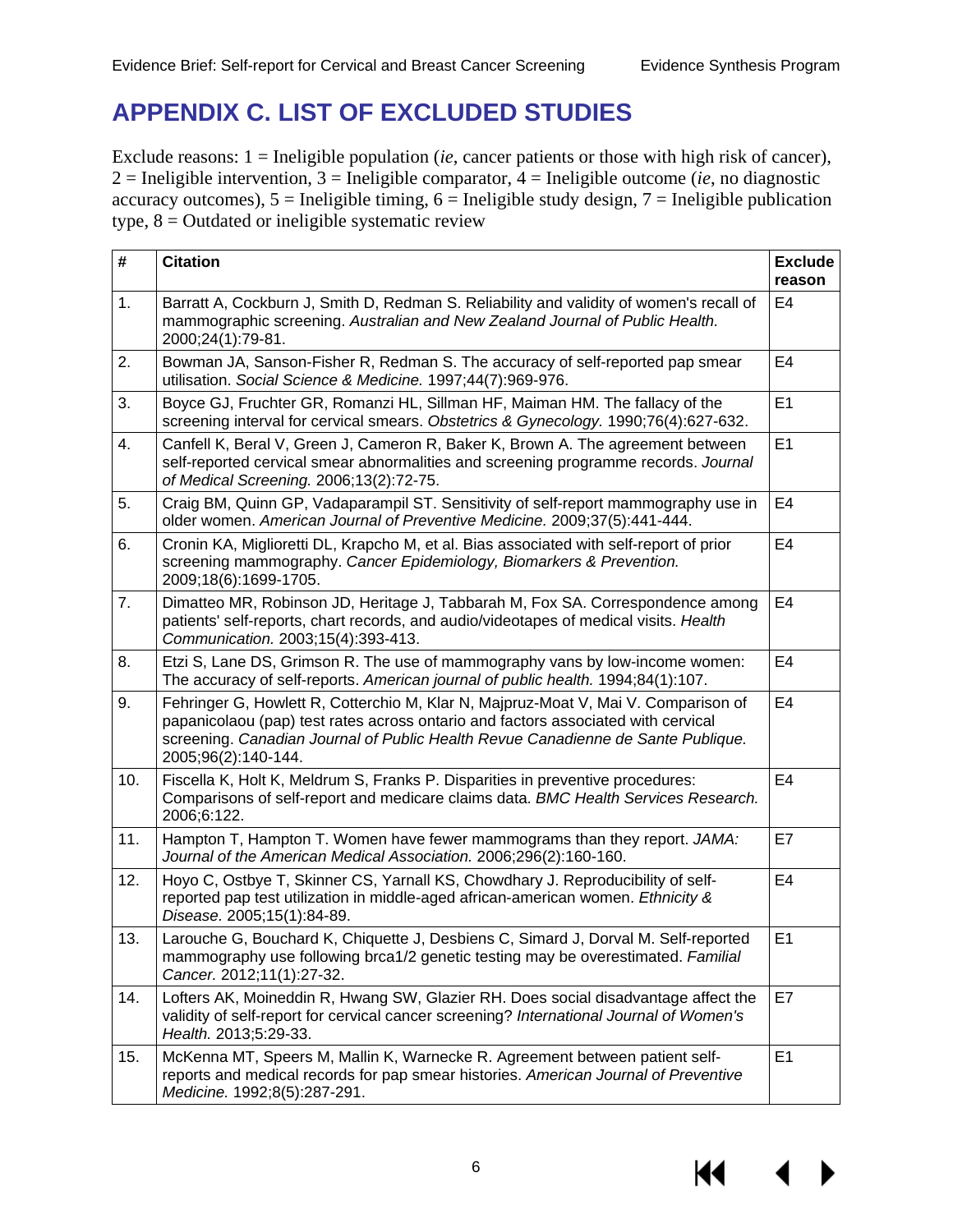$M \cdot 1$ 

 $\blacktriangleright$ 

| #   | <b>Citation</b>                                                                                                                                                                                                                                                 | <b>Exclude</b><br>reason |
|-----|-----------------------------------------------------------------------------------------------------------------------------------------------------------------------------------------------------------------------------------------------------------------|--------------------------|
| 16. | McPhee SJ, Nguyen TT, Shema SJ, et al. Validation of recall of breast and cervical<br>cancer screening by women in an ethnically diverse population. Preventive Medicine.<br>2002;35(5):463-473.                                                                | E <sub>4</sub>           |
| 17. | Michielutte R, Dignan M, Bradley W, et al. Errors in reporting cervical screening among<br>public health clinic patients. J Clin Epidemiol. 1991;44(4/5):403-408.                                                                                               | E <sub>4</sub>           |
| 18. | Mojica CM, Bastani R. Receipt of diagnostic tests for breast cancer: Validity of self-<br>reports among low-income, mostly latina, indigent women. Evaluation & the Health<br>Professions. 2010;33(4):437-451.                                                  | E1                       |
| 19. | Montaño DE, Phillips WR. Cancer screening by primary care physicians: A comparison<br>of rates obtained from physician self-report, patient survey, and chart audit. American<br>journal of public health. 1995;85(6):795.                                      | E <sub>4</sub>           |
| 20. | Nandy K, Menon U, Szalacha LA, Park H, Lee J, Lee EE. Self-report versus medical<br>record for mammography screening among minority women. Western Journal of<br>Nursing Research. 2016;38(12):1627-1638.                                                       | E <sub>4</sub>           |
| 21. | Pijpe A, Mulder RL, Manders P, Hebon, van Leeuwen FE, Rookus MA. Validation<br>study suggested no differential misclassification of self-reported mammography history<br>in brca1/2 mutation carriers. Journal of Clinical Epidemiology. 2011;64(12):1434-1443. | E1                       |
| 22. | Powe BD, Cooper DL. Self-reported cancer screening rates versus medical record<br>documentation: Incongruence, specificity, and sensitivity for african american women.<br>Oncology Nursing Forum. 2008;35(2):199-204.                                          | E <sub>4</sub>           |
| 23. | Rauscher GH, Johnson TP, Cho YI, Walk JA. Accuracy of self-reported cancer-<br>screening histories: A meta-analysis. Cancer Epidemiology, Biomarkers & Prevention.<br>2008;17(4):748-757.                                                                       | E7                       |
| 24. | Rivera S, Vernon SW, Tiro JA, et al. Test-retest reliability of self-reported<br>mammography in women veterans. Preventive Medicine. 2006;42(4):320-326.                                                                                                        | E <sub>4</sub>           |
| 25. | Tiro JA, Sanders JM, Shay LA, et al. Validation of self-reported post-treatment<br>mammography surveillance among breast cancer survivors by electronic medical<br>record extraction method. Breast Cancer Research & Treatment. 2015;151(2):427-434.           | E1                       |
| 26. | Walker MJ, Chiarelli AM, Mirea L, et al. Accuracy of self-reported screening<br>mammography use: Examining recall among female relatives from the ontario site of<br>the breast cancer family registry. Isrn Oncology Print. 2013;2013:810573.                  | E4                       |
| 27. | Warnecke RB, Sudman S, Johnson TP, O'Rourke D, Davis A, Jobe J. Cognitive<br>aspects of recalling and reporting health-related events: Papanicolaou smears, clinical<br>breast examinations, and mammograms. Am J Epidemiol. 1997;148(11).                      | E <sub>4</sub>           |
| 28. | Zapka JG, Bigelow C, Hurley T, et al. Mammography use among sociodemographically<br>diverse women: The accuracy of selfl-report. The American Journal of Public Health.<br>1996;86(7):1016.                                                                     | E <sub>4</sub>           |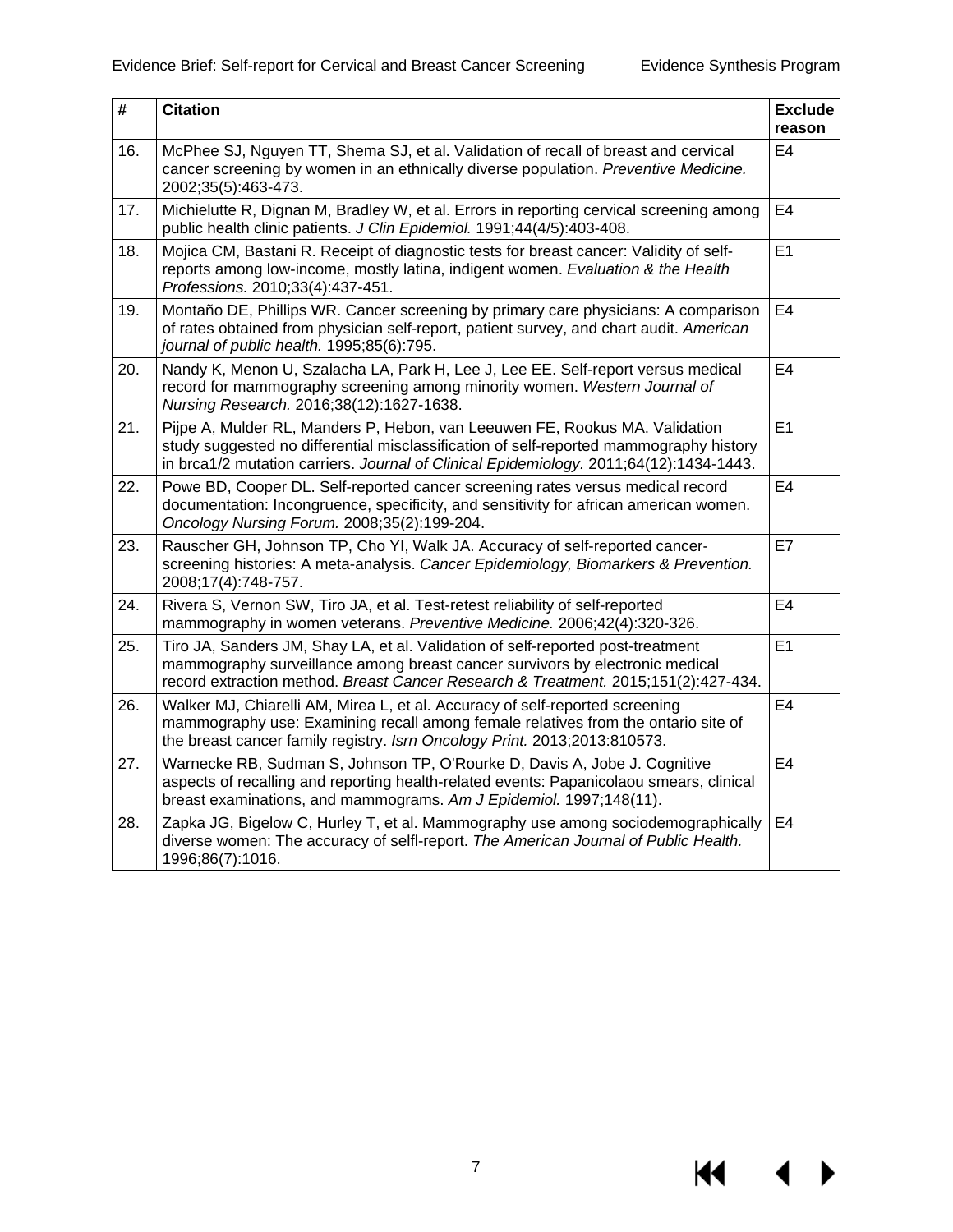# **APPENDIX D. EVIDENCE TABLES**

### **Data Abstraction of Diagnostic Accuracy Studies**

<span id="page-9-1"></span><span id="page-9-0"></span>

| Author, Year<br>(N)              | Setting: Clinic or pop. based<br>Part of referral program? | <b>Patient characteristics:</b><br>Age (yrs)<br><b>Minority or low-income?</b> | <b>Survey method</b><br><b>Timeframe of recall</b> | <b>Study design</b><br>Pap, mam., both |
|----------------------------------|------------------------------------------------------------|--------------------------------------------------------------------------------|----------------------------------------------------|----------------------------------------|
| Allgood, 2014 <sup>1</sup>       | Population                                                 | $40+$                                                                          | Face-to-face interview                             | Cohort                                 |
| 1221                             | No                                                         | Yes: low income, Black                                                         | 2 years                                            | Mammogram                              |
| Armstrong, 2004 <sup>2</sup>     | Clinic                                                     | 50-75                                                                          | Phone interview                                    | Cohort                                 |
| 399                              | No                                                         | Yes: low income                                                                | Ever                                               | Mammogram                              |
| Baron-Epel, 2008 <sup>3</sup>    | Clinic                                                     | 52-74                                                                          | Phone interview                                    | Cohort                                 |
| 1550                             | No                                                         | Yes: Jewish, Arab                                                              | 2 years                                            | Mammogram                              |
| Bowman, 1991 <sup>4</sup>        | Population                                                 | 18-70                                                                          | Face-to-face interview                             | Cohort                                 |
| 157                              | No                                                         | <b>No</b>                                                                      | 3 years                                            | Pap                                    |
| Brown, 1992 <sup>5</sup>         | Clinic                                                     | 17-79                                                                          | Phone interview                                    | Cohort                                 |
| 189                              | No                                                         | <b>No</b>                                                                      | 1 month                                            | Mammogram                              |
| Caplan, 2003 <sup>6</sup>        | Clinic                                                     | 40-74                                                                          | Phone interview                                    | Cohort                                 |
| 480                              | No                                                         | <b>No</b>                                                                      | Ever                                               | <b>Both</b>                            |
| Caplan, 2003a7                   | Clinic                                                     | 50-80                                                                          | Phone interview                                    | Cohort                                 |
| 949                              | Yes                                                        | <b>No</b>                                                                      | Ever                                               | Mammogram                              |
| Champion, 1998 <sup>8</sup>      | Clinic                                                     | 45-64                                                                          | Face-to-face interview                             | Cohort                                 |
| 229                              | Yes                                                        | Yes: low income, Black                                                         | 3 years                                            | Mammogram                              |
| Clark, 2009 <sup>9</sup>         | Clinic                                                     | 40-75                                                                          | Face-to-face survey                                | Cohort                                 |
| 411                              | Yes                                                        | Yes: black                                                                     | 2 years                                            | Mammogram                              |
| Crane, 1996 <sup>10</sup>        | Clinic                                                     | $50+$                                                                          | Phone interview                                    | Cohort                                 |
| 576                              | Yes                                                        | Yes: Hispanic and Black                                                        | Last screen                                        | Mammogram                              |
| Degnan, 1992 <sup>11</sup>       | Population                                                 | 50-74                                                                          | Phone interview                                    | Cohort                                 |
| 456                              | No.                                                        | <b>No</b>                                                                      | Last screen                                        | Mammogram                              |
| Eaker, 2001 <sup>12</sup>        | Population                                                 | 25-60                                                                          | Phone interview                                    | Case-control                           |
| 944                              | No                                                         | <b>No</b>                                                                      | Ever                                               | Pap                                    |
| Fowles, 1997 <sup>13</sup>       | Clinic                                                     | 19-75                                                                          | Phone interview                                    | Cohort                                 |
| 400                              | No                                                         | <b>No</b>                                                                      | 3 years                                            | Pap                                    |
| Fruchter, 1992 <sup>14</sup>     | Clinic                                                     | <b>NR</b>                                                                      | Face-to-face interview                             | Cohort                                 |
| 263                              | No                                                         | Yes: Black and Latino                                                          | 3 years                                            | Pap                                    |
| Fulton-Kehoe, 1992 <sup>15</sup> | Clinic                                                     | 50-75                                                                          | Mail survey                                        | Cohort                                 |
| 78                               | Yes                                                        | <b>No</b>                                                                      | 1 year                                             | Mammogram                              |

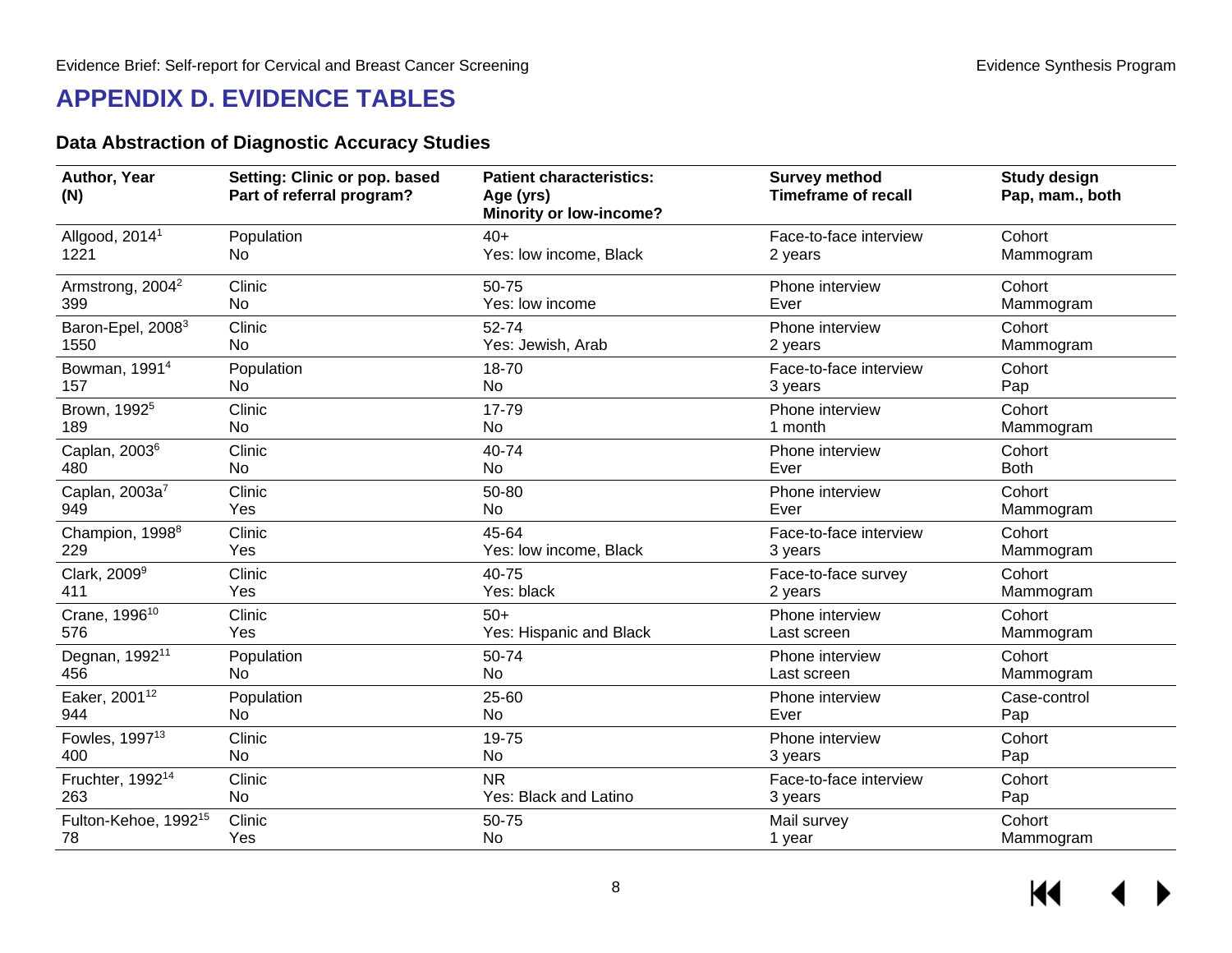| Author, Year<br>(N)                            | Setting: Clinic or pop. based<br>Part of referral program? | <b>Patient characteristics:</b><br>Age (yrs)<br><b>Minority or low-income?</b> | <b>Survey method</b><br><b>Timeframe of recall</b>             | <b>Study design</b><br>Pap, mam., both |
|------------------------------------------------|------------------------------------------------------------|--------------------------------------------------------------------------------|----------------------------------------------------------------|----------------------------------------|
| Giorgi Rossi, 2006 <sup>16</sup>               | Population                                                 | 25-64                                                                          | Phone interview                                                | Cohort                                 |
| 641                                            | Yes                                                        | No                                                                             | Ever                                                           | Pap                                    |
| Gordon, 1993 <sup>17</sup>                     | Clinic                                                     | 40-74                                                                          | Mail survey/phone interview                                    | Cohort                                 |
| 431                                            | No                                                         | No                                                                             | 2 years                                                        | <b>Both</b>                            |
| Hiatt, 1995 <sup>18</sup>                      | Clinic                                                     | 35-75                                                                          | Phone interview                                                | Cohort                                 |
| 691                                            | <b>No</b>                                                  | Yes: Hispanic                                                                  | 5 years                                                        | <b>Both</b>                            |
| Holt, 2006 <sup>19</sup>                       | Population                                                 | $65+$                                                                          | Face-to-face interview                                         | Cohort                                 |
| 5461                                           | No                                                         | No                                                                             | 1 year                                                         | Mammogram                              |
| Johnson, 1995 <sup>20</sup>                    | Population                                                 | 35-65                                                                          | Face-to-face interview                                         | Cohort                                 |
| 251                                            | No                                                         | Yes: Native American                                                           | Ever                                                           | <b>Both</b>                            |
| Johnson, 2005 <sup>21</sup><br>588             | Population<br>No                                           | $50+$<br>No                                                                    | Phone/computer-assisted<br>interview<br>3 years                | Cohort<br><b>Both</b>                  |
| King, 1990 <sup>22</sup>                       | Clinic                                                     | 50-74                                                                          | Phone interview                                                | Case-control                           |
| 199                                            | Yes                                                        | <b>No</b>                                                                      | 1 year                                                         | Mammogram                              |
| Klungsoyr, 2009 <sup>23</sup>                  | Population                                                 | 18-45                                                                          | Phone or paper or web                                          | Cohort                                 |
| 16574                                          | No                                                         | No                                                                             | 3 years                                                        | Pap                                    |
| Lawrence, 1999 <sup>24</sup>                   | Clinic                                                     | 50-70                                                                          | Phone interview                                                | Cohort                                 |
| 93                                             | No.                                                        | Yes: Mexican-American                                                          | 1 year                                                         | Mammogram                              |
| Lofters, $2015^{25}$<br>39027 (P)<br>15877 (M) | Population<br>No.                                          | 24-69 (P)<br>52-69 (M)<br>No                                                   | Computer-assisted telephone<br>and personal interviews<br>Ever | Cohort<br><b>Both</b>                  |
| Mahnken, 2007 <sup>26</sup>                    | Population                                                 | 50-74                                                                          | Face-to-face interview                                         | Cohort                                 |
| 199                                            | No.                                                        | Yes: Mexican-American                                                          | 2 years                                                        | Mammogram                              |
| Martin, 2000 <sup>27</sup>                     | Clinic                                                     | $21 +$                                                                         | Phone interview                                                | Cohort                                 |
| 599                                            | <b>No</b>                                                  | <b>No</b>                                                                      | 2 years mam./3 years pap                                       | <b>Both</b>                            |
| McGovern, 1998 <sup>28</sup>                   | Clinic                                                     | 40-92                                                                          | Face-to-face interview                                         | Cohort                                 |
| 477                                            | No.                                                        | Yes: low income                                                                | Ever                                                           | <b>Both</b>                            |
| Newell, 2000 <sup>29</sup>                     | Population                                                 | 18-81                                                                          | Face-to-face interview                                         | Cohort                                 |
| 423                                            | No                                                         | No                                                                             | Last screen                                                    | Pap                                    |
| Norman, 2003 <sup>30</sup>                     | <b>Both</b>                                                | 40-64                                                                          | Phone interview                                                | Case-control                           |
| 2495                                           | No                                                         | No                                                                             | Last screen                                                    | Mammogram                              |
| Paskett, 1996 <sup>31</sup>                    | Population                                                 | $40+$                                                                          | Face-to-face interview                                         | Cohort                                 |
| 555                                            | Yes                                                        | Yes: low income                                                                | Ever                                                           | <b>Both</b>                            |
| Pizzaro, 200232                                | Clinic                                                     | 18-89                                                                          | Phone interview                                                | Cohort                                 |
| 161                                            | No                                                         | Yes: low income                                                                | 6 and 12 months                                                | Pap                                    |
|                                                |                                                            |                                                                                |                                                                |                                        |

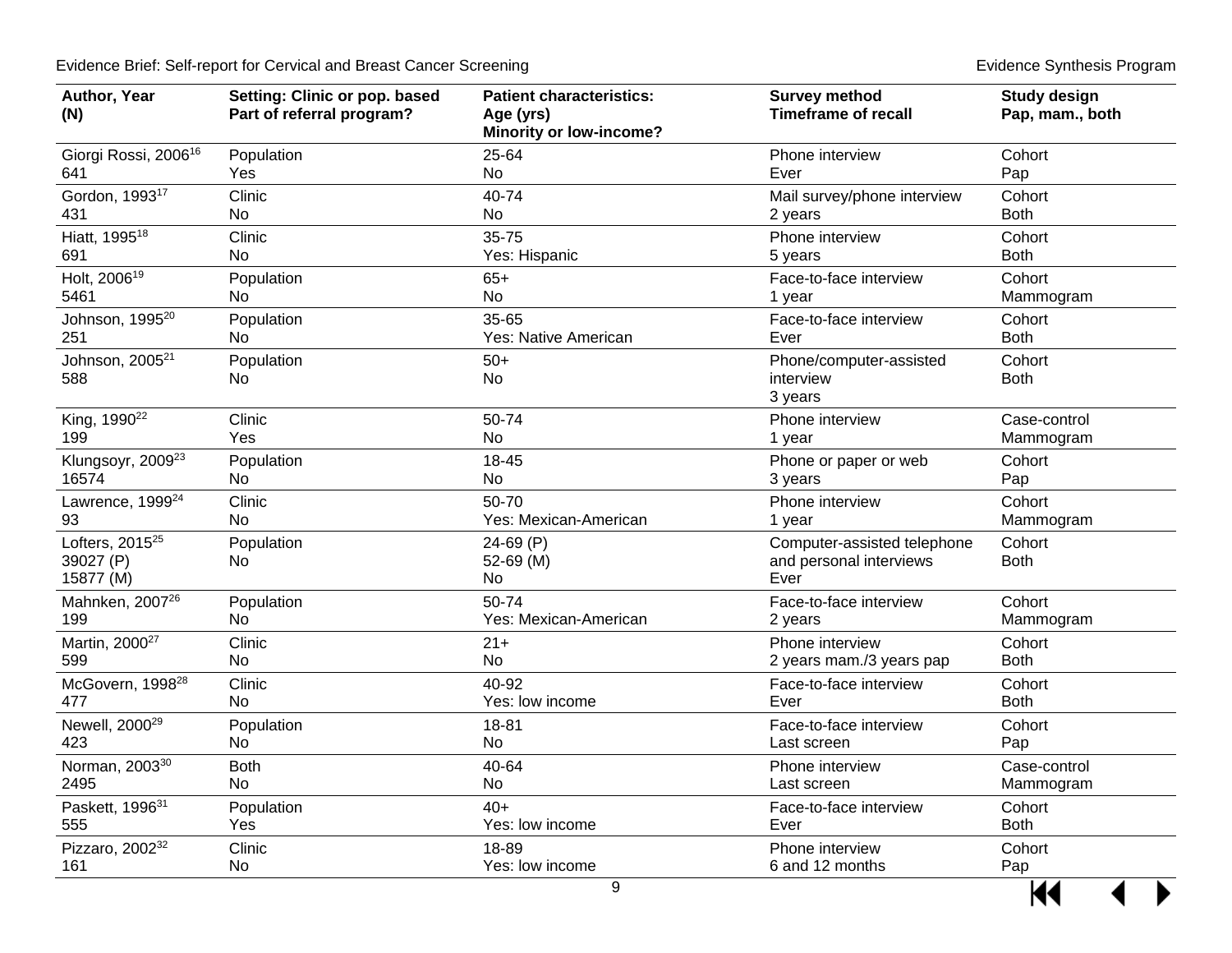| Author, Year<br>(N)          | Setting: Clinic or pop. based<br>Part of referral program? | <b>Patient characteristics:</b><br>Age (yrs)<br><b>Minority or low-income?</b> | <b>Survey method</b><br>Timeframe of recall | <b>Study design</b><br>Pap, mam., both |
|------------------------------|------------------------------------------------------------|--------------------------------------------------------------------------------|---------------------------------------------|----------------------------------------|
| Sawyer, 1989 <sup>33</sup>   | Population                                                 | 16-75                                                                          | Face-to-face interview                      | Cohort                                 |
| 98                           | No.                                                        | Yes: rural, Black                                                              | 3 years                                     | Pap                                    |
| Son, 2013 <sup>34</sup>      | Clinic                                                     | $18+$                                                                          | Face-to-face interview                      | Cohort                                 |
| 155                          | No.                                                        | Yes: intellectual disability                                                   | Ever                                        | <b>Both</b>                            |
| Suarez, 1995 <sup>35</sup>   | Population                                                 | $40+$                                                                          | Face-to-face interview                      | Cohort                                 |
| 450                          | Yes                                                        | Yes: Mexican-American                                                          | Ever                                        | <b>Both</b>                            |
| Thompson, 1999 <sup>36</sup> | Clinic                                                     | $50 - 69$                                                                      | Mail survey                                 | Cohort                                 |
| 360                          | No.                                                        | Yes: low income                                                                | Ever                                        | Mammogram                              |
| Tsurda, 2018 <sup>37</sup>   | Population                                                 | 50-69                                                                          | Mail survey                                 | Cohort                                 |
| 411294                       | Yes                                                        | No.                                                                            | Ever                                        | Mammogram                              |
| Tumiel-Berhalter,            | Clinic                                                     | $40+$                                                                          | Face-to-face interview                      | Cohort                                 |
| 200438                       | No.                                                        | Yes: Black, Puerto Rican                                                       | 3 years                                     | <b>Both</b>                            |
| 314                          |                                                            |                                                                                |                                             |                                        |
| Walter, 1988 <sup>39</sup>   | Clinic                                                     | 20-69                                                                          | Face-to-face interview                      | Case-control                           |
| 750                          | No                                                         | No                                                                             | 5 years                                     | Pap                                    |

### **Meta-analysis Statistics**

<span id="page-11-0"></span>

| Author, Year<br>N                   | <b>TP</b> | <b>FP</b> | <b>FN</b> | <b>TN</b> | <b>Sensitivity</b> | <b>Specificity</b> | <b>PPV</b> | <b>NPV</b> | LR+   | LR-   | <b>Rep/Rec Ratio</b> |
|-------------------------------------|-----------|-----------|-----------|-----------|--------------------|--------------------|------------|------------|-------|-------|----------------------|
| Pap Smear                           |           |           |           |           |                    |                    |            |            |       |       |                      |
| Bowman, 1991 <sup>4</sup><br>111    | 64        | 19        | 5         | 23        | 92.753             | 54.761             | 77.108     | 82.142     | 2.050 | 0.132 | 1.202                |
| Caplan, 2003 <sup>6</sup><br>440    | 339       | 54        | 3         | 44        | 99.122             | 44.897             | 86.259     | 93.617     | 1.798 | 0.019 | 1.149                |
| Eaker, 2001 <sup>12</sup><br>944    | 896       | 21        | 6         | 21        | 99.334             | 50.000             | 97.709     | 77.777     | 1.986 | 0.013 | 1.016                |
| Fowles, 1997 <sup>13</sup><br>259   | 209       | 34        | 4         | 12        | 98.122             | 26.086             | 86.008     | 75.000     | 1.327 | 0.071 | 1.140                |
| Fruchter, 1992 <sup>14</sup><br>138 | 109       | 19        | 6         | 4         | 94.782             | 17.391             | 85.156     | 40.000     | 1.147 | 0.300 | 1.113                |
| Georgi Rossi,<br>200616<br>641      | 325       | 46        | 58        | 212       | 84.856             | 82.170             | 87.601     | 78.518     | 4.759 | 0.184 | 0.968                |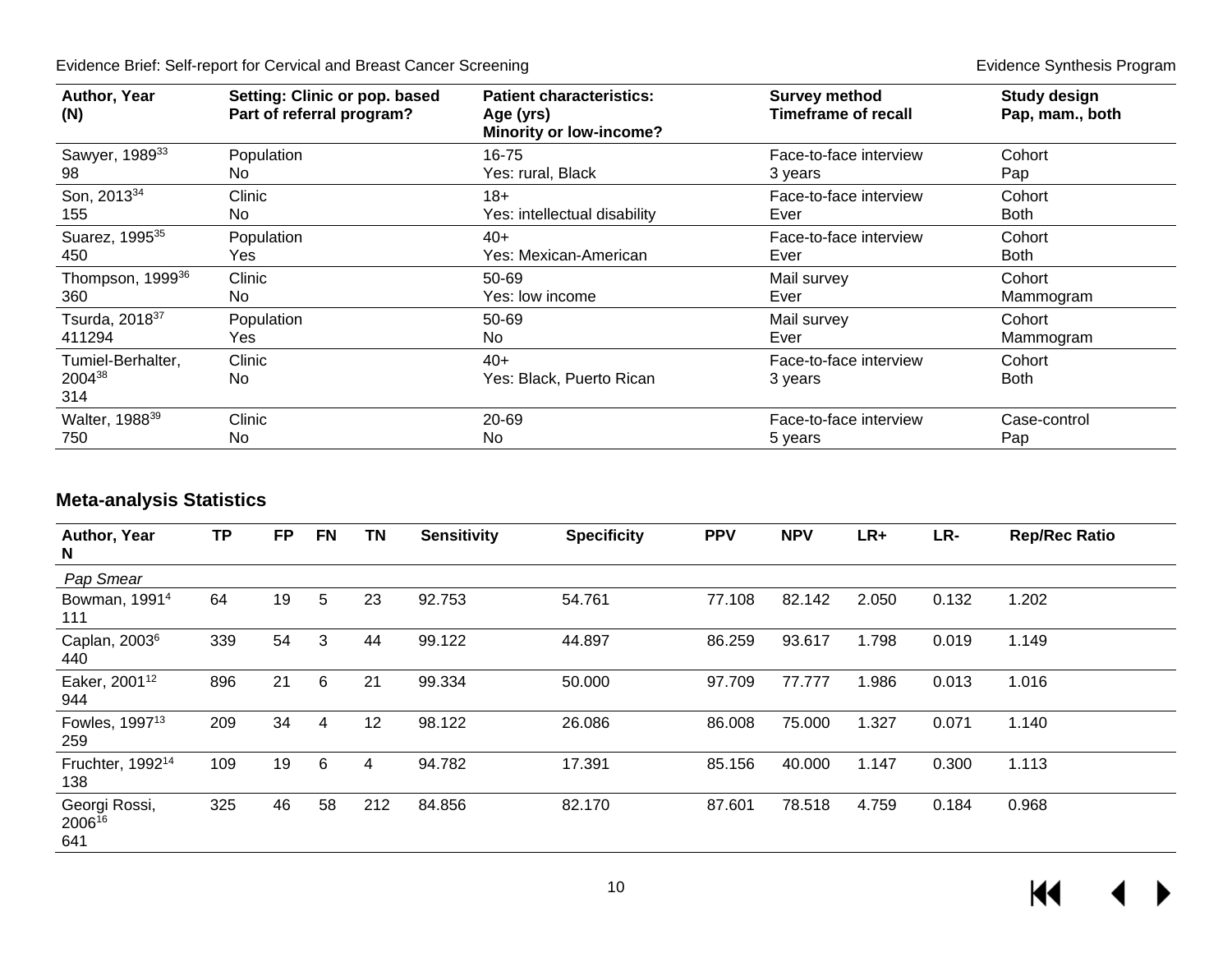| Gordon, 1993 <sup>17</sup><br>352      | 239   | 69       | $\overline{7}$   | 37   | 97.154 | 34.905 | 77.597 | 84.090 | 1.492 | 0.081 | 1.252 |
|----------------------------------------|-------|----------|------------------|------|--------|--------|--------|--------|-------|-------|-------|
| Hiatt, 1995 <sup>18</sup><br>691       | 331   | 127      | 54               | 179  | 85.974 | 58.496 | 72.270 | 76.824 | 2.071 | 0.239 | 1.189 |
| Johnson, 1995 <sup>20</sup><br>215     | 118   | 37       | $\overline{4}$   | 56   | 96.721 | 60.215 | 76.129 | 93.333 | 2.431 | 0.054 | 1.270 |
| Johnson, 2005 <sup>21</sup><br>588     | 267   | 90       | 33               | 198  | 89.000 | 68.750 | 74.789 | 85.714 | 2.848 | 0.160 | 1.190 |
| Klungsoyr, 2009 <sup>23</sup><br>15474 | 12613 | 1126 380 |                  | 1355 | 97.075 | 54.615 | 91.804 | 78.097 | 2.138 | 0.053 | 1.057 |
| Lofters, 2015 <sup>25</sup><br>39027   | 26892 | 5627 983 |                  | 5525 | 96.473 | 49.542 | 82.696 | 84.895 | 1.911 | 0.071 | 1.166 |
| Martin, 2000 <sup>27</sup><br>175      | 150   | 12       | $\overline{2}$   | 11   | 98.684 | 47.826 | 92.592 | 84.615 | 1.891 | 0.027 | 1.065 |
| McGovern, 1998 <sup>28</sup><br>281    | 91    | 48       | 20               | 122  | 81.981 | 71.764 | 65.467 | 85.915 | 2.903 | 0.251 | 1.252 |
| Newell, 2000 <sup>29</sup><br>146      | 84    | 33       | 2                | 27   | 97.674 | 45.000 | 71.794 | 93.103 | 1.775 | 0.051 | 1.360 |
| Paskett, 1996 <sup>31</sup><br>438     | 268   | 137      | $\boldsymbol{8}$ | 25   | 97.101 | 15.432 | 66.172 | 75.757 | 1.148 | 0.187 | 1.467 |
| Pizarro, 2002 <sup>32</sup><br>174     | 63    | 41       | 14               | 56   | 81.818 | 57.731 | 60.576 | 80.000 | 1.935 | 0.314 | 1.350 |
| Sawyer, 1989 <sup>33</sup><br>98       | 63    | 17       | 3                | 15   | 95.454 | 46.875 | 78.750 | 83.333 | 1.796 | 0.096 | 1.212 |
| Son, 2013 <sup>34</sup><br>149         | 90    | 32       | 5                | 22   | 94.736 | 40.740 | 73.770 | 81.481 | 1.598 | 0.129 | 1.284 |
| Suarez, 1995 <sup>35</sup><br>215      | 110   | 54       | 6                | 45   | 94.827 | 45.454 | 67.073 | 88.235 | 1.738 | 0.113 | 1.413 |
| Tumiel-Berhalter,<br>200438<br>251     | 225   | 16       | $\overline{7}$   | 3    | 96.982 | 15.789 | 93.361 | 30.000 | 1.151 | 0.191 | 1.038 |
| Walter, 1988 <sup>39</sup><br>576      | 317   | 80       | 31               | 148  | 90.600 | 63.000 | 79.848 | 82.681 | 2.450 | 0.150 | 1.140 |
| Mammogram                              |       |          |                  |      |        |        |        |        |       |       |       |
| Allgood, 2014 <sup>1</sup><br>1204     | 510   | 369      | 29               | 296  | 94.619 | 44.511 | 58.020 | 91.076 | 1.705 | 0.120 | 1.630 |
| Armstrong, 2004 <sup>2</sup><br>399    | 199   | 84       | 16               | 100  | 92.558 | 54.347 | 70.318 | 86.206 | 2.027 | 0.136 | 1.316 |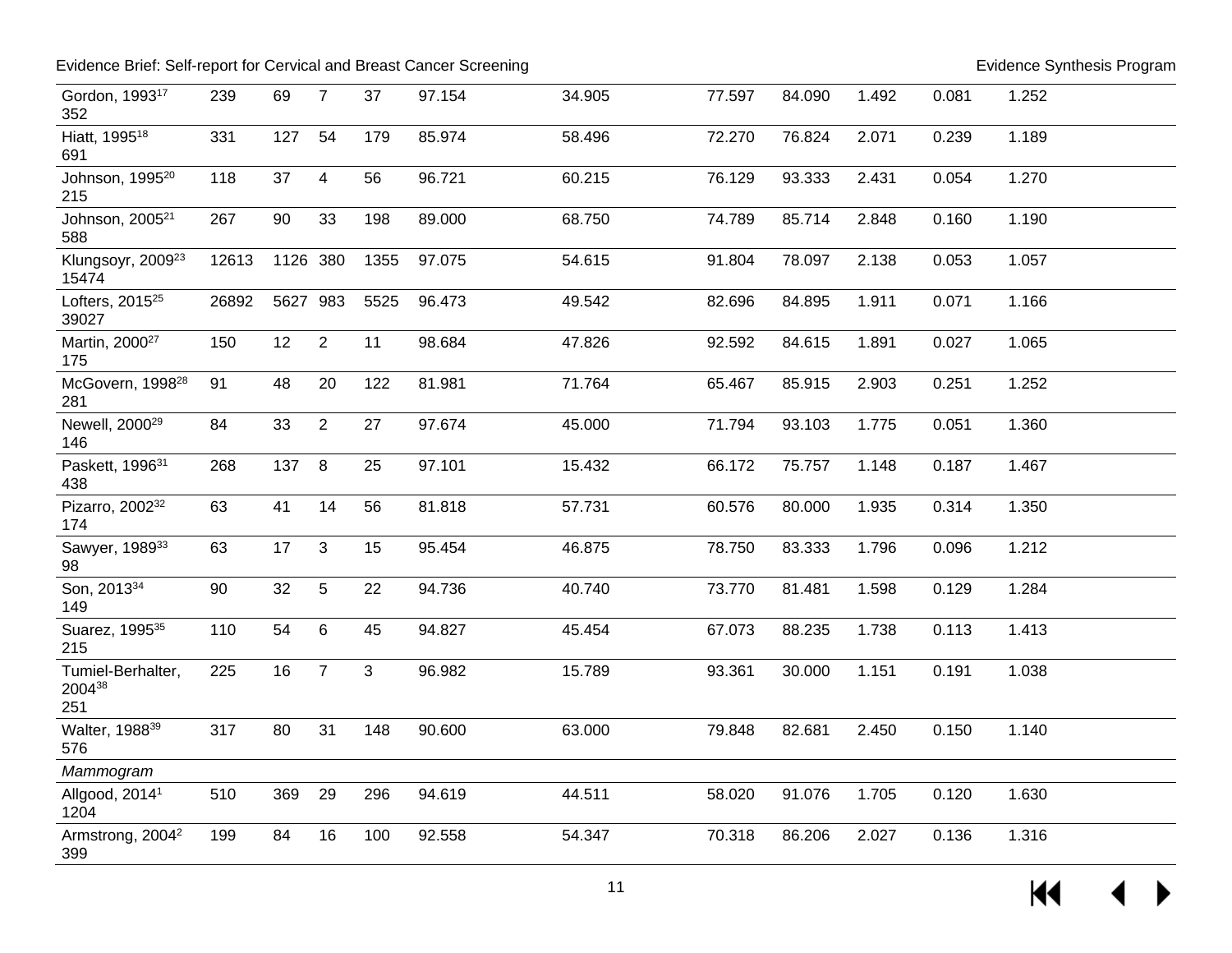| Brown, 1992 <sup>5</sup><br>189      | 65   | 18       | 6              | 100            | 91.549  | 84.745 | 78.313 | 94.339  | 6.001  | 0.099       | 1.169 |
|--------------------------------------|------|----------|----------------|----------------|---------|--------|--------|---------|--------|-------------|-------|
| Caplan, 2003 <sup>6</sup><br>433     | 391  | 26       | $\overline{4}$ | 12             | 98.987  | 31.578 | 93.764 | 75.000  | 1.446  | 0.032       | 1.055 |
| Caplan, 2003a <sup>7</sup><br>949    | 645  | 121      | 43             | 140            | 93.750  | 53.639 | 84.203 | 76.502  | 2.022  | 0.116       | 1.113 |
| Champion, 1998 <sup>8</sup><br>268   | 168  | 67       | 6              | 27             | 96.551  | 28.723 | 71.489 | 81.818  | 1.354  | 0.120       | 1.350 |
| Clark, 2009 <sup>9</sup><br>411      | 233  | 81       | 6              | 91             | 97.489  | 52.906 | 74.203 | 93.814  | 2.070  | 0.047       | 1.313 |
| Crane, 1996 <sup>10</sup><br>403     | 209  | 46       | 58             | 90             | 78.277  | 66.176 | 81.960 | 60.810  | 2.314  | 0.328       | 0.955 |
| Degnan, 1992 <sup>11</sup><br>456    | 245  | 41       | $\mathbf{1}$   | 169            | 99.593  | 80.476 | 85.664 | 99.411  | 5.101  | 0.005       | 1.162 |
| Fulton-Kehoe,<br>199215<br>78        | 59   | 8        | $\mathbf 1$    | 10             | 98.333  | 55.555 | 88.059 | 90.909  | 2.212  | 0.030       | 1.116 |
| Gordon, 1993 <sup>17</sup><br>386    | 243  | 58       | 5              | 80             | 97.983  | 57.971 | 80.730 | 94.117  | 2.331  | 0.034       | 1.213 |
| Hiatt, 1995 <sup>18</sup><br>687     | 276  | 153      | 45             | 213            | 85.981  | 58.196 | 64.335 | 82.558  | 2.056  | 0.240       | 1.336 |
| Holt, 2006 <sup>19</sup><br>5461     | 2010 | 640      | 212            | 2599           | 90.459  | 80.240 | 75.849 | 92.458  | 4.578  | 0.118       | 1.192 |
| Johnson, 1995 <sup>20</sup><br>124   | 92   | 22       | 3              | $\overline{7}$ | 96.842  | 24.137 | 80.701 | 70.000  | 1.276  | 0.130       | 1.200 |
| Johnson, 2005 <sup>21</sup><br>587   | 425  | 56       | 15             | 91             | 96.590  | 61.904 | 88.357 | 85.849  | 2.535  | 0.055       | 1.093 |
| King, 1990 <sup>22</sup><br>199      | 94   | 6        | $\mathbf 0$    | 99             | 100.000 | 94.285 | 94.000 | 100.000 | 17.500 | $\mathbf 0$ | 1.063 |
| Lawrence, 1999 <sup>24</sup><br>232  | 122  | 34       | 18             | 58             | 87.142  | 63.043 | 78.205 | 76.315  | 2.357  | 0.203       | 1.114 |
| Lofters, 2015 <sup>25</sup><br>15877 | 9650 | 2103 337 |                | 3787           | 96.625  | 64.295 | 82.106 | 91.828  | 2.706  | 0.052       | 1.176 |
| Mahnken, 2007 <sup>26</sup><br>199   | 105  | 37       | 8              | 49             | 92.920  | 56.976 | 73.943 | 85.964  | 2.159  | 0.124       | 1.256 |
| McGovern, 1998 <sup>28</sup><br>456  | 168  | 64       | 21             | 203            | 88.888  | 76.029 | 72.413 | 90.625  | 3.708  | 0.146       | 1.227 |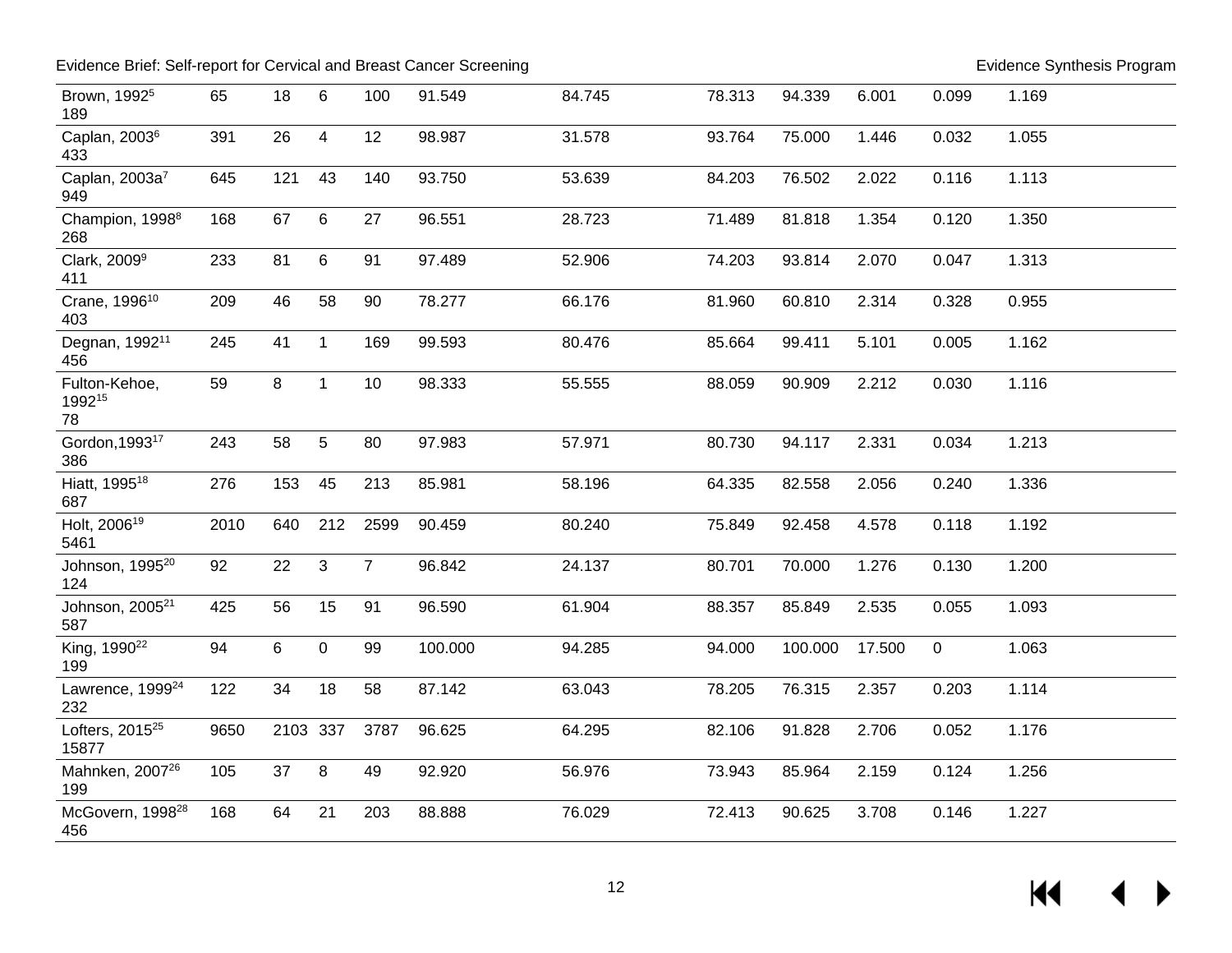| Norman, 2003 <sup>30</sup><br>747     | 385    | 78       | 13 | 271   | 96.733 | 77.650 | 83.153 | 95.422 | 4.328 | 0.042 | 1.163 |
|---------------------------------------|--------|----------|----|-------|--------|--------|--------|--------|-------|-------|-------|
| Paskett, 1996 <sup>31</sup><br>441    | 212    | 88       | 12 | 129   | 94.642 | 59.447 | 70.666 | 91.489 | 2.333 | 0.090 | 1.339 |
| Son, 2013 <sup>34</sup><br>82         | 68     |          | 4  | 3     | 94.444 | 30.000 | 90.666 | 42.857 | 1.349 | 0.185 | 1.041 |
| Suarez, 1995 <sup>35</sup><br>215     | 67     | 20       | 4  | 124   | 94.366 | 86.111 | 77.011 | 96.875 | 6.794 | 0.065 | 1.225 |
| Thompson, 1999 <sup>36</sup><br>360   | 207    | 56       | 9  | 88    | 95.833 | 61.111 | 78.707 | 90.721 | 2.464 | 0.068 | 1.217 |
| Tsurda, 2018 <sup>37</sup><br>411,294 | 354008 | 8879 412 |    | 47995 | 99.883 | 84.388 | 97.553 | 99.148 | 6.398 | 0.001 | 1.023 |
| Tumiel-Berhalter,<br>200438<br>180    | 102    | 62       |    | 15    | 99.029 | 19.480 | 62.195 | 93.750 | 1.229 | 0.049 | 1.592 |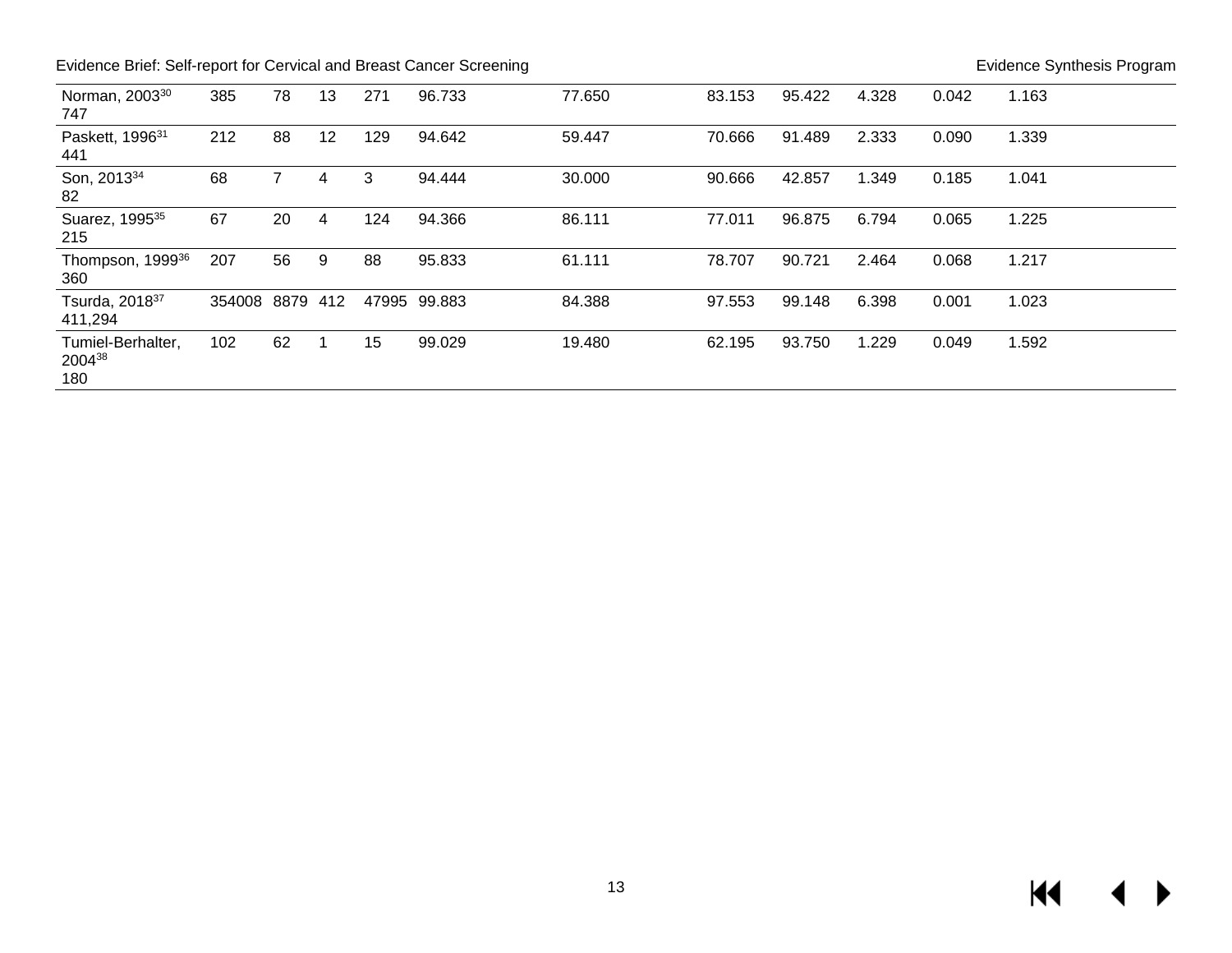#### **Quality Assessment of Included Systematic Reviews**

| <b>Author</b><br>Year | <b>Study Eligibility Criteria</b>                                      | <b>Identification and Selection</b><br>of Studies                                                                                                | <b>Data Collection and Study</b><br><b>Appraisal</b>                         | <b>Synthesis and Findings</b>                                                | <b>Overall Risk of</b><br><b>Bias</b> |
|-----------------------|------------------------------------------------------------------------|--------------------------------------------------------------------------------------------------------------------------------------------------|------------------------------------------------------------------------------|------------------------------------------------------------------------------|---------------------------------------|
| Howard,<br>200940     | Low                                                                    | Low                                                                                                                                              | Low                                                                          | Low                                                                          | Low                                   |
|                       | Predefined and reasonable<br>criteria with appropriate<br>restrictions | Searched multiple databases<br>with reasonable search<br>terms, searched<br>bibliographies of included<br>studies, 2 authors reviewed<br>studies | Dual data abstraction and<br>quality assessment using<br>predefined criteria | Dual data abstraction and<br>quality assessment using<br>predefined criteria |                                       |

#### <span id="page-15-0"></span>**Quality Assessment of Diagnostic Accuracy Studies**

<span id="page-15-1"></span>

| <b>Author</b><br>Year           | Could the selection of<br>patients have introduced<br>bias? | Could the conduct or<br>interpretation of the<br>index test have<br>introduced bias? | Could the reference standard,<br>its conduct, or its<br>interpretation have<br>introduced bias? | Could the patient flow have<br>introduced bias?                                                                                                               | Overall<br>Quality<br>(good,<br>unclear,<br>poor) |
|---------------------------------|-------------------------------------------------------------|--------------------------------------------------------------------------------------|-------------------------------------------------------------------------------------------------|---------------------------------------------------------------------------------------------------------------------------------------------------------------|---------------------------------------------------|
| Allgood,<br>20141               | Unclear                                                     | <b>No</b>                                                                            | <b>No</b>                                                                                       | Unclear                                                                                                                                                       | Unclear                                           |
|                                 | Convenience sample at several<br>venues                     | Survey completed prior<br>to medical record<br>review. Validated all<br>reports.     | Abstractors blinded to self-<br>report. Dual abstraction.                                       | Excluded 18% of eligible sample<br>with documentation at a different<br>facility.                                                                             |                                                   |
| Armstrong,<br>2004 <sup>2</sup> | <b>No</b>                                                   | Unclear                                                                              | Unclear                                                                                         | <b>No</b>                                                                                                                                                     | Unclear                                           |
|                                 | Consecutive sampling at a clinic                            | Unclear if self-report<br>collection blinded to<br>medical record                    | Unclear if data collectors<br>blinded to self-report. Unclear if<br>multiple observers.         | All interviewed women had medical<br>record review.                                                                                                           |                                                   |
| Baron-Epel,<br>20083            | <b>No</b>                                                   | Unclear                                                                              | Unclear                                                                                         | <b>No</b>                                                                                                                                                     | Unclear                                           |
|                                 | Random telephone sampling                                   | Unclear if data collectors<br>blinded to claims data                                 | Unclear if data collectors<br>blinded to self-report data.<br>Unclear if multiple observers.    | All participants medical records<br>searched. Included all participants<br>responding to survey. 1% had<br>mammograms privately outside of<br>claims records. |                                                   |
| Bowman,<br>1991 <sup>4</sup>    | No                                                          | No                                                                                   | Unclear                                                                                         | Unclear                                                                                                                                                       | Unclear                                           |
|                                 | Random household survey                                     |                                                                                      |                                                                                                 |                                                                                                                                                               |                                                   |

 $M \rightarrow$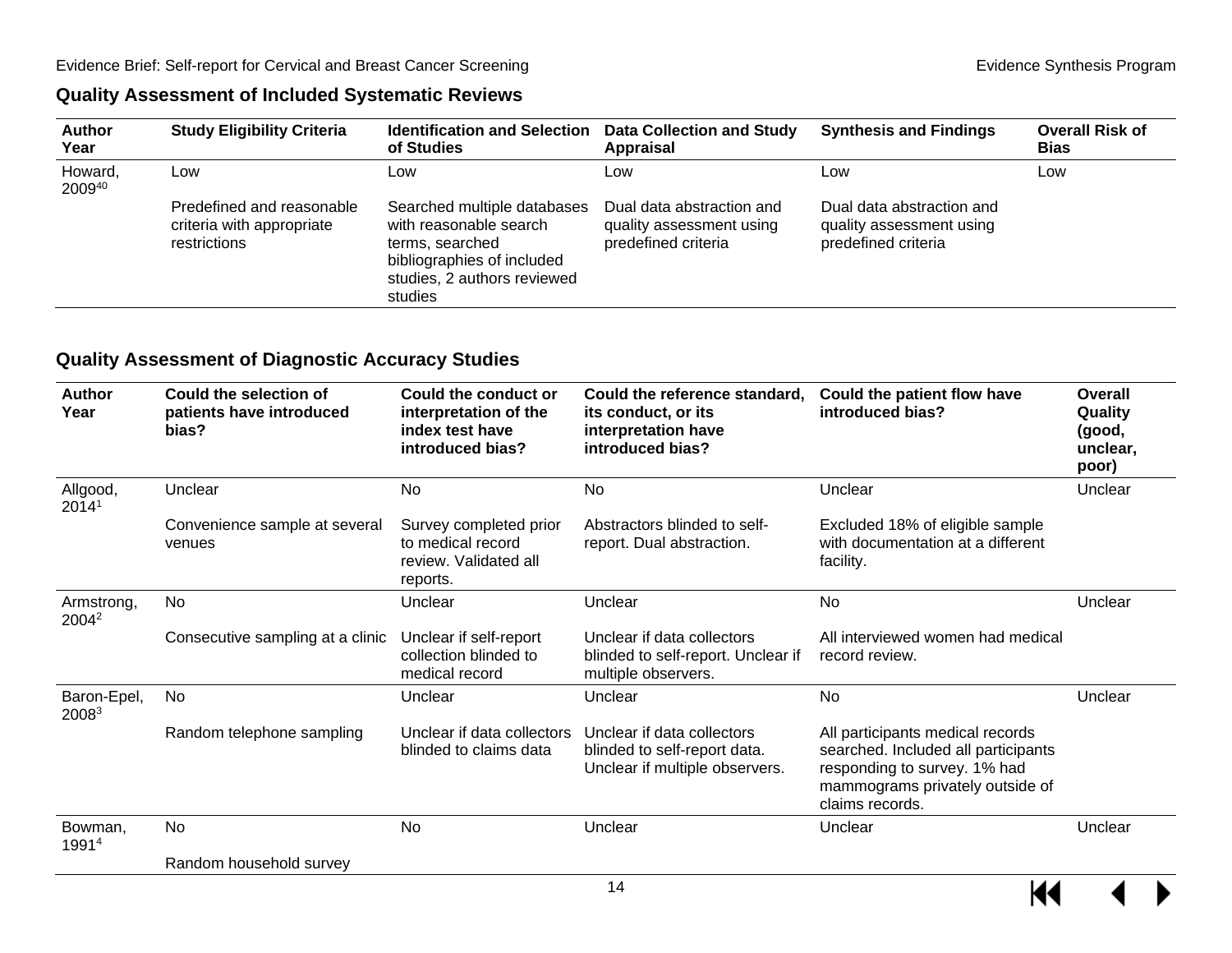| <b>Author</b><br>Year         | <b>Could the selection of</b><br>patients have introduced<br>bias?                                                                       | Could the conduct or<br>interpretation of the<br>index test have<br>introduced bias? | Could the reference standard,<br>its conduct, or its<br>interpretation have<br>introduced bias?        | Could the patient flow have<br>introduced bias?                                                                                 | <b>Overall</b><br>Quality<br>(good,<br>unclear,<br>poor) |
|-------------------------------|------------------------------------------------------------------------------------------------------------------------------------------|--------------------------------------------------------------------------------------|--------------------------------------------------------------------------------------------------------|---------------------------------------------------------------------------------------------------------------------------------|----------------------------------------------------------|
|                               |                                                                                                                                          | Interviews conducted<br>prior to accessing<br>medical records                        | Unclear if medical record data<br>collection blinded to self-report.<br>Unclear if multiple observers. | 29.3% of interviewed did not have<br>medical records checked.                                                                   |                                                          |
| Brown,<br>1992 <sup>5</sup>   | Unclear                                                                                                                                  | Unclear                                                                              | No                                                                                                     | No                                                                                                                              | Unclear                                                  |
|                               | Medical record audit of new<br>HMO members                                                                                               | Unclear if self-report<br>collection blinded to<br>medical record                    | Medical audit conducted prior to<br>interviews                                                         | 88% of audit sample had interviews<br>completed.                                                                                |                                                          |
| Caplan,<br>20036              | No                                                                                                                                       | No                                                                                   | Unclear                                                                                                | No                                                                                                                              | Unclear                                                  |
|                               | Random telephone interview<br>(BRFSS)                                                                                                    | Interviews conducted<br>prior to medical record<br>review                            | Unclear if medical record data<br>collection blinded to self-report.<br>Unclear if multiple observers. | 93% of survey sample had medical<br>records reviewed.                                                                           |                                                          |
| Caplan,<br>2003a <sup>7</sup> | Unclear                                                                                                                                  | <b>No</b>                                                                            | Unclear                                                                                                | <b>No</b>                                                                                                                       | Unclear                                                  |
|                               | Women enrolled in a breast<br>cancer screening program (85%<br>of invited women enroll)                                                  | Interviews conducted<br>prior to linking with<br>medical records                     | Unclear if medical record data<br>collection blinded to self-report.<br>Unclear if multiple observers. | 8% of survey sample excluded with<br>no medical record (not at group<br>health for past 5 years).                               |                                                          |
| Champion<br>1998 <sup>8</sup> | Unclear                                                                                                                                  | <b>No</b>                                                                            | Unclear                                                                                                | <b>No</b>                                                                                                                       | Unclear                                                  |
|                               | Women enrolled in a breast<br>cancer screening intervention.<br>Unclear why excluded patients<br>reporting mammogram $> 3$<br>years ago. | Interviews conducted<br>prior to searching<br>medical records                        | Unclear if medical record data<br>collection blinded to self-report.<br>Unclear if multiple observers. | 15% "not able to verify" which<br>included closed sites, sites unable<br>to be contacted, and sites unable to<br>verify record. |                                                          |
| Clark, 2009 <sup>9</sup>      | No                                                                                                                                       | Unclear                                                                              | Unclear                                                                                                | <b>No</b>                                                                                                                       | Unclear                                                  |
|                               | Women at risk for fragmented<br>care                                                                                                     | Unclear if data collectors<br>blinded to medical<br>record                           | Unclear if data collectors<br>blinded to self-report data and<br>unclear if multiple observers         | Excluded 6% of eligible sample for<br>no records or not having regular<br>providers at primary care sites.                      |                                                          |
| Crane,<br>199610              | <b>No</b>                                                                                                                                | Unclear                                                                              | Unclear                                                                                                | <b>No</b>                                                                                                                       | Unclear                                                  |
|                               | Random sample of screening<br>referrals                                                                                                  | Unclear if self-report<br>collection blinded to<br>medical record                    | Unclear if medical record data<br>collection blinded to self-report.<br>Unclear if multiple observers. | Incomplete information for 4% of<br>survey respondents.                                                                         |                                                          |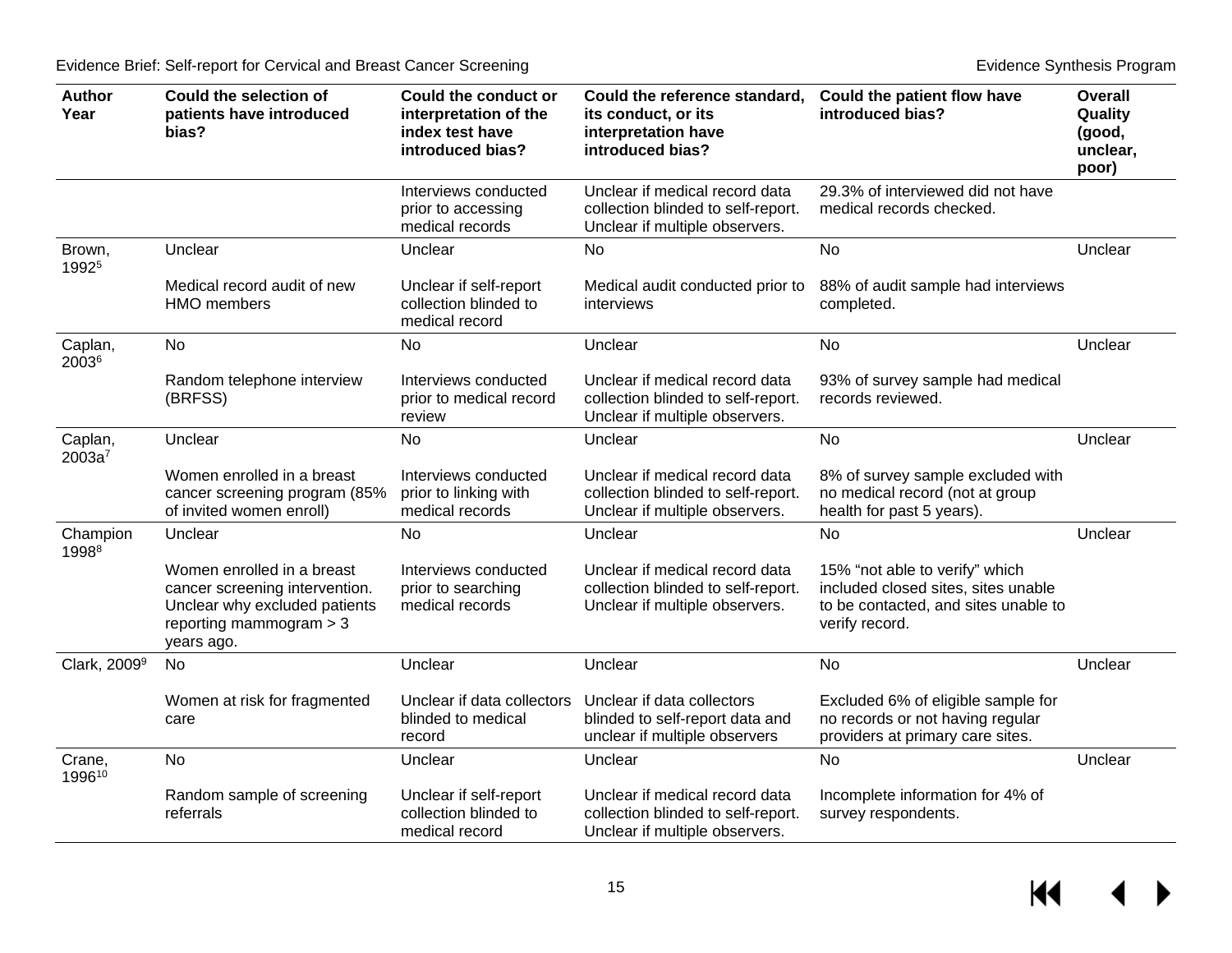| <b>Author</b><br>Year   | Could the selection of<br>patients have introduced<br>bias?                                | <b>Could the conduct or</b><br>interpretation of the<br>index test have<br>introduced bias? | Could the reference standard,<br>its conduct, or its<br>interpretation have<br>introduced bias?                                  | Could the patient flow have<br>introduced bias?                                                                                              | <b>Overall</b><br>Quality<br>(good,<br>unclear,<br>poor) |
|-------------------------|--------------------------------------------------------------------------------------------|---------------------------------------------------------------------------------------------|----------------------------------------------------------------------------------------------------------------------------------|----------------------------------------------------------------------------------------------------------------------------------------------|----------------------------------------------------------|
| Degnan,<br>199211       | <b>No</b>                                                                                  | No                                                                                          | Unclear                                                                                                                          | <b>No</b>                                                                                                                                    | Unclear                                                  |
|                         | Random telephone survey                                                                    | Survey done prior to<br>collection of medical<br>record data                                | Unclear if medical record data<br>collection blinded to self-report.<br>Unclear if multiple observers.                           | Included 94% of initial survey<br>sample.                                                                                                    |                                                          |
| Eaker,<br>200112        | Unclear                                                                                    | Unclear                                                                                     | Unclear                                                                                                                          | Unclear                                                                                                                                      | Poor                                                     |
|                         | Random samples, case control<br>design                                                     | Unclear if self-report<br>collection blinded to<br>medical record                           | Unclear if medical record data<br>collection blinded to self-report.<br>Unclear if multiple observers.                           | 15% of non-attendees excluded<br>without medical record or who had<br>a pap in between notification and<br>interview.                        |                                                          |
| Fowles,<br>199713       | <b>No</b>                                                                                  | Unclear                                                                                     | Unclear                                                                                                                          | <b>No</b>                                                                                                                                    | Unclear                                                  |
|                         | Random selection from claims<br>data file                                                  | Unclear if self-report<br>collection blinded to<br>medical record                           | Unclear if medical record data<br>collection blinded to self-report.<br>Dual medical record abstraction.                         | 88% of sample had complete data.                                                                                                             |                                                          |
| Fruchter,<br>199214     | Unclear                                                                                    | <b>No</b>                                                                                   | Unclear                                                                                                                          | Yes                                                                                                                                          | Poor                                                     |
|                         | Women attending various<br>clinics, unclear what type of<br>clinic or how sample was taken | Interviews conducted<br>prior to searching<br>medical records                               | Unclear if medical record data<br>collection blinded to self-report.<br>Two screeners, but unclear if<br>first data was checked. | 53% of surveyed did not have<br>medical records searched. Unclear<br>if medical records of those<br>reporting no pap smear were<br>searched. |                                                          |
| Fulton-<br>Kehoe,       | <b>No</b>                                                                                  | Unclear                                                                                     | Unclear                                                                                                                          | <b>No</b>                                                                                                                                    | Unclear                                                  |
| 199215                  | Random subset of larger breast<br>cancer screening program                                 | Postal survey. No info<br>on blinding of data<br>collectors.                                | Unclear if medical record data<br>collection blinded to self-report.<br>No info on audit methods.                                | 92% of records searched.                                                                                                                     |                                                          |
| Giorgi Rossi,<br>200616 | Unclear                                                                                    | Unclear                                                                                     | <b>No</b>                                                                                                                        | Unclear                                                                                                                                      | Unclear                                                  |
|                         | Unclear how the sample was<br>created from list of female<br>residents                     | Unclear if data collectors<br>blinded to medical<br>record                                  | Medical record reviewed prior to<br>survey                                                                                       | Surveyed 53.2-84.2% of those with<br>medical record review.                                                                                  |                                                          |
| Gordon,<br>199317       | <b>No</b>                                                                                  | Unclear                                                                                     | Unclear                                                                                                                          | <b>No</b>                                                                                                                                    | Unclear                                                  |

 $M \leftarrow \leftarrow$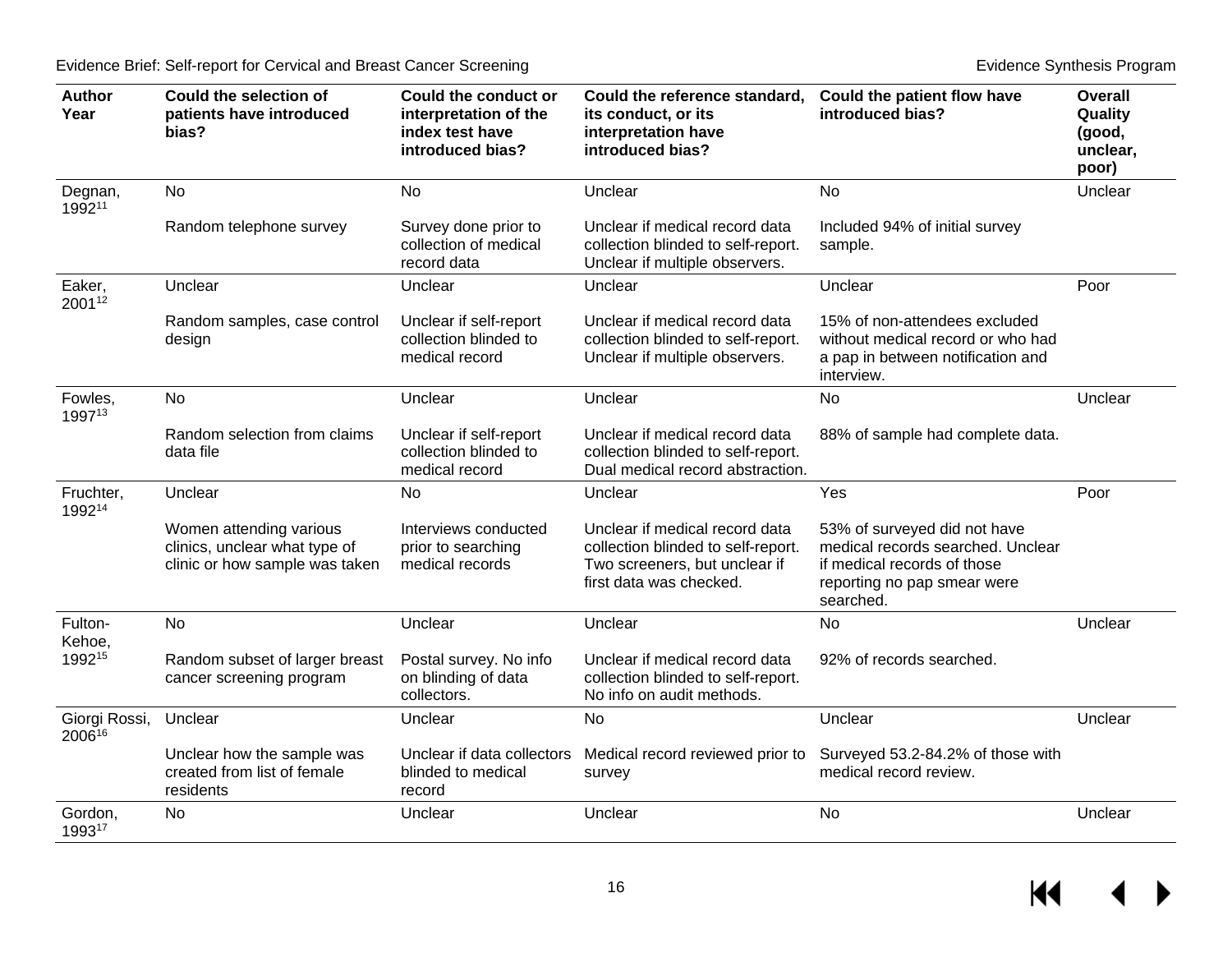| <b>Author</b><br>Year          | Could the selection of<br>patients have introduced<br>bias?              | <b>Could the conduct or</b><br>interpretation of the<br>index test have<br>introduced bias?    | Could the reference standard,<br>its conduct, or its<br>interpretation have<br>introduced bias?                                     | Could the patient flow have<br>introduced bias?                        | <b>Overall</b><br>Quality<br>(good,<br>unclear,<br>poor) |
|--------------------------------|--------------------------------------------------------------------------|------------------------------------------------------------------------------------------------|-------------------------------------------------------------------------------------------------------------------------------------|------------------------------------------------------------------------|----------------------------------------------------------|
|                                | Random sample of health plan<br>members                                  | Unclear if self-report<br>data collection blinded to<br>medical record                         | Unclear if medical record data<br>collection blinded to self-report.<br>2 reviewers. Unclear if dual<br>review.                     | 82-90% of respondent's medical<br>records reviewed.                    |                                                          |
| Hiatt, 1995 <sup>18</sup>      | No                                                                       | <b>No</b>                                                                                      | Unclear                                                                                                                             | No                                                                     | Unclear                                                  |
|                                | Random telephone survey                                                  | Survey conducted prior<br>to medical record review                                             | Unclear if medical record data<br>collection blinded to self-report.<br>Single reviewer.                                            | 95-97% of respondent's medical<br>records reviewed.                    |                                                          |
| Holt, 2006 <sup>19</sup>       | <b>No</b>                                                                | <b>No</b>                                                                                      | Unclear                                                                                                                             | <b>No</b>                                                              | Unclear                                                  |
|                                | <b>Medicare Benefits Survey</b><br>sample during specific time<br>period | <b>Medicare Current</b><br><b>Beneficiary Survey done</b><br>prior to accessing claims<br>data | Unclear if data collectors<br>blinded to self-report data.<br>Unclear if multiple observers.                                        | Excluded 11% for absence of<br>corresponding claims.                   |                                                          |
| Johnson,<br>2005 <sup>21</sup> | <b>No</b>                                                                | <b>No</b>                                                                                      | <b>No</b>                                                                                                                           | Unclear                                                                | Unclear                                                  |
|                                | Random telephone survey                                                  | Surveys conducted prior<br>to medical record<br>abstraction                                    | Medical record data abstracted<br>by the individual medical<br>facilities. Unclear if multiple<br>observers.                        | 58% of interviews had medical<br>records extracted.                    |                                                          |
| Johnson,<br>199520             | <b>No</b>                                                                | <b>No</b>                                                                                      | Unclear                                                                                                                             | <b>No</b>                                                              | Unclear                                                  |
|                                | Random sample from tribe                                                 | Interview conducted<br>prior to medical record<br>review                                       | Unclear if medical record data<br>collection blinded to self-report.<br>Second reviewer check for<br>every 10 <sup>th</sup> record. | 86% of interviewed had medical<br>records checked.                     |                                                          |
| King, 1990 <sup>22</sup>       | Unclear                                                                  | <b>No</b>                                                                                      | Unclear                                                                                                                             | Yes                                                                    | Poor                                                     |
|                                | Case-control out of random<br>survey                                     | Surveys conducted prior<br>to medical record review                                            | Unclear if data collectors<br>blinded to self-report. Unclear<br>number of observers.                                               | Unclear if medical records checked<br>for those reporting no mammogram |                                                          |
| Klungsoyr,<br>200923           | <b>No</b>                                                                | <b>No</b>                                                                                      | <b>No</b>                                                                                                                           | <b>No</b>                                                              | Good                                                     |
|                                | Random survey sample                                                     |                                                                                                |                                                                                                                                     | All national cytology records<br>included. <1% of survey               |                                                          |

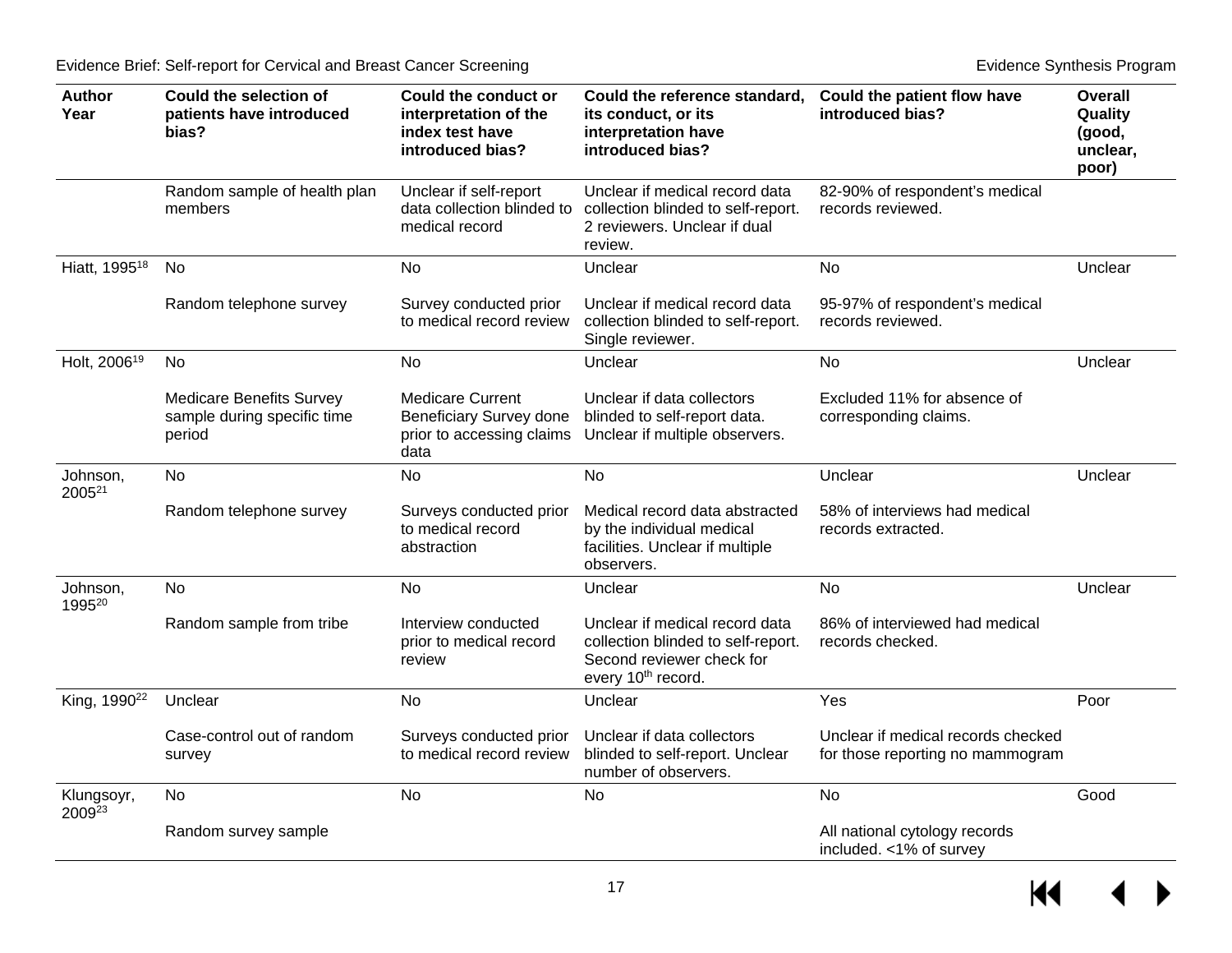| <b>Author</b><br>Year          | <b>Could the selection of</b><br>patients have introduced<br>bias?           | Could the conduct or<br>interpretation of the<br>index test have<br>introduced bias? | Could the reference standard,<br>its conduct, or its<br>interpretation have<br>introduced bias?           | Could the patient flow have<br>introduced bias?                                                     | <b>Overall</b><br>Quality<br>(good,<br>unclear,<br>poor) |
|--------------------------------|------------------------------------------------------------------------------|--------------------------------------------------------------------------------------|-----------------------------------------------------------------------------------------------------------|-----------------------------------------------------------------------------------------------------|----------------------------------------------------------|
|                                |                                                                              | Surveys conducted<br>separately from cytology<br>register                            | Cytology register independently<br>collects data. Unclear if multiple<br>observers.                       | respondents did not respond to pap<br>question.                                                     |                                                          |
| Lawrence,<br>199924            | <b>No</b>                                                                    | <b>No</b>                                                                            | <b>No</b>                                                                                                 | <b>No</b>                                                                                           | Good                                                     |
|                                | Random sample of women in<br>health clinics/hospital                         | Interviewers blinded to<br>screening status                                          | Medical record data collection<br>blinded to self-report                                                  | 2-6% eligible participants unable to<br>verify screening mammogram done<br>outside study system.    |                                                          |
| Lofters,<br>2015 <sup>25</sup> | <b>No</b>                                                                    | No                                                                                   | <b>No</b>                                                                                                 | <b>No</b>                                                                                           | Good                                                     |
|                                | National survey sample                                                       | Survey conducted<br>separately from claims<br>database                               | Claims database with 95% of<br>physician claims. Unclear if<br>multiple observers.                        | Appears all with survey had<br>medical record linkage, report<br>missing data as separate variable. |                                                          |
| Mahnken,<br>200726             | No                                                                           | No.                                                                                  | Unclear                                                                                                   | Unclear                                                                                             | Unclear                                                  |
|                                | Block random sampling of<br>Mexican-American population                      | Survey conducted prior<br>to medical record review                                   | Unclear if note to medical<br>offices indicated response of<br>patient. Unclear if multiple<br>observers. | 44% of interview respondents did<br>not have medical records checked.                               |                                                          |
| Martin,<br>2000 <sup>27</sup>  | <b>No</b>                                                                    | <b>No</b>                                                                            | <b>No</b>                                                                                                 | <b>No</b>                                                                                           | Good                                                     |
|                                | Random telephone survey<br>(BRFSS)                                           | Survey conducted prior<br>to medical record<br>abstraction                           | Medical record data collection<br>blinded to self-report                                                  | 99.5% of interviewed had chart<br>audit completed                                                   |                                                          |
| McGovern,<br>199828            | Unclear                                                                      | No                                                                                   | Unclear                                                                                                   | No                                                                                                  | Unclear                                                  |
|                                | Interviewed women in waiting<br>rooms. Unclear how sample<br>was determined. | Interviews conducted<br>prior to searching<br>medical records.                       | Unclear if medical record data<br>collection blinded to self-report.<br>Unclear number of observers.      | 4-5% unable to check medical<br>records.                                                            |                                                          |
| Newell,<br>2000 <sup>29</sup>  | No                                                                           | No                                                                                   | Unclear                                                                                                   | Unclear                                                                                             | Unclear                                                  |
|                                | Random household survey                                                      | Interviews conducted<br>prior to collecting<br>medical records                       | Unclear if medical record data<br>collection blinded to self-report.<br>Unclear number of observers.      | Unclear how many were not eligible<br>for pap screening adequacy and<br>reasons for ineligibility   |                                                          |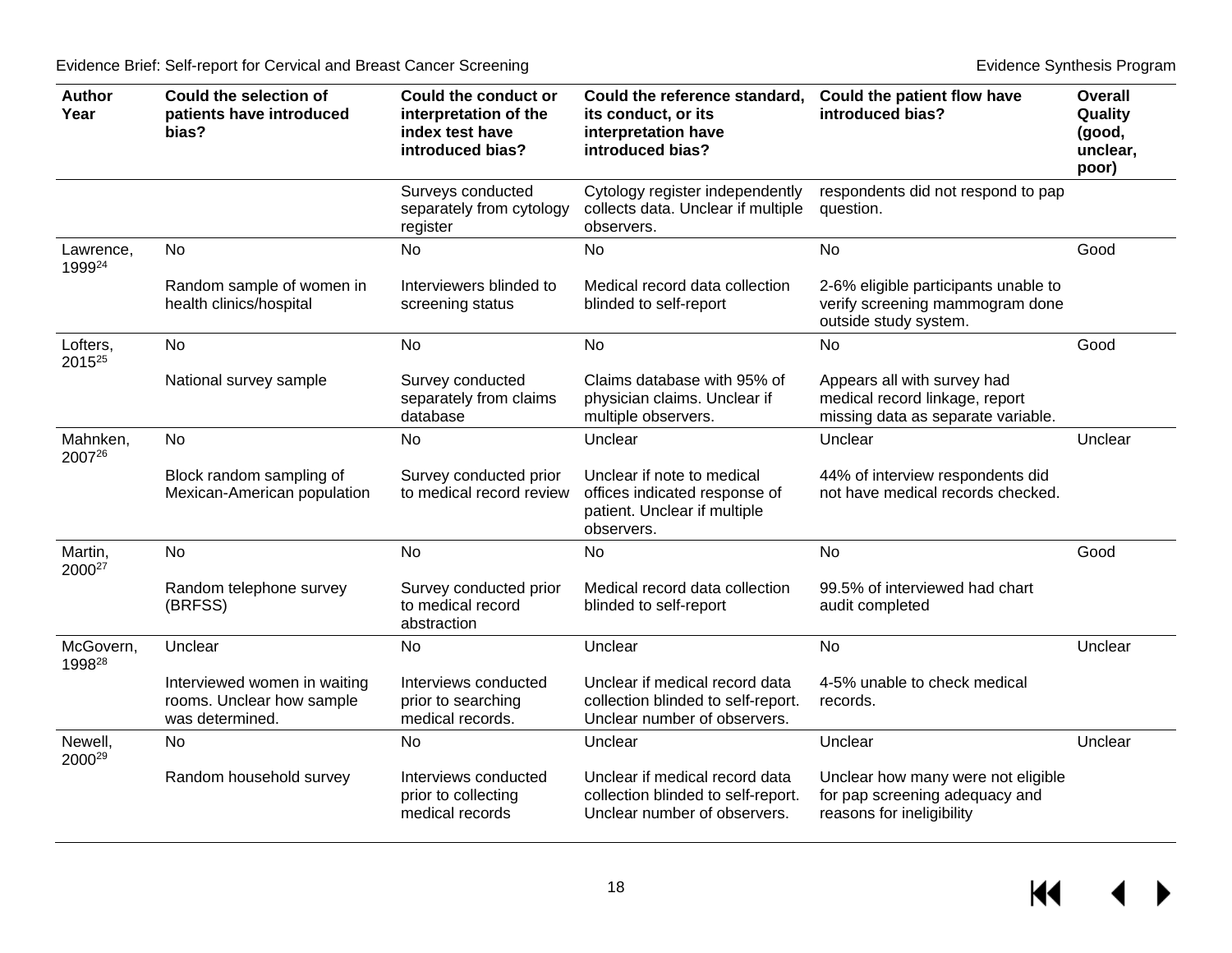| <b>Author</b><br>Year   | <b>Could the selection of</b><br>patients have introduced<br>bias?                                                                  | <b>Could the conduct or</b><br>interpretation of the<br>index test have<br>introduced bias? | Could the reference standard,<br>its conduct, or its<br>interpretation have<br>introduced bias?                                               | Could the patient flow have<br>introduced bias?                                                  | <b>Overall</b><br>Quality<br>(good,<br>unclear,<br>poor) |
|-------------------------|-------------------------------------------------------------------------------------------------------------------------------------|---------------------------------------------------------------------------------------------|-----------------------------------------------------------------------------------------------------------------------------------------------|--------------------------------------------------------------------------------------------------|----------------------------------------------------------|
| Norman,<br>200330       | <b>No</b>                                                                                                                           | <b>No</b>                                                                                   | Unclear                                                                                                                                       | Yes                                                                                              | Poor                                                     |
|                         | Controls random digit dialing                                                                                                       | Interviews conducted<br>prior to collecting<br>medical records                              | Unclear if medical record data<br>collection blinded to self-report.<br>Unclear number of observers.                                          | 9% of controls did not have medical<br>record information. Did not validate<br>negative reports. |                                                          |
| Paskett,<br>199631      | <b>No</b>                                                                                                                           | <b>No</b>                                                                                   | Unclear                                                                                                                                       | Unclear                                                                                          | Unclear                                                  |
|                         | Random sample of target<br>population                                                                                               | Interviews conducted<br>prior to collecting<br>medical records.                             | Unclear if medical record data<br>collection blinded to self-report.<br>Unclear number of observers.                                          | 79-80% of survey respondents had<br>data for verification                                        |                                                          |
| Pizzaro,<br>200232      | Unclear                                                                                                                             | Unclear                                                                                     | Unclear                                                                                                                                       | Unclear                                                                                          | Poor                                                     |
|                         | Random sample of women at a<br>clinic. Selected patients only<br>who had medical record<br>available. Unclear how many<br>excluded. | Unclear if self-report<br>blinded to medical<br>record                                      | Unclear if medical record data<br>collection blinded to self-report.<br>Two reviewers, unclear if dual<br>review.                             | Discord between number of<br>included patients between text and<br>tables.                       |                                                          |
| Sawyer,<br>198933       | Yes                                                                                                                                 | No                                                                                          | Unclear                                                                                                                                       | No                                                                                               | Poor                                                     |
|                         | Door-to-door canvasing, social<br>worker contacts, and friends<br>and neighbors                                                     | Interview conducted<br>prior to contacting<br>providers                                     | Unclear if medical record data<br>collectors blinded to self-report.<br>Single observer.                                                      | 11% interviewed did not have<br>medical record checked.                                          |                                                          |
| Son, 2013 <sup>34</sup> | Unclear                                                                                                                             | <b>No</b>                                                                                   | <b>No</b>                                                                                                                                     | Unclear                                                                                          | Unclear                                                  |
|                         | Sampling from various partner<br>sites                                                                                              | Survey conducted prior<br>to medical record review                                          | Medical practices asked to fill<br>out dates for any receipt of pap<br>or mammogram during study<br>period. Unclear if multiple<br>observers. | Unclear if any excluded for not<br>having medical records checked.                               |                                                          |
| Suarez,<br>199535       | <b>No</b>                                                                                                                           | <b>No</b>                                                                                   | Unclear                                                                                                                                       | Unclear                                                                                          | Unclear                                                  |
|                         | Random household survey                                                                                                             | Interviews conducted<br>prior to collection of<br>medical records                           | Unclear if medical record data<br>collection blinded to self-report.<br>Unclear number of observers.                                          | 32% of sample did not have<br>medical records checked.                                           |                                                          |
| Thompson,<br>199936     | Unclear                                                                                                                             | Unclear                                                                                     | Unclear                                                                                                                                       | No                                                                                               | Unclear                                                  |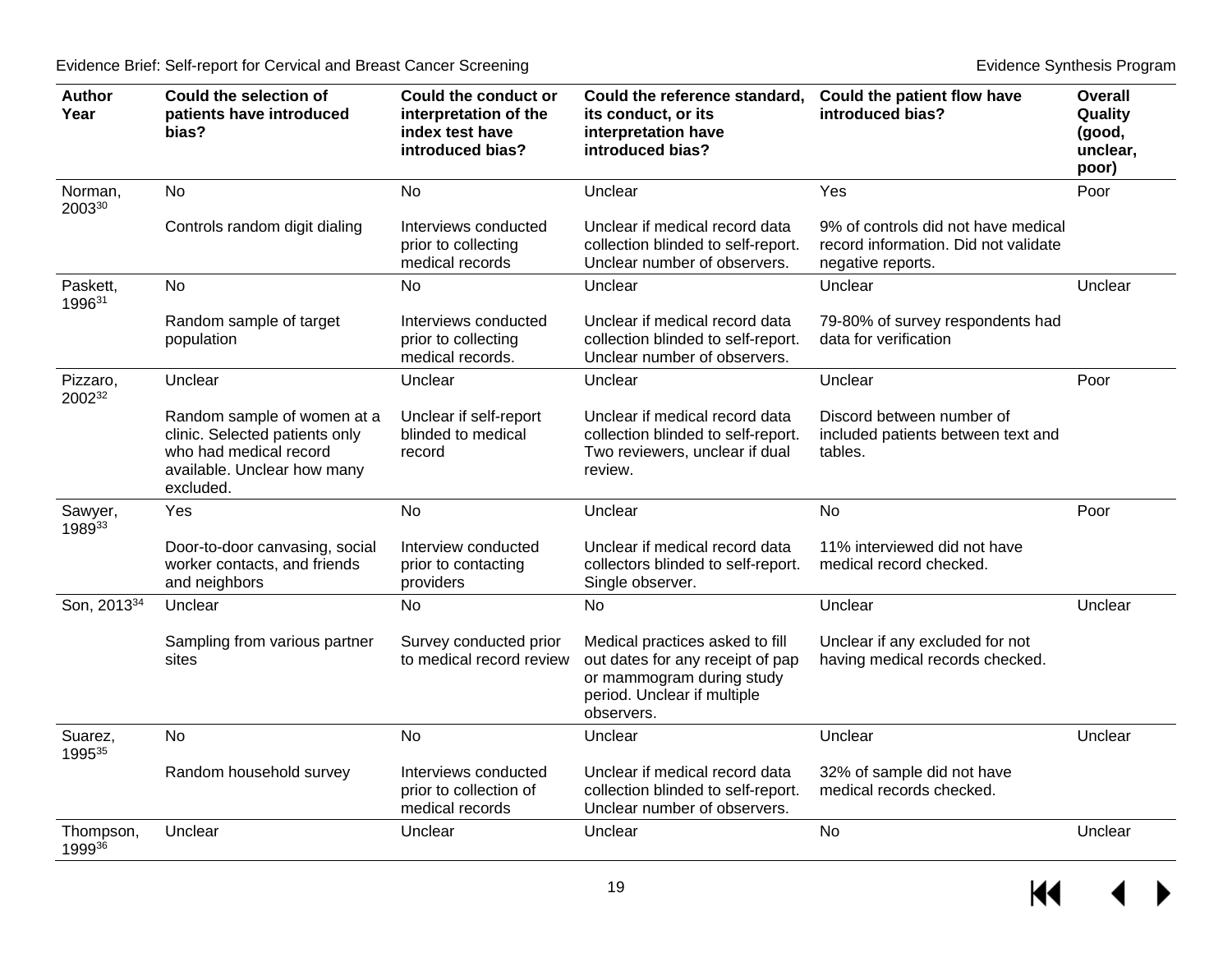| <b>Author</b><br>Year | Could the selection of<br>patients have introduced<br>bias?                                                                               | Could the conduct or<br>interpretation of the<br>index test have<br>introduced bias? | Could the reference standard,<br>its conduct, or its<br>interpretation have<br>introduced bias?      | Could the patient flow have<br>introduced bias?                           | Overall<br>Quality<br>(good,<br>unclear,<br>poor) |
|-----------------------|-------------------------------------------------------------------------------------------------------------------------------------------|--------------------------------------------------------------------------------------|------------------------------------------------------------------------------------------------------|---------------------------------------------------------------------------|---------------------------------------------------|
|                       | Unclear how sample was<br>determined                                                                                                      | Unclear if self-report<br>data collection blinded to<br>medical record               | Unclear if medical record data<br>collection blinded to self-report.<br>Unclear number of observers. | 3% missing data                                                           |                                                   |
| Tsurda,<br>201837     | Unclear                                                                                                                                   | No.                                                                                  | No.                                                                                                  | No                                                                        | Unclear                                           |
|                       | Only 67% of the potentially<br>eligible population filled out the<br>self-report questionnaire<br>(women coming to screening<br>program). | All data collected and<br>linked by Cancer<br>Registry unit.                         | All data collected and linked by<br>Cancer Registry unit. Unclear if<br>multiple observers.          | All participant records matched with<br>the Cancer<br>Registry databases. |                                                   |
| Tumiel-<br>Berhalter, | <b>No</b>                                                                                                                                 | Unclear                                                                              | Unclear                                                                                              | <b>No</b>                                                                 | Unclear                                           |
| 200438                | Consecutive women presenting<br>for care at clinics                                                                                       | Unclear if self-report<br>data collection blinded to<br>medical record               | Unclear if medical record data<br>collection blinded to self-report.<br>Unclear number of observers. | 97% interviewed had medical<br>record data                                |                                                   |
| Walter,<br>198839     | Unclear                                                                                                                                   | No                                                                                   | No.                                                                                                  | Unclear                                                                   | Unclear                                           |
|                       | Case-control with cases<br>consecutive and controls<br>randomly sampled                                                                   | Patient interviews<br>conducted prior to<br>physician interviews                     | Physicians blinded to patient<br>response. Unclear if multiple<br>observers.                         | More physicians contacted in cases<br>compared to controls.               |                                                   |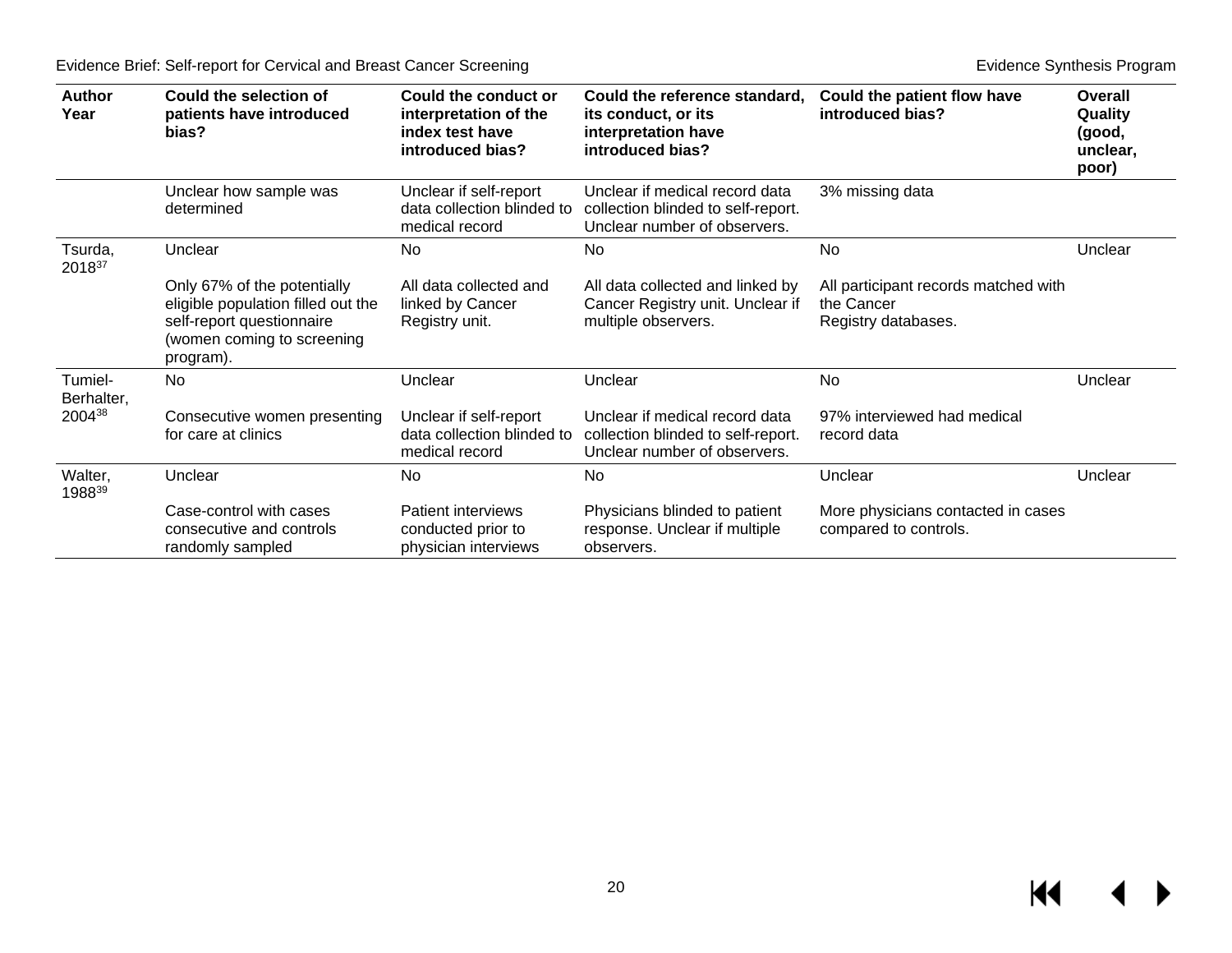# <span id="page-22-0"></span>**APPENDIX E. META-ANALYSIS**

#### <span id="page-22-1"></span>**Meta-regression**

#### **Cervical Cancer Screening**

Sensitivity and Specificity

| Parameter | category | nstudies | Sensitivity            | p1           | Specificity            | p2                         |
|-----------|----------|----------|------------------------|--------------|------------------------|----------------------------|
| Year      |          | 22       | $0.96$ $[0.94 - 0.97]$ | 0.97         | $0.49$ $[0.41 - 0.57]$ | 0.95                       |
| Total N   |          | 22       | $0.96$ $[0.93 - 0.97]$ | 1.00         | $0.48$ $[0.41 - 0.56]$ | 1.00                       |
| Design    | Yes      | 20       | $0.95$ $[0.93 - 0.97]$ | 0.03         | $0.48$ $[0.40 - 0.56]$ | 0.57                       |
|           | No       | 2        | $0.97$ $[0.94 - 1.00]$ | $\mathbf{L}$ | $0.57$ $[0.31 - 0.82]$ | $\mathbf{r}$               |
| Setting   | Yes      | 11       | $0.96$ $[0.94 - 0.98]$ | 0.00         | $0.52$ $[0.41 - 0.63]$ | 0.44                       |
|           | No       | 11       | $0.95$ $[0.92 - 0.98]$ | $\mathbf{L}$ | $0.45$ $[0.33 - 0.56]$ |                            |
| Program   | Yes      | 3        | $0.94$ $[0.88 - 1.00]$ | 0.01         | $0.48$ $[0.27 - 0.68]$ | 0.99                       |
|           | No       | 19       | $0.96$ $[0.94 - 0.98]$ | $\mathbf{L}$ | $0.49$ $[0.40 - 0.57]$ | $\mathcal{L}^{\text{max}}$ |
| Admin     | Yes      | 11       | $0.95$ $[0.92 - 0.98]$ | 0.00         | $0.44$ $[0.33 - 0.55]$ | 0.57                       |
|           | No       | 11       | $0.96$ $[0.94 - 0.98]$ | $\mathbf{L}$ | $0.53$ $[0.42 - 0.63]$ |                            |
| Recall    |          | 22       | $0.96$ $[0.94 - 0.97]$ | 0.94         | $0.49$ $[0.41 - 0.57]$ | 0.89                       |
| Min Low   | Yes      | 10       | $0.94$ $[0.90 - 0.97]$ | 0.00         | $0.43$ $[0.32 - 0.55]$ | 0.59                       |
|           | Νo       | 12       | $0.97$ $[0.95 - 0.98]$ | $\mathbf{L}$ | $0.52$ $[0.42 - 0.62]$ |                            |

Joint Model

|         | Parameter category LRTChi2 Pvalue I2 |                      |                      |                      | I21o      | I2hi                 |
|---------|--------------------------------------|----------------------|----------------------|----------------------|-----------|----------------------|
| Year    |                                      | 1.52                 | 0.47                 | $\Omega$             | $\Omega$  | 100                  |
| Total_N |                                      | 0.67                 | 0.71                 | $\Omega$             | $\Omega$  | 100                  |
| Design  | Yes                                  | 2.88                 | 0.24                 | 31                   | $\Omega$  | 100                  |
|         | No                                   | $\ddot{\phantom{0}}$ | $\ddot{\phantom{0}}$ | $\ddot{\phantom{0}}$ | $\bullet$ | $\bullet$ .          |
| Setting | Yes                                  | 3.15                 | 0.21                 | 37                   | $\Omega$  | 100                  |
|         | No.                                  | $\ddot{\phantom{0}}$ | $\ddot{\phantom{0}}$ | $\ddot{\phantom{0}}$ |           | $\bullet$            |
| Program | Yes                                  | 0.71                 | 0.70                 | $\Omega$             | $\Omega$  | 100                  |
|         | No                                   | $\ddot{\phantom{0}}$ |                      | $\ddot{\phantom{0}}$ | $\bullet$ | $\ddot{\phantom{0}}$ |
| Admin   | Yes                                  | 3.52                 | 0.17                 | 43                   | $\Omega$  | 100                  |
|         | No.                                  | $\ddot{\phantom{0}}$ | $\ddot{\phantom{0}}$ | $\ddot{\phantom{0}}$ | ٠         | $\bullet$            |
| Recall  |                                      | 1.59                 | 0.45                 | $\Omega$             | $\Omega$  | 100                  |
| Min Low | Yes                                  | 12.81                | 0.00                 | 84                   | 67        | 100                  |
|         | No                                   | ٠                    |                      |                      |           | ٠                    |
|         |                                      |                      |                      |                      |           |                      |

К€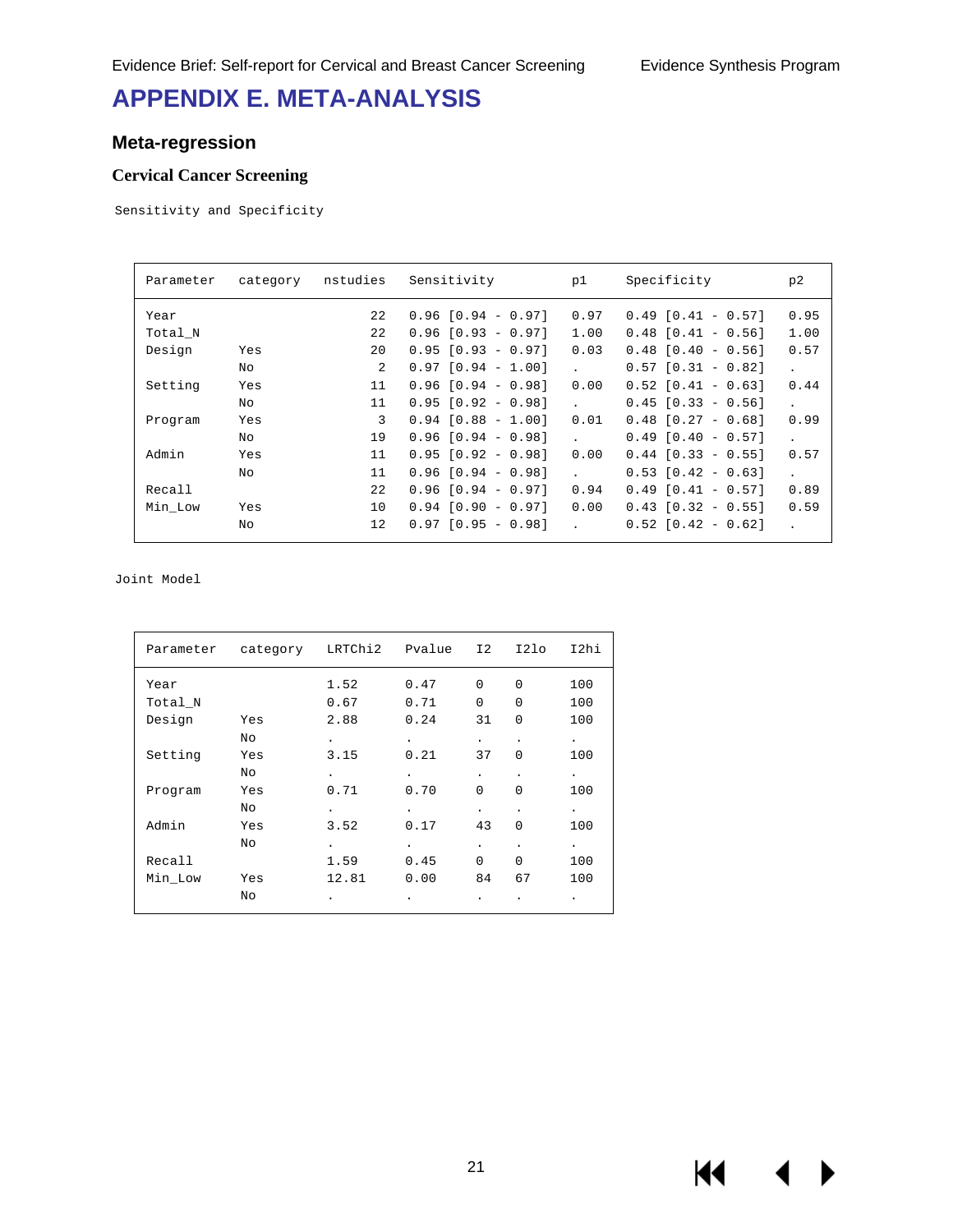#### **Breast Cancer Screening**

Sensitivity and Specificity

| Parameter | category | nstudies     | Sensitivity             | p1                         | Specificity            | p2                         |
|-----------|----------|--------------|-------------------------|----------------------------|------------------------|----------------------------|
| Year      |          | 29           | $0.96$ $[0.95 - 0.98]$  | 0.95                       | $0.61$ $[0.53 - 0.68]$ | 0.91                       |
| Total N   |          | 29           | $0.96$ $[0.95 - 0.97]$  | 1.00                       | $0.61$ $[0.54 - 0.69]$ | 1.00                       |
| Design    | Yes      | 28           | $0.96$ $[0.95 - 0.98]$  | 0.86                       | $0.61$ $[0.53 - 0.69]$ | 0.33                       |
|           | No       | $\mathbf{1}$ | $[0.90 - 1.00]$<br>0.97 |                            | $0.78$ $[0.48 - 1.00]$ | $\mathcal{L}^{\text{max}}$ |
| Setting   | Yes      | 10           | $0.97$ $[0.95 - 0.99]$  | 0.00                       | $0.67$ $[0.55 - 0.79]$ | 0.78                       |
|           | No       | 19           | $0.96$ $[0.94 - 0.98]$  | $\mathbf{L}$               | $0.58$ $[0.49 - 0.68]$ | $\mathbf{r}$               |
| Program   | Yes      | 9            | $0.97$ $[0.95 - 0.99]$  | 0.00                       | $0.68$ $[0.56 - 0.81]$ | 0.86                       |
|           | No.      | 20           | $0.96$ $[0.94 - 0.98]$  | $\mathcal{L}^{\text{max}}$ | $0.58$ $[0.49 - 0.68]$ | $\mathbf{L}$               |
| Admin     | Yes      | 11           | $0.95$ $[0.92 - 0.98]$  | 0.00                       | $0.53$ $[0.40 - 0.66]$ | 0.06                       |
|           | No       | 18           | $0.97$ $[0.95 - 0.98]$  |                            | $0.66$ $[0.57 - 0.75]$ | $\mathcal{L}^{\text{max}}$ |
| Recall    |          | 29           | $0.96$ $[0.95 - 0.98]$  | 0.95                       | $0.61$ $[0.52 - 0.68]$ | 0.89                       |
| Min Low   | Yes      | 16           | $0.94$ $[0.91 - 0.97]$  | 0.00                       | $0.53$ $[0.43 - 0.64]$ | 0.01                       |
|           | No       | 13           | $0.98$ $[0.97 - 0.99]$  | $\mathbf{L}$               | $0.70$ $[0.61 - 0.80]$ | $\mathbf{r}$               |

Joint Model

<span id="page-23-0"></span>

|         |     |       |      |                      |                                   | I2hi                 |
|---------|-----|-------|------|----------------------|-----------------------------------|----------------------|
| Year    |     | 2.17  | 0.34 | 8                    | 0                                 | 100                  |
| Total_N |     | 13.72 | 0.00 | 85                   | 70                                | 100                  |
| Design  | Yes | 0.83  | 0.66 | $\Omega$             | $\Omega$                          | 100                  |
|         | No  |       |      | $\bullet$            | $\bullet$                         | $\bullet$            |
| Setting | Yes | 1.81  | 0.40 | $\Omega$             | $\Omega$                          | 100                  |
|         | No  |       |      | $\bullet$            |                                   | $\bullet$            |
| Program | Yes | 2.21  | 0.33 | 9                    | $\Omega$                          | 100                  |
|         | No  |       |      | $\blacksquare$       | $\ddot{\phantom{0}}$              | $\ddot{\phantom{0}}$ |
| Admin   | Yes | 3.37  | 0.19 | 41                   | $\Omega$                          | 100                  |
|         | No. |       |      | $\ddot{\phantom{0}}$ | ۰                                 | $\cdot$              |
| Recall  |     | 0.80  | 0.67 | $\Omega$             | 0                                 | 100                  |
| Min Low | Yes | 14.14 | 0.00 | 86                   | 71                                | 100                  |
|         | No  |       |      |                      |                                   |                      |
|         |     |       |      |                      | Parameter category LRTChi2 Pvalue | $121\circ$<br>12     |

144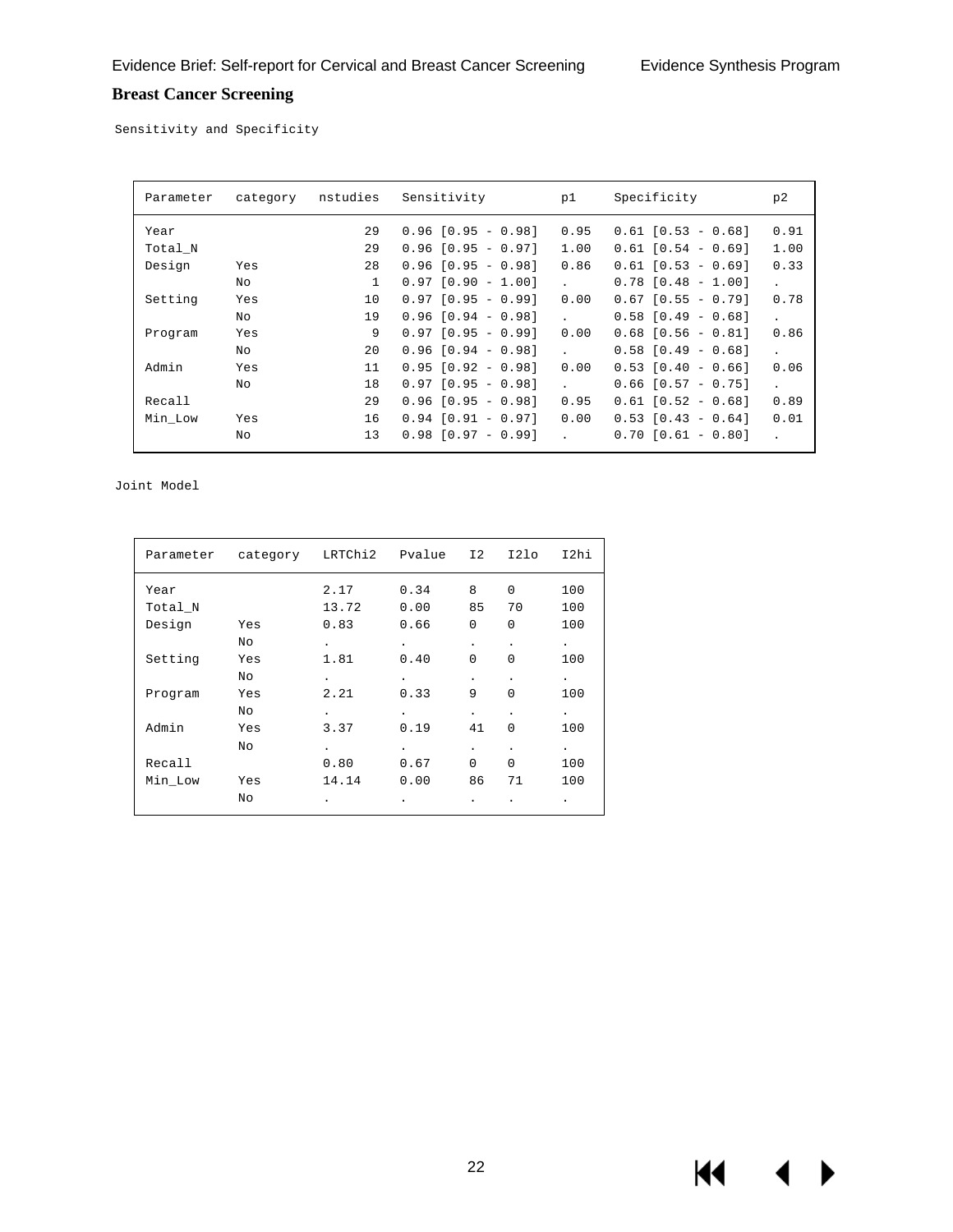#### **Publication Bias**

#### **Cervical Cancer Screening**



#### **STATISTICAL TESTS FOR SMALL STUDY EFFECTS/PUBLICATION BIAS**

| yb        | Coef.       | Std. Err. |       | t P> t        | [95% Conf. Interval] |          |
|-----------|-------------|-----------|-------|---------------|----------------------|----------|
| Bias      | $-6.461954$ | 4.102605  | 37.66 | $-1.58$ 0.131 | $-15.01984$          | 2.095931 |
| Intercept | 3.396988    | .0901981  |       | 0.000         | 3.208838             | 3.585138 |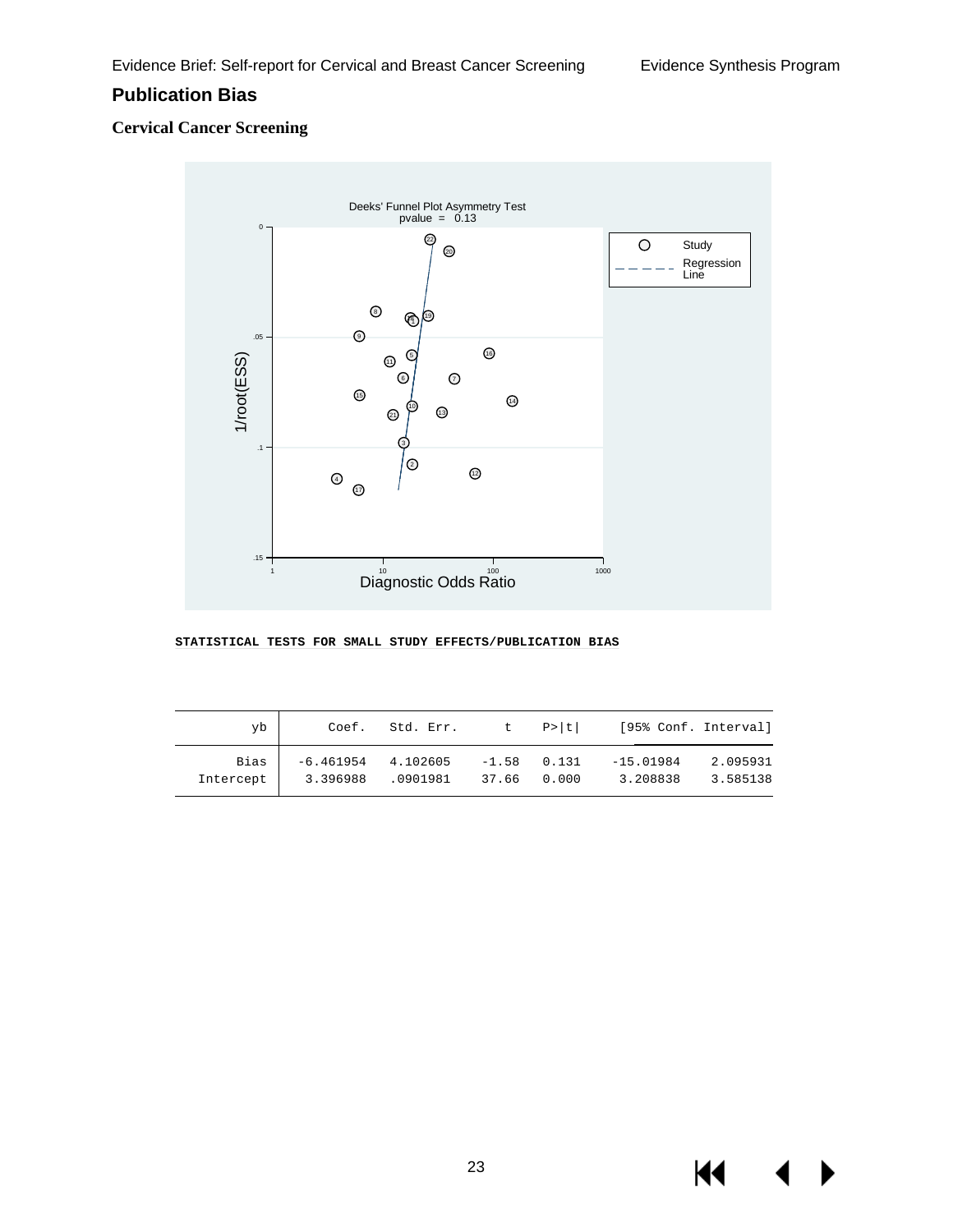#### **Breast Cancer Screening**



#### **STATISTICAL TESTS FOR SMALL STUDY EFFECTS/PUBLICATION BIAS**

| yb                |          | $Coef.$ Std. Err. t $P> t $                    |             | [95% Conf. Interval]  |                         |
|-------------------|----------|------------------------------------------------|-------------|-----------------------|-------------------------|
| Bias<br>Intercept | 8.097446 | $-100.0387$ 23.45697 $-4.26$ 0.000<br>.3527632 | 22.95 0.000 | -148.1684<br>7.373636 | $-51.90893$<br>8.821256 |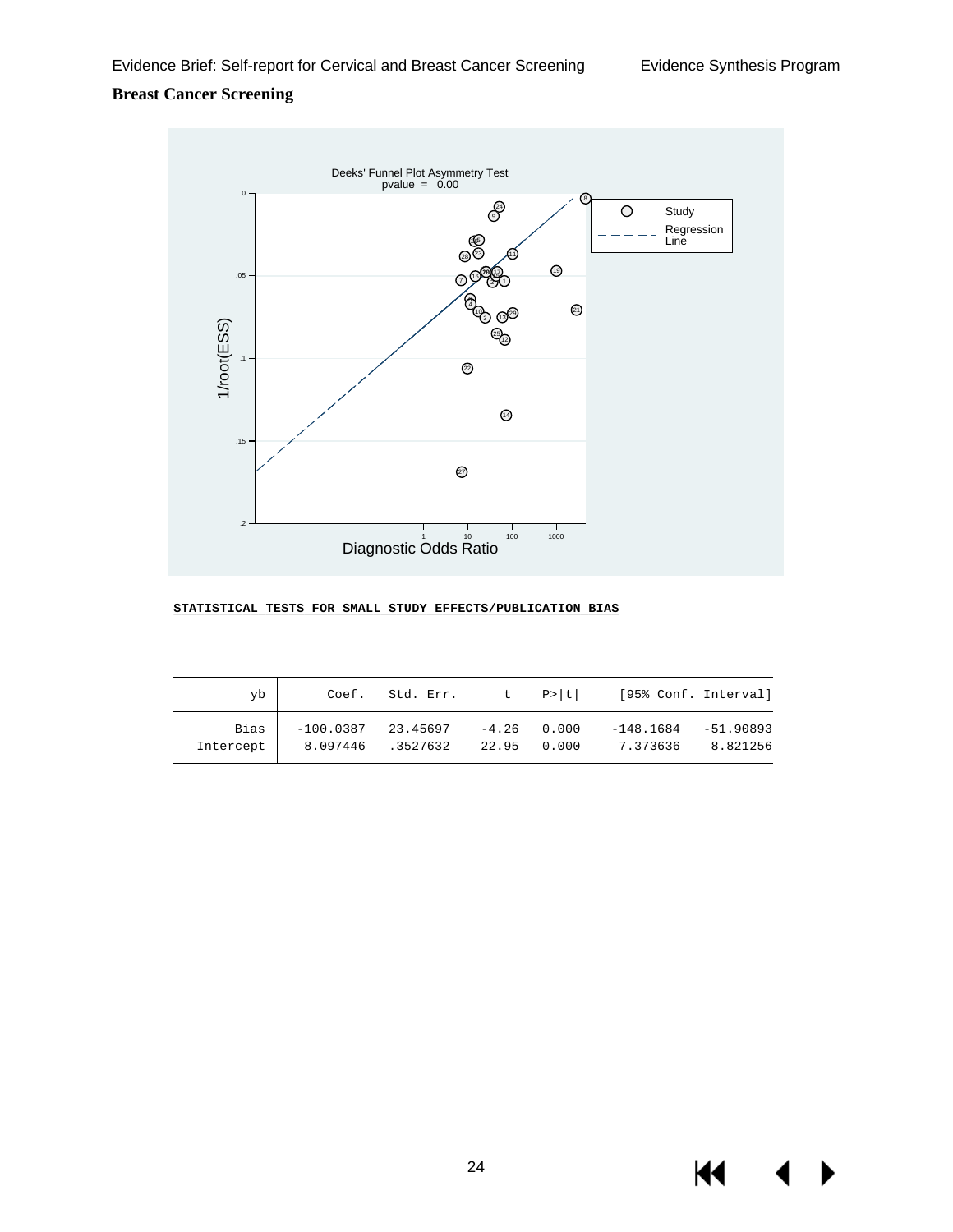### <span id="page-26-0"></span>**APPENDIX F. DEFINITIONS**

| 2x2 Table   |     | Evidence of screening in medical record |                     |  |  |  |
|-------------|-----|-----------------------------------------|---------------------|--|--|--|
|             |     | Yes                                     | No                  |  |  |  |
| Self-report | Yes | True Positive (TP)                      | False Positive (FP) |  |  |  |
| screening   | No  | False Negative (FN)                     | True Negative (TN)  |  |  |  |

**Sensitivity:** probability that a person will report screening when there is evidence of screening in the medical record (true positive rate).  $=$  TP  $/$  (TP+FN)

 $\circ$  Adjusted sensitivity = modified via bivariate random-effects meta-analysis

- **Specificity:** probability that a person will not report screening when there is no evidence of screening in the medical record (true negative rate).  $=$  FN  $/$  (FN+FP)
	- $\circ$  Adjusted sensitivity = modified via bivariate random-effects meta-analysis
- **Positive predictive value (PPV):** probability that there is evidence of screening in the medical record when a patient self-reports that screening occurred. (Excluded casecontrol studies)

 $=$  TP  $/$  (TP+FP)

- $\circ$  Adjusted PPV =  $\frac{2}{sensitivity \times prevalence}$ <br>  $\circ$  Adjusted PPV =  $\frac{2}{sensitivity \times prevalence + (1-specificty) \times (1-prevalence)}$
- **Negative predictive value (NPV):** probability that there is no evidence of screening in the medical record when a patient self-reports that screening has not occurred. (Excluded case-control studies)

 $=$  TN  $/$  (TN+FN)

- o Adjusted NPV =  $\frac{\text{speciticity} \times (1-prevalence)}{(1-censitinity) \times meanence + specificity \times}$ (1–sensitivity)× prevalence + specificity × (1–prevalence)
- **Concordance (Accuracy):** overall probability that a patient will correctly self-report receiving or not receiving screening.  $=$  (TP+TN) / (TP+FP+TN+FN)
	- $\circ$  Pooled concordance = average prevalence between studies
- **Report-to-Records Ratio:** ratio between the number of people self-reporting screening and the number of people with evidence of screening in their medical records.  $=$  (TP+FP) : (TP+FN)
	- o Pooled Report-to-Records Ratio = average Report-to-Records Ratio between studies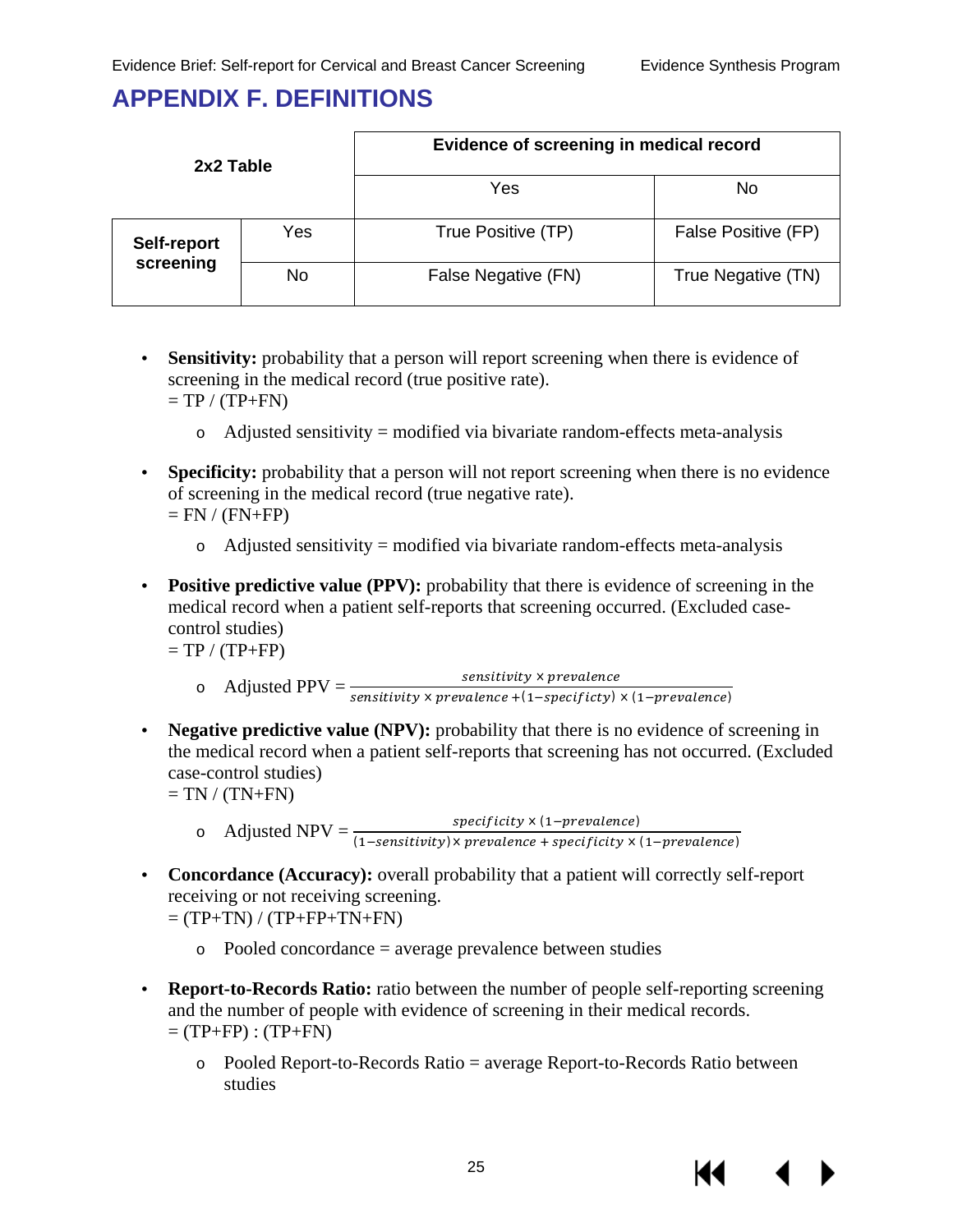Evidence Brief: Self-report for Cervical and Breast Cancer Screening Evidence Synthesis Program

**KK 4** 

▶

- **Prevalence of screening:** the proportion of people who have evidence of screening as  $\mathbb{Z}^2$ verified by medical records.
	- $=$  (TP+FN) / (TP+FP+TN+FN)
		- o Pooled Prevalence of screening = overall numbers for  $(TP+FN) / (TP+FP+TN+FN)$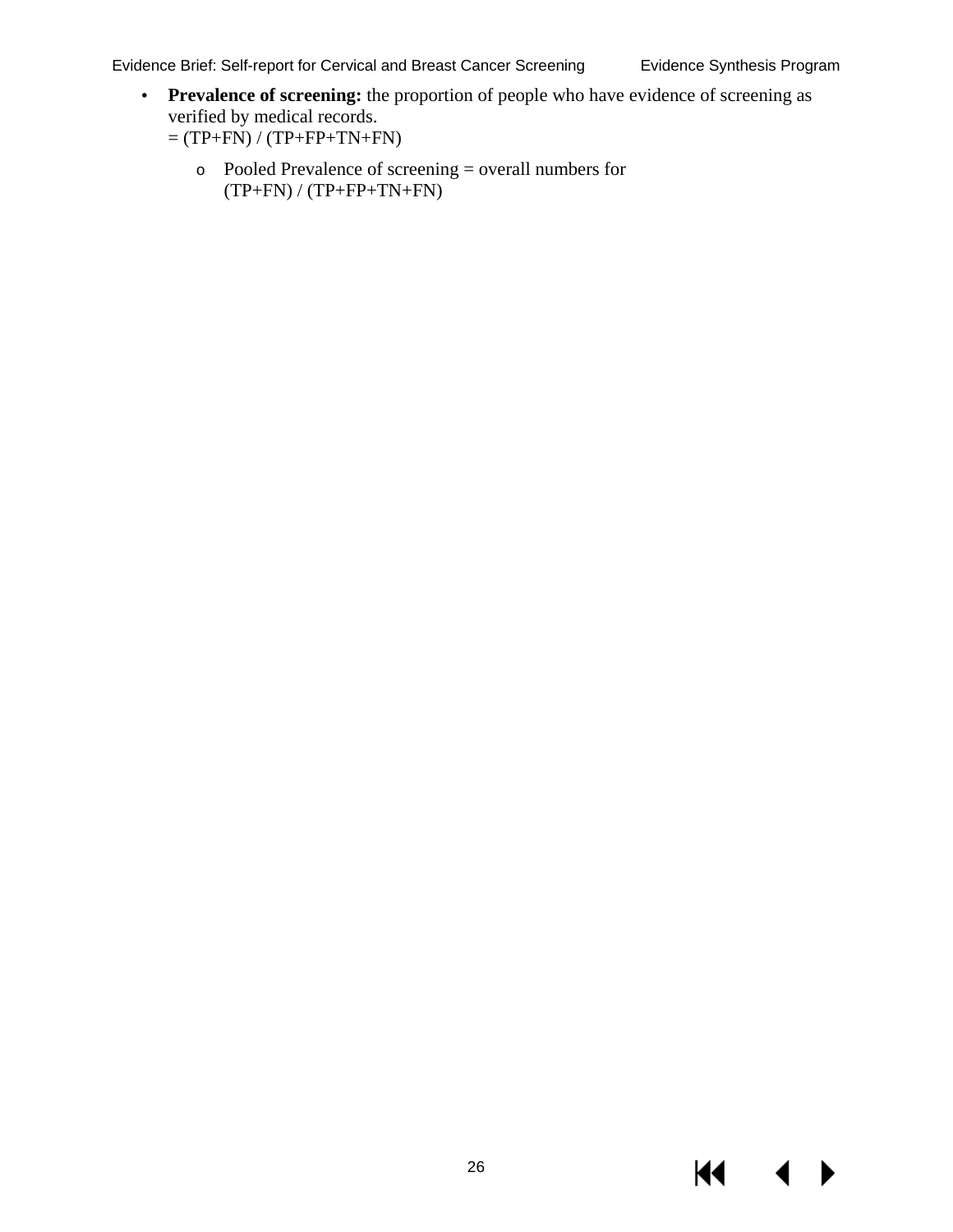# **APPENDIX G. PEER REVIEW COMMENT TABLE**

<span id="page-28-0"></span>

| Comment#       | <b>Reviewer#</b> | <b>Comment</b>                                                                                                                                                                                                                                                                           | <b>Author Response</b>                                                                               |
|----------------|------------------|------------------------------------------------------------------------------------------------------------------------------------------------------------------------------------------------------------------------------------------------------------------------------------------|------------------------------------------------------------------------------------------------------|
|                |                  | Are the objectives, scope, and methods for this review clearly described?                                                                                                                                                                                                                |                                                                                                      |
|                | 1                | Yes                                                                                                                                                                                                                                                                                      | None                                                                                                 |
| $\overline{2}$ | 2                | Yes                                                                                                                                                                                                                                                                                      | None                                                                                                 |
| 3              | 3                | Yes                                                                                                                                                                                                                                                                                      | None                                                                                                 |
| 4              | 4                | Yes                                                                                                                                                                                                                                                                                      | None                                                                                                 |
| 5              | 5                | Yes                                                                                                                                                                                                                                                                                      | None                                                                                                 |
|                |                  | Is there any indication of bias in our synthesis of the evidence?                                                                                                                                                                                                                        |                                                                                                      |
| 6              | 1                | No                                                                                                                                                                                                                                                                                       | None                                                                                                 |
|                | $\overline{2}$   | No                                                                                                                                                                                                                                                                                       | None                                                                                                 |
| 8              | 3                | No                                                                                                                                                                                                                                                                                       | None                                                                                                 |
| 9              | 4                | No                                                                                                                                                                                                                                                                                       | None                                                                                                 |
| 10             | 5                | No                                                                                                                                                                                                                                                                                       | None                                                                                                 |
|                |                  | Are there any published or unpublished studies that we may have overlooked?                                                                                                                                                                                                              |                                                                                                      |
| 11             |                  | No.                                                                                                                                                                                                                                                                                      | None                                                                                                 |
| 12             | 2                | <b>No</b>                                                                                                                                                                                                                                                                                | None                                                                                                 |
| 13             | 3                | No                                                                                                                                                                                                                                                                                       | None                                                                                                 |
| 14             | 4                | No                                                                                                                                                                                                                                                                                       | None                                                                                                 |
| 15             | 5.               | No                                                                                                                                                                                                                                                                                       | None                                                                                                 |
|                |                  | Additional suggestions or comments can be provided below. If applicable, please indicate the page and line numbers from the draft report.                                                                                                                                                |                                                                                                      |
| 16             |                  | The report is well written. Statistical methods are clear and<br>limitations, future research, and applicability are described<br>effectively.                                                                                                                                           | None                                                                                                 |
| 17             | 2                | This Evidence Brief is conducted based on standard<br>systematic review methods. The background is brief and<br>clear, and provides the context for the review. The scope is<br>clearly defined. My comments mainly focused on the<br>statistical methods and interpretation of results. | None                                                                                                 |
| 18             | $\overline{2}$   | 1) Methods:<br>It is appropriate to use a bivariate random-effects model to<br>estimate pooled effects and this method is often used to                                                                                                                                                  | We have added details on our methods to obtain<br>pooled PPV, NPV, concordance, and Rep/Rec ratio to |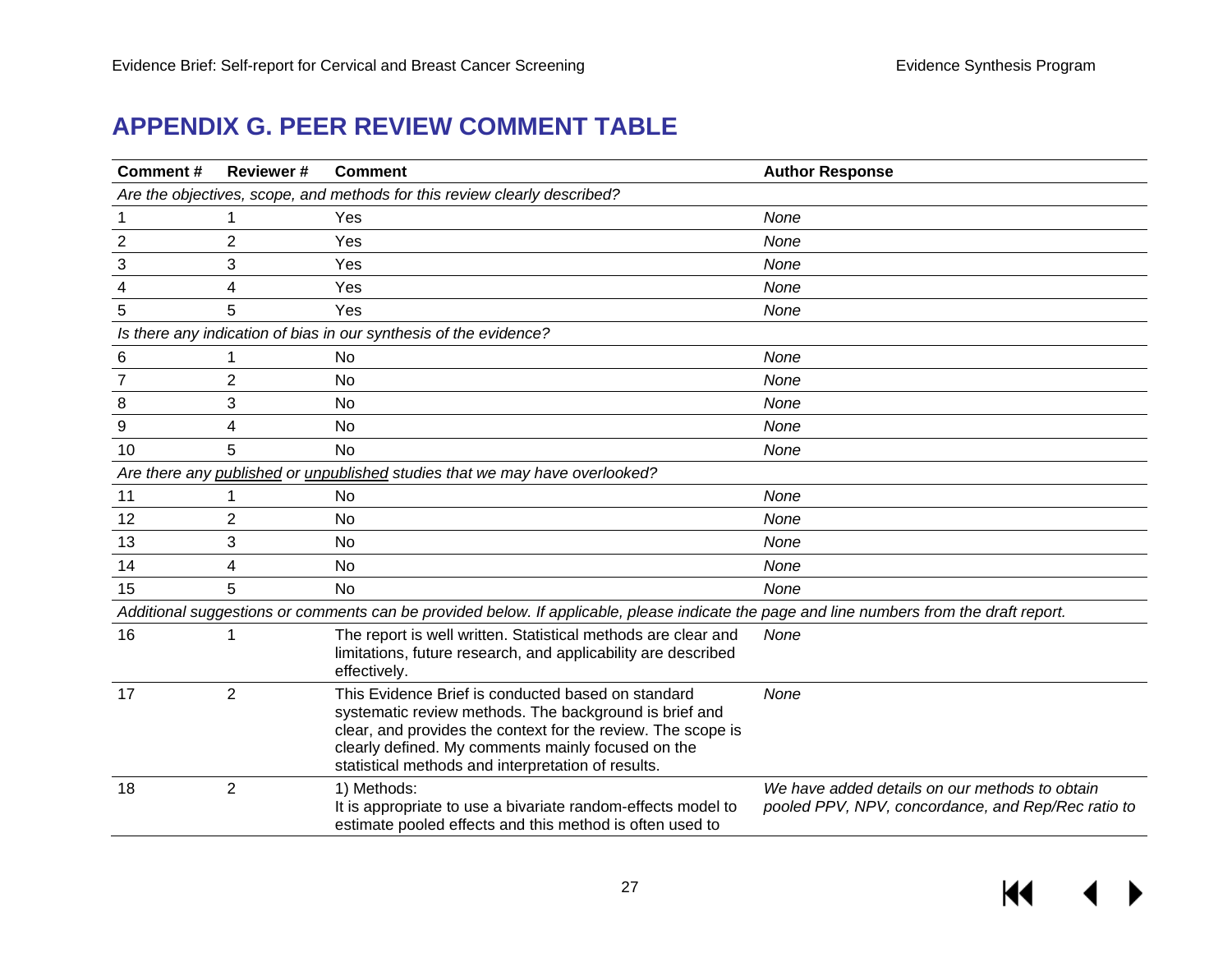$M \leftarrow \leftarrow$ 

|    |                | combine sensitivity and specificity. Please provide the<br>methods used to obtain pooled PPV, NPV, concordance and<br>Rep/Rec ratio.                                                                                                                                                                                                                                                 | the methods section of the report and added definition<br>and formulas to the supplemental materials.                                                                                                                                                                                                                                                                                                                                                                                                                                                                                                                                                                                                                                                          |
|----|----------------|--------------------------------------------------------------------------------------------------------------------------------------------------------------------------------------------------------------------------------------------------------------------------------------------------------------------------------------------------------------------------------------|----------------------------------------------------------------------------------------------------------------------------------------------------------------------------------------------------------------------------------------------------------------------------------------------------------------------------------------------------------------------------------------------------------------------------------------------------------------------------------------------------------------------------------------------------------------------------------------------------------------------------------------------------------------------------------------------------------------------------------------------------------------|
|    |                |                                                                                                                                                                                                                                                                                                                                                                                      | "Positive and negative predictive values were<br>calculated using the MIDAS command (generates<br>summary predictive values) and adjusted for overall<br>prevalence. Concordance and Rep/Rec ratio were<br>averaged across studies. Dentitions and formulas for<br>these calculations is provided in the supplemental<br>materials."                                                                                                                                                                                                                                                                                                                                                                                                                           |
| 19 |                | Estimates of PPV and NPV need information of the<br>prevalence of disease (here screening) in the population.<br>When the study populations of the included studies are<br>representative samples of the general population, it would<br>be fine to estimate PPV and NPV using the study sample;<br>otherwise, PPV and NPV could not be estimated based on<br>the study sample only. | We agree that the prevalence should be given as<br>context for interpreting the PPV and NPV. The<br>prevalence of screening in the study population, as<br>verified by medical records, was 74.13% for cervical<br>cancer and 84.11% for breast cancer. For prevalence<br>of screening via self-report, the numbers were 84.07%<br>for cervical cancer and 86.83% for breast cancer. The<br>above numbers are comparable to self-reported<br>prevalence's in the VA and non-VA settings: 93% and<br>82% for cervical cancer screening; and 85% and 65%<br>for breast cancer screening. As these numbers are<br>comparable, we felt it was adequate to estimate the<br>PPV and NPV using the study sample.<br>We have added this information to the results and |
|    |                |                                                                                                                                                                                                                                                                                                                                                                                      | discussion sections of the report.                                                                                                                                                                                                                                                                                                                                                                                                                                                                                                                                                                                                                                                                                                                             |
| 20 | $\overline{2}$ | 2) Results:<br>The main results are based on PPV and NPV; the<br>interpretation could be more clear by more explicitly stating                                                                                                                                                                                                                                                       | We have added a clearer, plain-language explanation<br>for PPV and NPV to the report:                                                                                                                                                                                                                                                                                                                                                                                                                                                                                                                                                                                                                                                                          |
|    |                | the denominator of each measure. For example, PPV is the<br>proportion of women who had a pap test in the medical<br>record among those who self-reported had a pap test.<br>Similarly, NPV is the proportion of women who did not had a<br>pap test in the medical record among those who did NOT<br>self-reported had a pap test.                                                  | "Overall, 84% (95% CI 82 to 86) of self-reports of<br>screening were verified in the medical record (PPV),<br>while 83% (95% CI 82 to 84) of self-reports of no<br>screening were verified in the medical record (NPV)."-<br>page 15                                                                                                                                                                                                                                                                                                                                                                                                                                                                                                                           |
|    |                |                                                                                                                                                                                                                                                                                                                                                                                      | "Overall, 80% (95% CI 79 to 81) of self-reports of<br>screening were verified in the medical record (PPV),<br>while 86% (95% CI 85 to 87) of self-reports of no                                                                                                                                                                                                                                                                                                                                                                                                                                                                                                                                                                                                |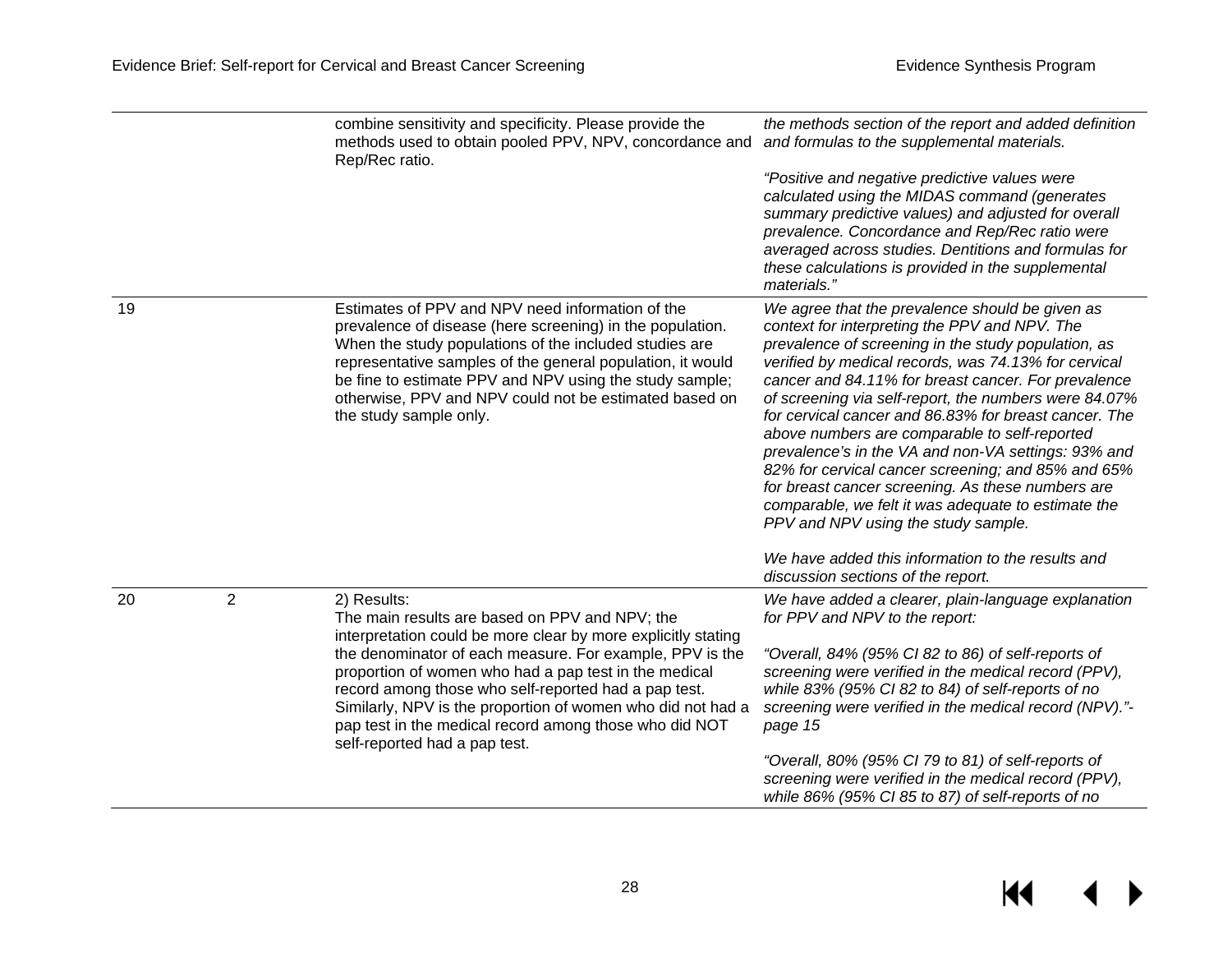|    |                |                                                                                                                                                                                                                                                                                                                                                                                                                                                                                                                                                                                                                                                                                                                                                                                            | screening were verified in the medical record (NPV)."-<br>page 18                                                                                                                                                                                                                                                                                                                                                                                                                                                                                                     |
|----|----------------|--------------------------------------------------------------------------------------------------------------------------------------------------------------------------------------------------------------------------------------------------------------------------------------------------------------------------------------------------------------------------------------------------------------------------------------------------------------------------------------------------------------------------------------------------------------------------------------------------------------------------------------------------------------------------------------------------------------------------------------------------------------------------------------------|-----------------------------------------------------------------------------------------------------------------------------------------------------------------------------------------------------------------------------------------------------------------------------------------------------------------------------------------------------------------------------------------------------------------------------------------------------------------------------------------------------------------------------------------------------------------------|
| 21 | 2              | 2) Results: (cont.)<br>At the same time, provide some interpretation for sensitivity<br>and specificity, since the proportion of false positive is still<br>very high based on specificity, and over 50% of women<br>reported they had a pap test while there is no medical<br>record to support it.                                                                                                                                                                                                                                                                                                                                                                                                                                                                                       | We have added a clearer, plain-language explanation<br>for sensitivity and specificity to the report in on page<br>13 and 15.<br>"Among unscreened women, according to their<br>medical record, 48% (95% CI 41 to 56) accurately<br>reported no screening (ie, specificity). This indicates<br>that over 50% of women without screenings in their<br>medical record inaccurately reported having a<br>screening. Among screened women, according to their<br>medical record, 96% (95% CI 94 to 97) accurately<br>reported this screening (ie, sensitivity)." -page 15 |
| 22 | $\overline{2}$ | 3) Are there measures to quantify heterogeneity among<br>studies for NPV and PPV? There is no forest plot, test of<br>heterogeneity/I2 for PPV and NPV so they might be<br>calculated based on summary measures of sensitivity and<br>specificity?                                                                                                                                                                                                                                                                                                                                                                                                                                                                                                                                         | As we clarified in comment #18, since we did not do a<br>meta-analysis for the measures of NPV and PPV, we<br>did not test for heterogeneity, as functions to test for<br>heterogeneity are lacking from the MIDAS (Meta-<br>analytical Integration of Diagnostic Accuracy Studies)<br>command in STATA.                                                                                                                                                                                                                                                              |
| 23 | $\overline{2}$ | 3) (cont.) However, it is misleading to interpret accuracy of<br>self-reported results based on PPV and NPV in KQ 1 while<br>investigating how the study characteristics impact accuracy<br>of self-reported results based on sensitivity and specificity in<br>KQ 3. That is, while KQ 1 and KQ3 used the same term<br>when interpreting results (accuracy of self-reported results),<br>they are based on different measures (PPV/NPV vs.<br>Sensitivity/specificity). While the values of sensitivity were<br>similar across studies, the values of PPV and NPV are not.<br>Most included studies are cohort studies in this report $-$ if<br>the study samples are representative of the underlying study<br>populations, meta-regression may be conducted directly on<br>PPV and NPV. | We agree and have reorganized the results to<br>consistently emphasize the results of our meta-<br>analysis on sensitivity and specificity, as these are<br>standard characteristics of a test and do not vary<br>based on the prevalence.                                                                                                                                                                                                                                                                                                                            |
| 24 | $\overline{2}$ | 4) Supplemental materials, table "Meta-analysis Statistics":<br>It is not appropriate to calculate PPV and NPV for case-<br>control studies.                                                                                                                                                                                                                                                                                                                                                                                                                                                                                                                                                                                                                                               | Agreed. We have removed data from the case-control<br>studies from our PPV and NPV calculations and<br>updated our original numbers based on your<br>recommendation to adjust for the prevalence of<br>screening in the respective study populations. The                                                                                                                                                                                                                                                                                                             |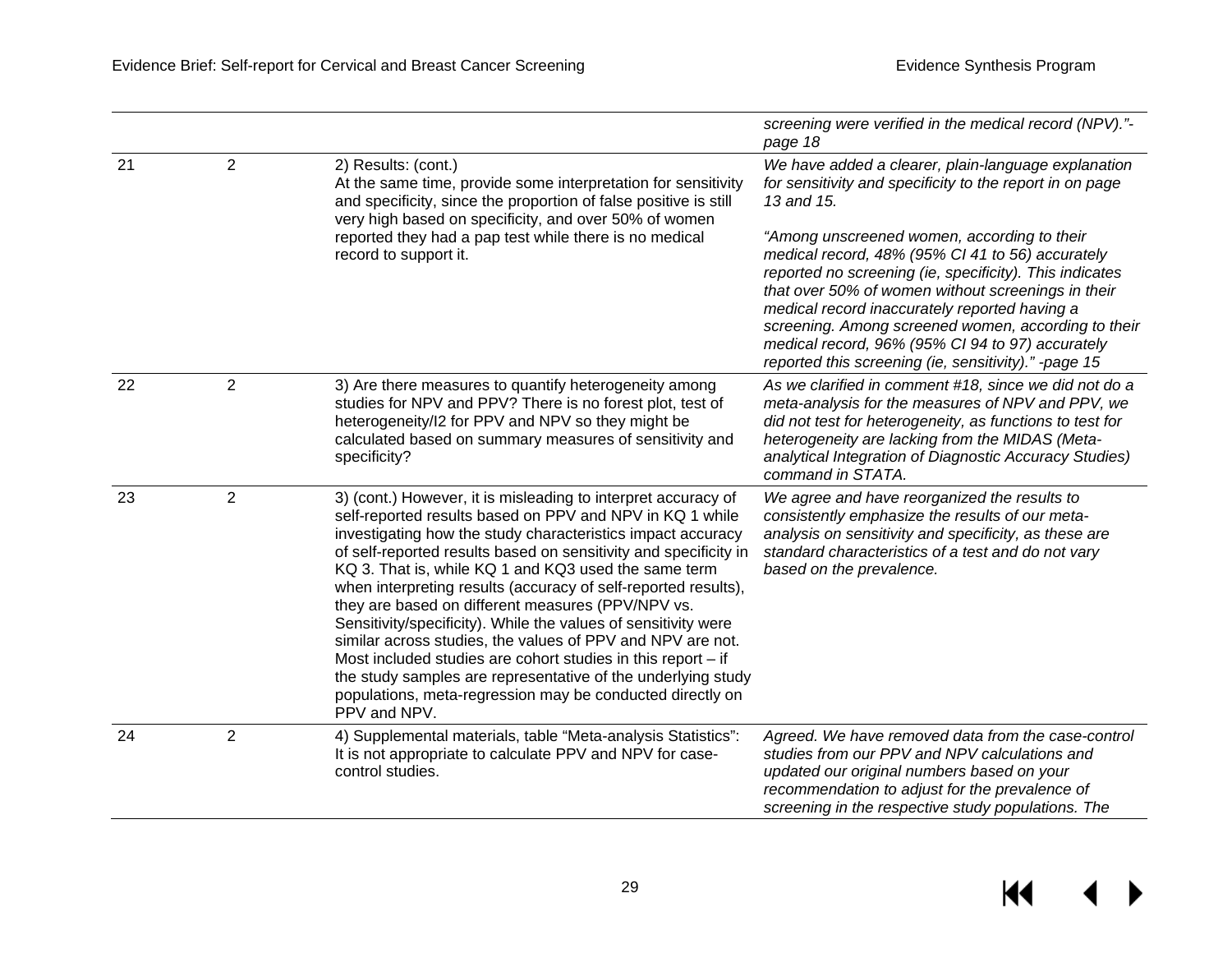|    |                |                                                                                                                                                                                                                                                                                                                                                                                                                                                                                                                                                                                                                                                | report and supplemental materials are updated with<br>the new numbers.                                                                                                                                                                                                                                                                                                                                                                                                                                                                                                                                                                                                                                                                                                                                                                                                                                                                                                                                                                                                                                                                                                                                                                                                                                                                                                                                                                                                                       |
|----|----------------|------------------------------------------------------------------------------------------------------------------------------------------------------------------------------------------------------------------------------------------------------------------------------------------------------------------------------------------------------------------------------------------------------------------------------------------------------------------------------------------------------------------------------------------------------------------------------------------------------------------------------------------------|----------------------------------------------------------------------------------------------------------------------------------------------------------------------------------------------------------------------------------------------------------------------------------------------------------------------------------------------------------------------------------------------------------------------------------------------------------------------------------------------------------------------------------------------------------------------------------------------------------------------------------------------------------------------------------------------------------------------------------------------------------------------------------------------------------------------------------------------------------------------------------------------------------------------------------------------------------------------------------------------------------------------------------------------------------------------------------------------------------------------------------------------------------------------------------------------------------------------------------------------------------------------------------------------------------------------------------------------------------------------------------------------------------------------------------------------------------------------------------------------|
| 25 | $\overline{2}$ | 5) What does testing for publication bias mean here? The<br>symmetry of funnel plot and its associated tests are<br>developed for comparative studies where small and<br>negative studies may be less likely to be published. Here<br>there is no intervention and it is hard to assume a favored<br>direction beforehand. Not sure that the funnel plot is<br>expected to be symmetric based on the diagnostic ratio ratio<br>(a measure not discussed in the text)? Or Diagnostic odd<br>ratio is a good measure for this purpose, that is, the authors<br>will decide whether or not to publish a paper based on<br>diagnostic ratio ratio. | Publication bias here may suggest that small studies<br>that did not find a significant difference between self-<br>report and what was reported in the medical record<br>may have been less likely to be published as those<br>that found a significant difference. We agree that the<br>assessment of the potential for publication bias is<br>more complicated for diagnostic accuracy studies than<br>for studies of interventions because it is difficult to<br>assume there would be a favored direction of<br>publication. Evidence for the existence of publication<br>bias in this area of literature is scarce, but we felt it<br>was reasonable to test for publication bias and report<br>our results because, regardless of study design, one<br>would expect some level of symmetry in the results (as<br>discussed in this meta-analysis). <sup>41</sup> We have reworded<br>our interpretation of the test to reflect the level of<br>uncertainty surrounding publication bias in this field:<br>"However, the assessment of the potential for<br>publication bias is more complicated for diagnostic<br>accuracy studies than for studies of interventions,<br>because it is difficult to assume there would be a<br>favored finding for publication. Empirical evidence for<br>the existence of publication bias in this area of<br>literature is scarce."<br>We agree and used the diagnostic odds ratio to detect<br>publication bias, because bivariate methods for the |
|    |                |                                                                                                                                                                                                                                                                                                                                                                                                                                                                                                                                                                                                                                                | detection of publication bias are not currently available<br>for diagnostic accuracy studies. We used Deeks' test,<br>which is recommended by The Cochrane Handbook<br>for Systematic Reviews of Diagnostic Test Accuracy,<br>because this test has been developed especially for<br>test accuracy reviews and uses effective sample size,<br>instead of total sample size, to create more accurate<br>estimates. Additionally, a review on testing methods<br>for detecting publication bias in meta-analyses of<br>diagnostic accuracy studies also found Deeks' test to                                                                                                                                                                                                                                                                                                                                                                                                                                                                                                                                                                                                                                                                                                                                                                                                                                                                                                                   |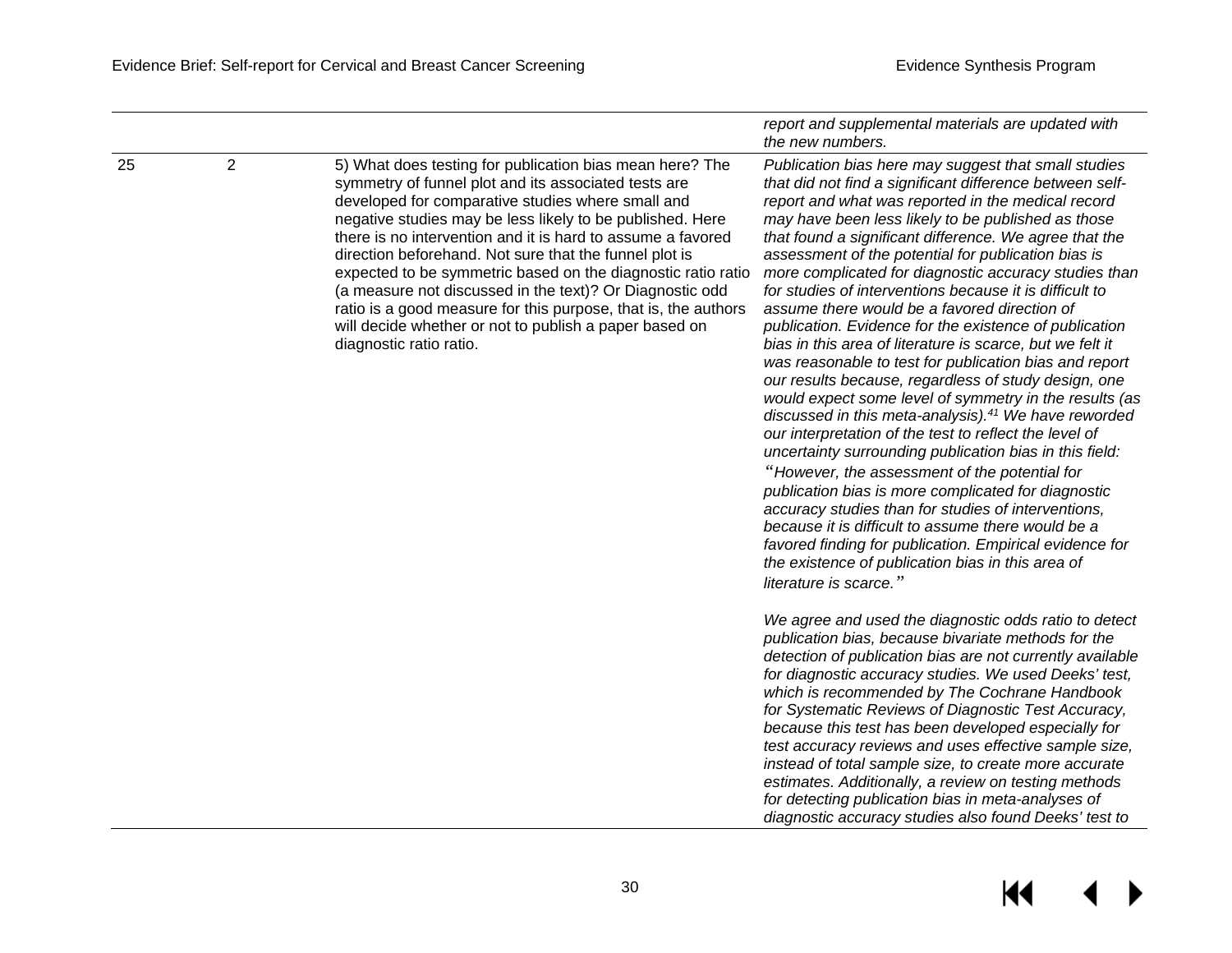$\overline{ }$ 

 $\overline{\mathbf{M}}$ 

|    |                |                                                                                                                                                                                                                                                                                                                                                                                                                                  | be the most robust. <sup>42</sup> We have added details on these<br>methods to our report.                                                                                                                                                                                                                                                                                                                                                                                                                          |
|----|----------------|----------------------------------------------------------------------------------------------------------------------------------------------------------------------------------------------------------------------------------------------------------------------------------------------------------------------------------------------------------------------------------------------------------------------------------|---------------------------------------------------------------------------------------------------------------------------------------------------------------------------------------------------------------------------------------------------------------------------------------------------------------------------------------------------------------------------------------------------------------------------------------------------------------------------------------------------------------------|
| 26 | $\overline{2}$ | 5) (cont.) On Page 14, line 20, what does "with insignificant<br>effects?" mean here? What effects are insignificant?                                                                                                                                                                                                                                                                                                            | By "insignificant effects", we meant to emphasize that<br>publication bias is often the result of studies with small<br>effects being under-reported, compared to studies<br>showing larger effects. In this case, that would mean<br>studies that did not find a significant difference<br>between self-report, and what was reported in the<br>medical record may not have been published at the<br>same rate as studies that found a significant<br>difference. We have added wording to better explain<br>this. |
| 27 | $\overline{2}$ | 6) Conclusions: P20, line 44: it is more accurate to say that<br>"Women tend to over-report having had a mammogram or<br>pap test, but MORE accurately report when they have not<br>had a test."                                                                                                                                                                                                                                 | Corrected                                                                                                                                                                                                                                                                                                                                                                                                                                                                                                           |
| 28 | $\overline{2}$ | Without the method to obtain pooled PPV and NPV, it is<br>difficult to evaluate the appropriateness of the pooled<br>estimates of these two measures.                                                                                                                                                                                                                                                                            | Methods for calculating NPV and PPV have been<br>added to the methods section.                                                                                                                                                                                                                                                                                                                                                                                                                                      |
| 29 | 3              | Table 1, page 9. The headers of the columns and the data<br>below are a little hard to follow. For example, the column<br>labeled "Clinic or Pop. BasedScreening Program" looks<br>like all one phrase when it actually refers to two different<br>characteristics. Suggest maybe graphically finding a way to<br>distinguish between the characteristics when they are<br>grouped together in one column. It is hard to follow. | We have created a new column to separate the<br>information for "Clinic or Population-based Screening<br>Program?" and "Was the study a part of a screening or<br>referral program?" to alleviate confusion and simplify<br>the reading of the table.                                                                                                                                                                                                                                                               |
| 30 | 3              | p.7 I'd suggest defining "Clinic or population based" and<br>"Screening Program" a bit more. They are briefly defined but<br>I am still not sure what each means.                                                                                                                                                                                                                                                                | We have added further descriptions at the bottom of<br>Table 1.                                                                                                                                                                                                                                                                                                                                                                                                                                                     |
| 31 | 3              | Outstanding work with a professional team that was easy to<br>work with. This will help in our discussions about prevention<br>policy and performance measurement.                                                                                                                                                                                                                                                               | None                                                                                                                                                                                                                                                                                                                                                                                                                                                                                                                |
| 32 | 4              | Pg 17, lines 8-9. this is picky and it really does not matter<br>one way or the other to me, but should "that was larger than<br>every other study combined" be changed to "that was larger<br>than all other studies combined"?                                                                                                                                                                                                 | Changed                                                                                                                                                                                                                                                                                                                                                                                                                                                                                                             |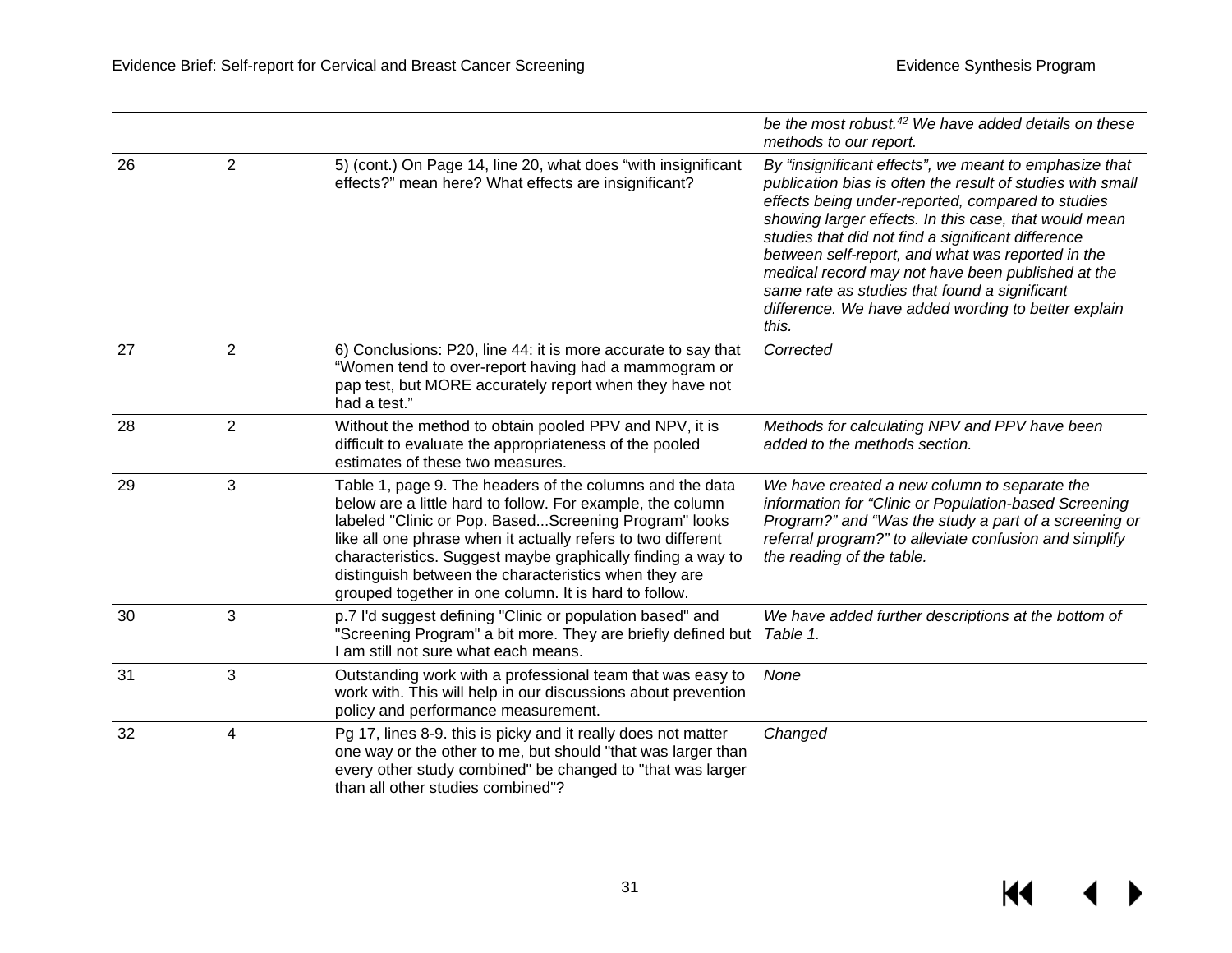$M \rightarrow$ 

| 33 | 4 | Pg 18, starting at line 14. Either there is a run-on sentence<br>or it is difficult to read and understand. I think there should<br>be a period after the word "test" and before the "(" on line<br>16.                                                                                                                                                                                                                                                             | Corrected |
|----|---|---------------------------------------------------------------------------------------------------------------------------------------------------------------------------------------------------------------------------------------------------------------------------------------------------------------------------------------------------------------------------------------------------------------------------------------------------------------------|-----------|
|    |   | Overall, among 39 studies examining the accuracy of self-<br>report for cervical and/or breast cancer screening compared<br>to medical records, women tended to over-report having had<br>a mammogram or pap test, but accurately reported when<br>they had not had a test (61% to 66% (PPV) of women<br>accurately reported having a pap test or mammogram, and<br>85% to 89% of<br>women accurately reported NOT having a pap test or<br>mammogram respectively). |           |
| 34 | 5 | Excellent and impressive work. Appreciate this thorough and Corrected<br>thoughtful review. My time was redirected so Dr. [ ] will<br>provide more detail as a reviewer. The only correction is last<br>credential for []                                                                                                                                                                                                                                           |           |
| 35 | 5 | No further comments as [ ] will take lead on review as I was<br>redirected to another time-sensitive deadline.                                                                                                                                                                                                                                                                                                                                                      | None      |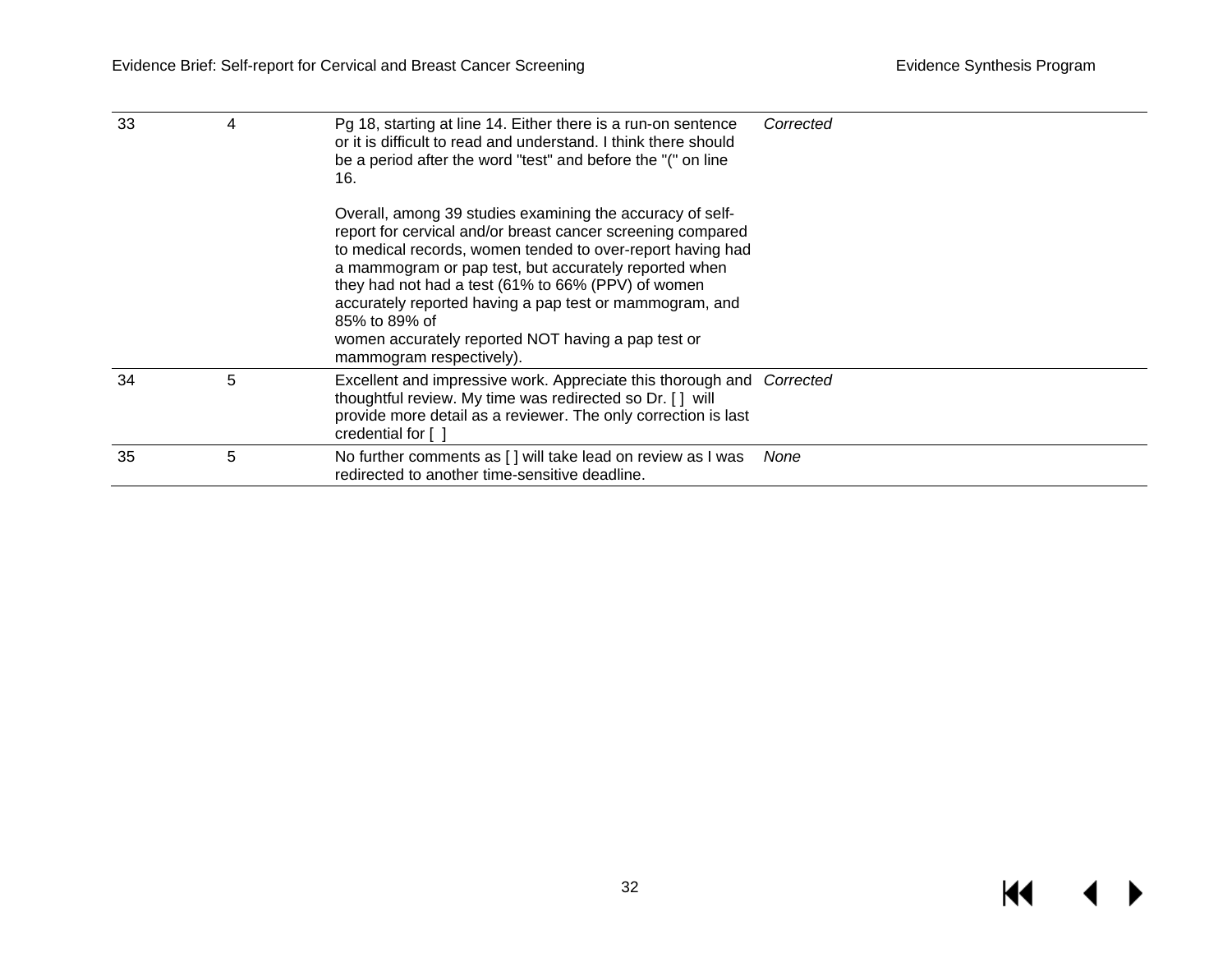# <span id="page-34-0"></span>**REFERENCES**

- 1. Allgood KL, Rauscher GH, Whitman S, Vasquez-Jones G, Shah AM. Validating selfreported mammography use in vulnerable communities: findings and recommendations. *Cancer Epidemiology, Biomarkers & Prevention.* 2014;23(8):1649-1658.
- 2. Armstrong K, Long JA, Shea JA. Measuring adherence to mammography screening recommendations among low-income women. *Preventive Medicine.* 2004;38(6):754-760.
- 3. Baron-Epel O, Friedman N, Lernau O. Validity of self-reported mammography in a multicultural population in Israel. *Preventive Medicine.* 2008;46(6):489-491.
- 4. Bowman JA, Redman S, Dickinson JA, Gibberd R, Sanson-Fisher RW. The accuracy of Pap Smear utilization self-report: a methodological consideration in cervical screening research. *Health Services Research.* 1991;26(1):97.
- 5. Brown BJ, Adams EM. Patients as reliable reporters of medical care process: recall of ambulatory encounter events. *Medical Care.* 1992;30(5):400-411.
- 6. Caplan LS, McQueen DV, Qualters JR, Leff M, Garrett C, Calonge N. Validity of women's self-reports of cancer screening test utilization in a managed care population. *Cancer Epidemiology, Biomarkers & Prevention.* 2003;12(11 Pt 1):1182.
- 7. Caplan LS, Mandelson MT, Anderson LA. Validity of self-reported mammography: examining recall and covariates among older women in a health maintenance organization. *American Journal of Epidemiology.* 2003 157(3):267-272.
- 8. Champion VL, Menon U, McQuillen DH, Scott C. Validity of self-reported mammography in low-income African-American women. *American Journal of Preventive Medicine.* 1998;14(2):111-117.
- 9. Clark CR, Baril N, Kunicki M, et al. Mammography use among Black women: the role of electronic medical records. *Journal of Women's Health.* 2009;18(8):1153-1162.
- 10. Crane LA, Kaplan CP, Bastani R, Scrimshaw SCM. Determinants of adherence among health department patients referred for a mammogram. *Women's Health.* 1996;24(2):43- 64.
- 11. Degnan D, Harris R, Ranney J, Quade D, Earp JA, Gonzalez J. Measuring the use of mammography: two methods compared. *American Journal of Public Health.*  1992;82(10):1386.
- 12. Eaker S, Adami H-O, Sparén P. Reasons women do not attend screening for cervical cancer: a population-based study in Sweden. *Preventive Medicine.* 2001;32(6):482-491.
- 13. Fowles JB, Fowler E, Craft C, McCoy CE. Comparing claims data and self-reported data with the medical record for pap smear rates. *Evaluation & The Health Professions.*  1997;20(3):324-342.
- 14. Fruchter RG, Rones K, Roth T, Webber CA, Camilien L, Boyce JG. Pap smear histories in a medical clinic: accuracy of patients' self-reports. *New York state journal of medicine.*  1992;92(10):421.
- 15. Fulton-Kehoe D, Burg MA, Lane DS. Are self-reported dates of mammograms accurate? *Public Health Reviews.* 1992;20(3-4):233.
- 16. Giorgi Rossi P, Esposito G, Brezzi S, Brachini A, Raggi P, Federici A. Estimation of Pap-test coverage in an area with an organised screening program: challenges for survey methods. *BMC Health Services Research.* 2006;6:36.
- 17. Gordon NP, Hiatt RA, Lampert DI. Concordance of self-reported data and medical record audit for six cancer screening procedures. *Journal of the National Cancer Institute.*  1993;85(7):566.

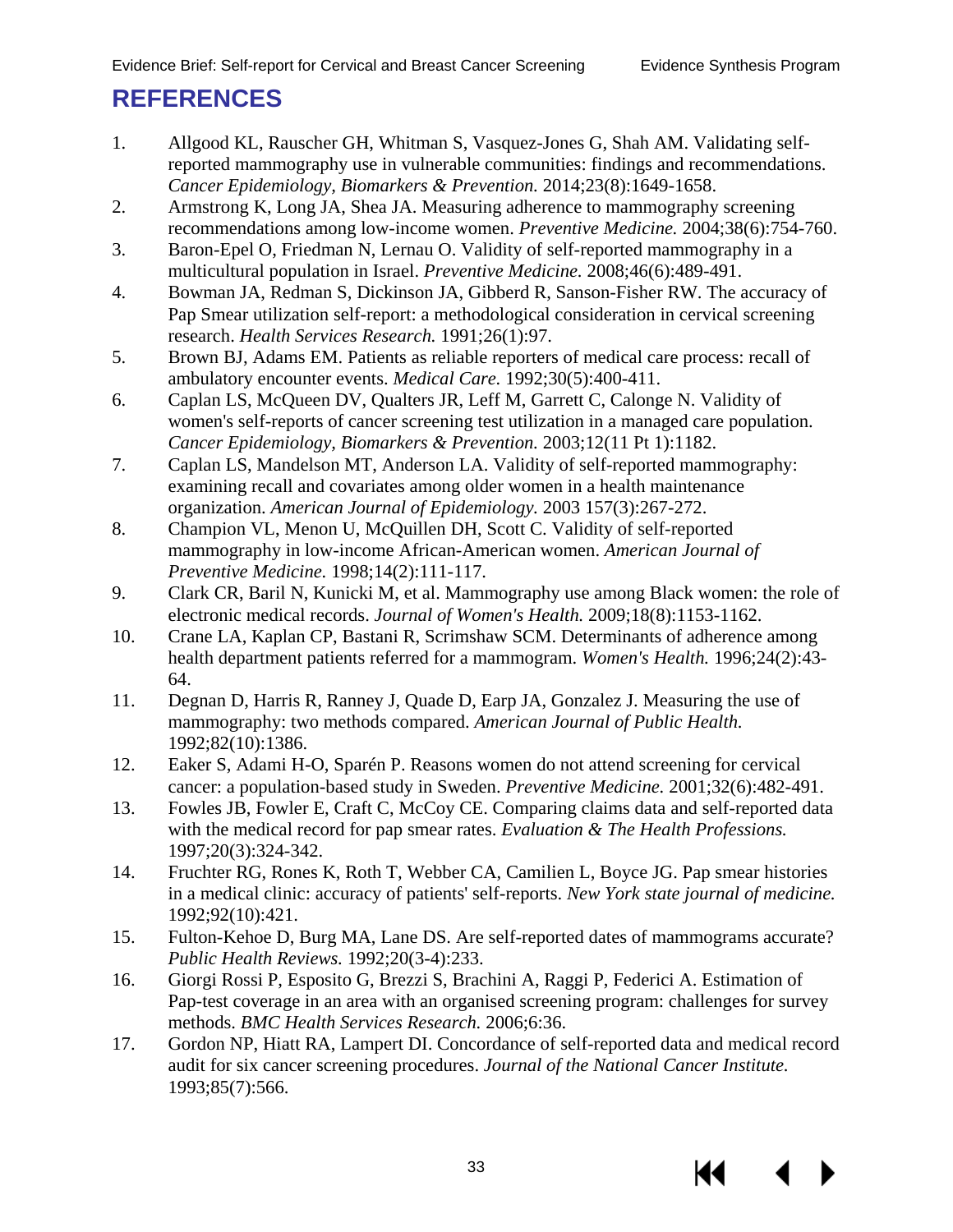Evidence Brief: Self-report for Cervical and Breast Cancer Screening Evidence Synthesis Program

- 18. Hiatt RA, Pérez-Stable EJ, Quesenberry C, Sabogal F, Otero-Sabogal R, McPhee SJ. Agreement between self-reported early cancer detection practices and medical audits among Hispanic and non-Hispanic white health plan members in northern California. *Preventive Medicine.* 1995;24(3):278.
- 19. Holt K, Franks P, Meldrum S, Fiscella K. Mammography self-report and mammography claims: racial, ethnic, and socioeconomic discrepancies among elderly women. *Medical Care.* 2006;44(6):513-518.
- 20. Johnson CS, Archer J, Campos-Outcalt D. Accuracy of Pap smear and mammogram selfreports in a southwestern Native American tribe. *American Journal of Preventive Medicine.* 1995;11(6):360-363.
- 21. Johnson TP, O'Rourke DP, Burris JE, Warnecke RB. An investigation of the effects of social desirability on the validity of self-reports of cancer screening behaviors. *Medical Care.* 2005;43(6):565-573.
- 22. King ES, Rimer BK, Trock B, Balshem A, Engstrom P. How valid are mammography self-reports? *American Journal of Public Health.* 1990;80(11):1386.
- 23. Klungsoyr O, Nygard M, Skare G, Eriksen T, Nygard JF. Validity of self-reported Pap smear history in Norwegian women. *Journal of Medical Screening.* 2009;16(2):91-97.
- 24. Lawrence VA, De Moor C, Glenn ME. Systematic differences in validity of self-reported mammography behavior: a problem for intergroup comparisons? *Preventive Medicine.*  1999;29(6):577-580.
- 25. Lofters A, Vahabi M, Glazier RH. The validity of self-reported cancer screening history and the role of social disadvantage in Ontario, Canada. *BMC Public Health.* 2015;15:28.
- 26. Mahnken JD, Freeman DH, DiNuzzo AR, Freeman JL. Mammography use among older Mexican-American women: correcting for over-reports of breast cancer screening. *Women's Health.* 2007;45(3):53-64.
- 27. Martin LM, Leff M, Calonge N, Garrett C, Nelson DE. Validation of self-reported chronic conditions and health services in a managed care population *American Journal of Preventive Medicine.* 2000;18(3):215-218.
- 28. McGovern PG, Lurie N, Margolis KL, Slater JS. Accuracy of self-report of mammography and Pap smear in a low-income urban population. *American Journal of Preventive Medicine.* 1998;14(3):201.
- 29. Newell S, Girgis A, Sanson-Fisher R, Ireland M. Accuracy of patients' recall of Pap and cholesterol screening. *American Journal of Public Health.* 2000;90(9):1431.
- 30. Norman SA, Localio AR, Zhou L, et al. Validation of self-reported screening mammography histories among women with and without breast cancer. *American Journal of Epidemiology.* 2003;158(3):264-271.
- 31. Paskett ED, Tatum CM, Mack DW, Hoen H, Case LD, Velez R. Validation of selfreported breast and cervical cancer screening tests among low-income minority women. *Cancer Epidemiology, Biomarkers & Prevention.* 1996;5(9):721.
- 32. Pizarro J, Schneider T, Salovey P. A source of error in self-reports of pap test utilization. *Journal of Community Health.* 2002;27(5):351-356.
- 33. Sawyer JA, Earp JA, Fletcher RH, Daye FF, Wynn TM. Accuracy of women's self-report of their last Pap smear. *American Journal of Public Health.* 1989;79(8):1036.
- 34. Son E, Parish SL, Swaine JG, Luken K. Accuracy of self-reported cervical and breast cancer screening by women with intellectual disability. *American Journal on Intellectual and Developmental Disabilities.* 2013;118(4):327-336.

KK